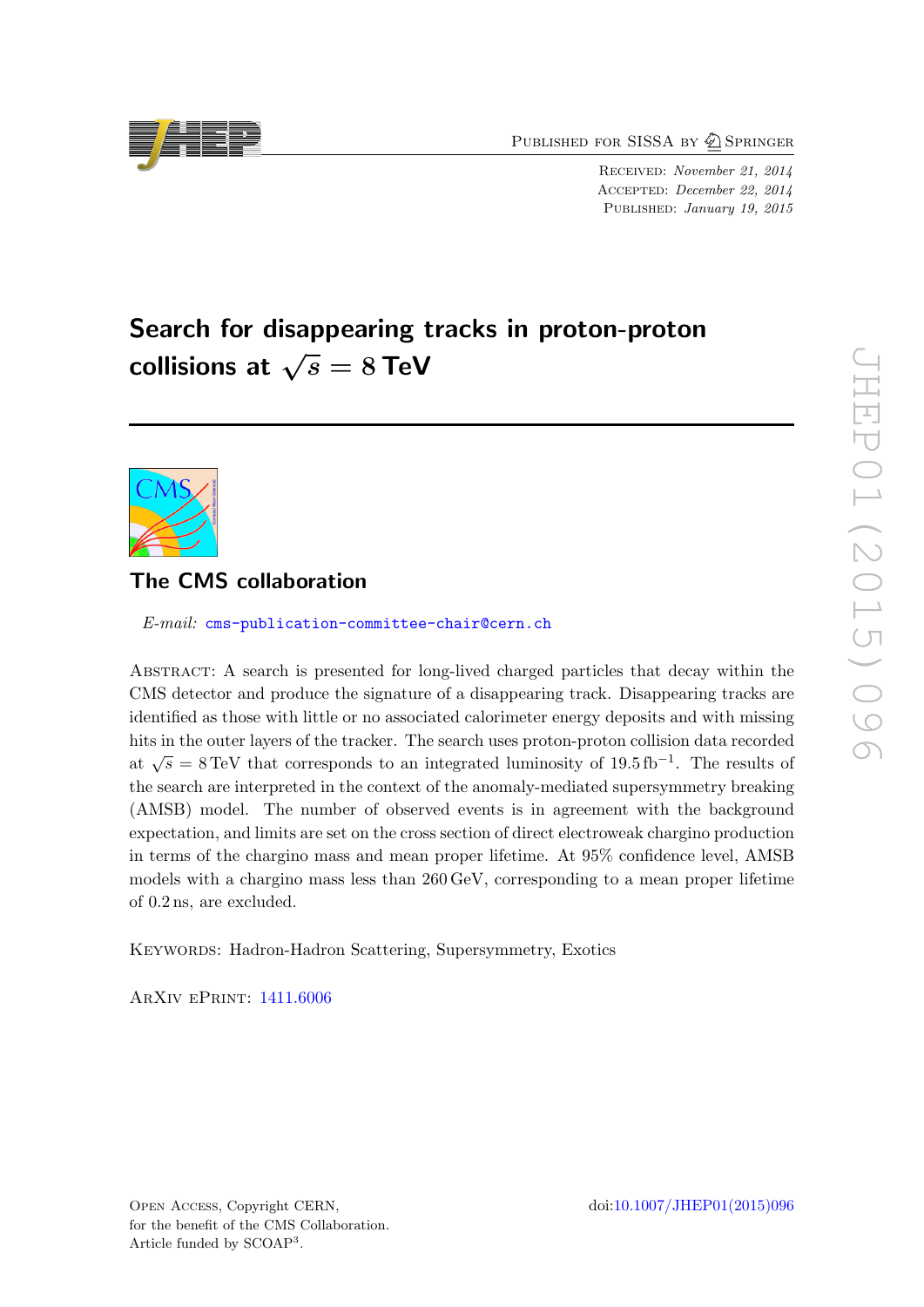# Contents

| $\mathbf 1$    | Introduction<br>Detector description and event reconstruction |                         |
|----------------|---------------------------------------------------------------|-------------------------|
| $\bf{2}$       |                                                               |                         |
| 3              | Data samples and simulation                                   | 3                       |
| 4              | Background characterization                                   | $\overline{\mathbf{4}}$ |
|                | Sources of missing outer hits<br>4.1                          | $\overline{4}$          |
|                | 4.2<br>Electrons                                              | $\overline{5}$          |
|                | 4.3<br>Muons                                                  | $\overline{6}$          |
|                | Hadrons<br>4.4                                                | $\boldsymbol{6}$        |
|                | 4.5<br>Fake tracks                                            | 7                       |
| $\bf{5}$       | Candidate track selection                                     | $\overline{7}$          |
| 6              | Disappearing track selection                                  | 8                       |
| $\overline{7}$ | Background estimates and associated systematic uncertainties  | 8                       |
|                | Standard model backgrounds<br>7.1                             | 9                       |
|                | Fake tracks<br>7.2                                            | 11                      |
|                | 7.3<br>Background estimate validation                         | 11                      |
| 8              | Additional systematic uncertainties                           | 12                      |
| 9              | Results                                                       | 14                      |
|                | 10 Summary                                                    | 15                      |
|                | A Model-independent interpretation                            | 19                      |
|                | The CMS collaboration                                         | 23                      |

# JHEP 01 (2015) 0 JHEP01(2015)096  $\circ$

# <span id="page-1-0"></span>1 Introduction

We present a search for long-lived charged particles that decay within the tracker volume and produce the signature of a disappearing track. A disappearing track can be produced in beyond the standard model (BSM) scenarios by a charged particle whose decay products are undetected. This occurs because the decay products are either too low in momentum to be reconstructed or neutral (and weakly interacting) such that they do not interact with the tracker material or deposit significant energy in the calorimeters.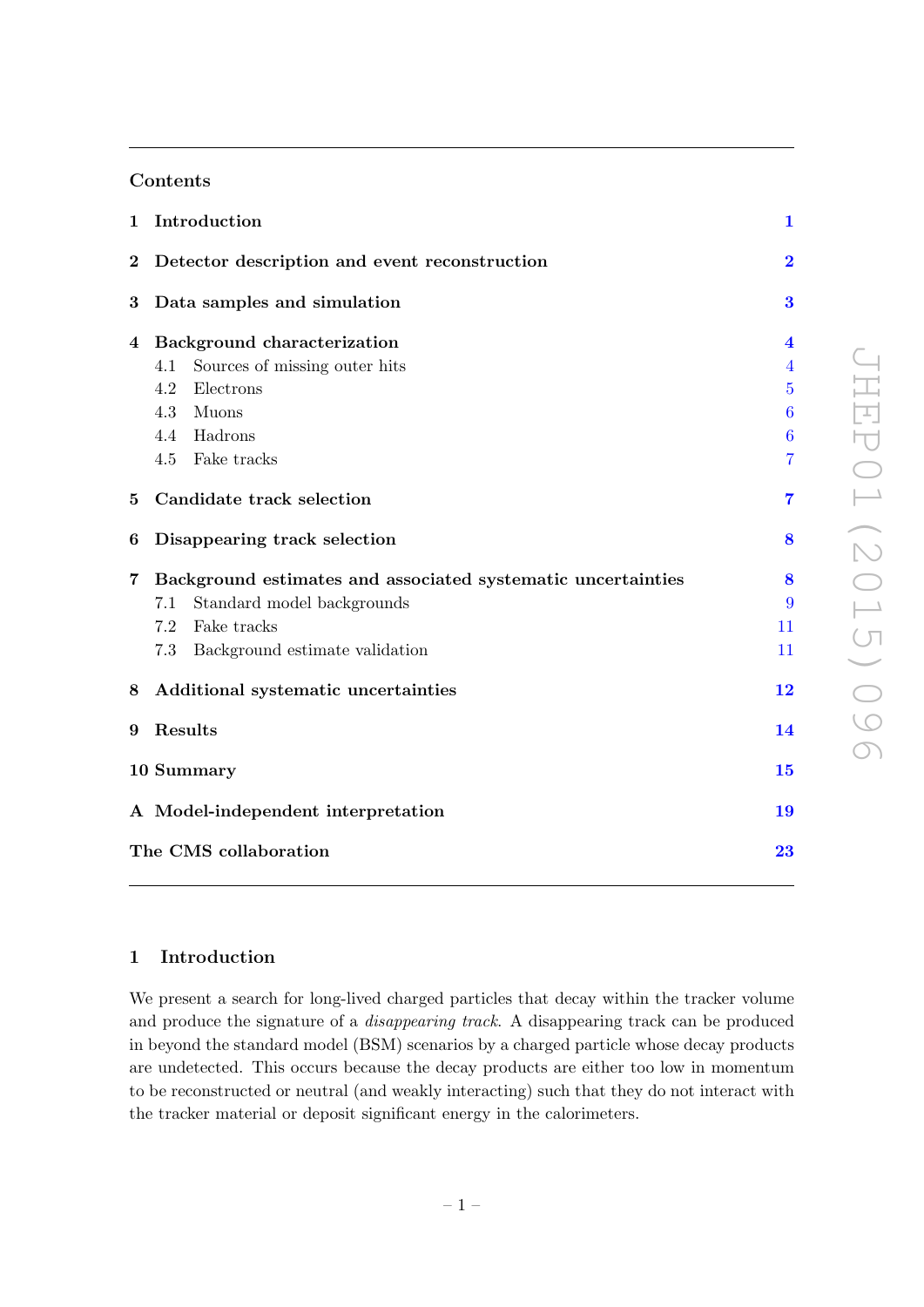There are many BSM scenarios that produce particles that manifest themselves as disappearing tracks  $[1–5]$  $[1–5]$ . One example is anomaly-mediated supersymmetry breaking (AMSB) [\[6,](#page-20-2) [7\]](#page-20-3), which predicts a particle mass spectrum that has a small mass splitting between the lightest chargino  $(\tilde{\chi}_1^{\pm})$  and the lightest neutralino  $(\tilde{\chi}_1^0)$ . The chargino can then decay to a neutralino and a pion,  $\tilde{\chi}_1^{\pm} \to \tilde{\chi}_1^0 \pi^{\pm}$ . The phase space for this decay is limited by the small chargino-neutralino mass splitting. As a consequence, the chargino has a significant lifetime, and the daughter pion has momentum of  $\approx 100 \,\text{MeV}$ , typically too low for its track to be reconstructed. For charginos that decay inside the tracker volume, this results in a disappearing track. We benchmark our search in terms of its sensitivity to the chargino mass and chargino-neutralino mass splitting (or equivalently, the chargino mean proper lifetime,  $\tau$ ) in AMSB. Constraints are also placed on the chargino mass and mean proper lifetime for direct electroweak chargino-chargino and chargino-neutralino production.

Previous CMS analyses have searched for long-lived charged particles based on the signature of anomalous ionization energy loss [\[8–](#page-20-4)[10\]](#page-20-5), but none has targeted a disappearing track signature. A search for disappearing tracks conducted by the ATLAS Collaboration excludes at 95% confidence level (CL) a chargino in AMSB scenarios with mass less than 270 GeV and mean proper lifetime of approximately 0.2 ns [\[11\]](#page-20-6).

### <span id="page-2-0"></span>2 Detector description and event reconstruction

The central feature of the CMS apparatus is a superconducting solenoid of 6 m internal diameter. Within the superconducting solenoid volume are a silicon pixel and strip tracker, a lead tungstate crystal electromagnetic calorimeter (ECAL), and a brass and scintillator hadron calorimeter (HCAL), each composed of a barrel and two endcap sections. Extensive forward calorimetry complements the coverage provided by the barrel and endcap detectors. The ECAL consists of 75 848 crystals that provide coverage in pseudorapidity  $|\eta|$  < 1.479 in the barrel region and 1.479 <  $|\eta|$  < 3.0 in the two endcap regions. Muons are measured in gas-ionization detectors embedded in the steel flux-return yoke outside the solenoid. They are measured in the pseudorapidity range  $|\eta| < 2.4$ , with detection planes made using three technologies: drift tubes, cathode strip chambers, and resistive plate chambers. Muons are identified as a track in the central tracker consistent with either a track or several hits in the muon system.

The silicon tracker measures ionization energy deposits ("hits") from charged particles within the pseudorapidity range  $|\eta| < 2.5$ . It consists of 1440 silicon pixel and 15 148 silicon strip detector modules and is located in the 3.8 T field of the superconducting solenoid. The pixel detector has three barrel layers and two endcap disks, and the strip tracker has ten barrel layers and three small plus nine large endcap disks. Isolated particles with transverse momentum  $p_T = 100 \,\text{GeV}$  emitted in the range  $|\eta| < 1.4$  have track resolutions of 2.8% in  $p_{\rm T}$  and 10 (30)  $\mu$ m in the transverse (longitudinal) impact parameter [\[12\]](#page-21-0).

The particle-flow (PF) event reconstruction consists in reconstructing and identifying each single particle with an optimized combination of all subdetector information [\[13,](#page-21-1) [14\]](#page-21-2). The energy of photons is obtained directly from the ECAL measurement, corrected for zero-suppression effects. The energy of electrons is determined from a combination of the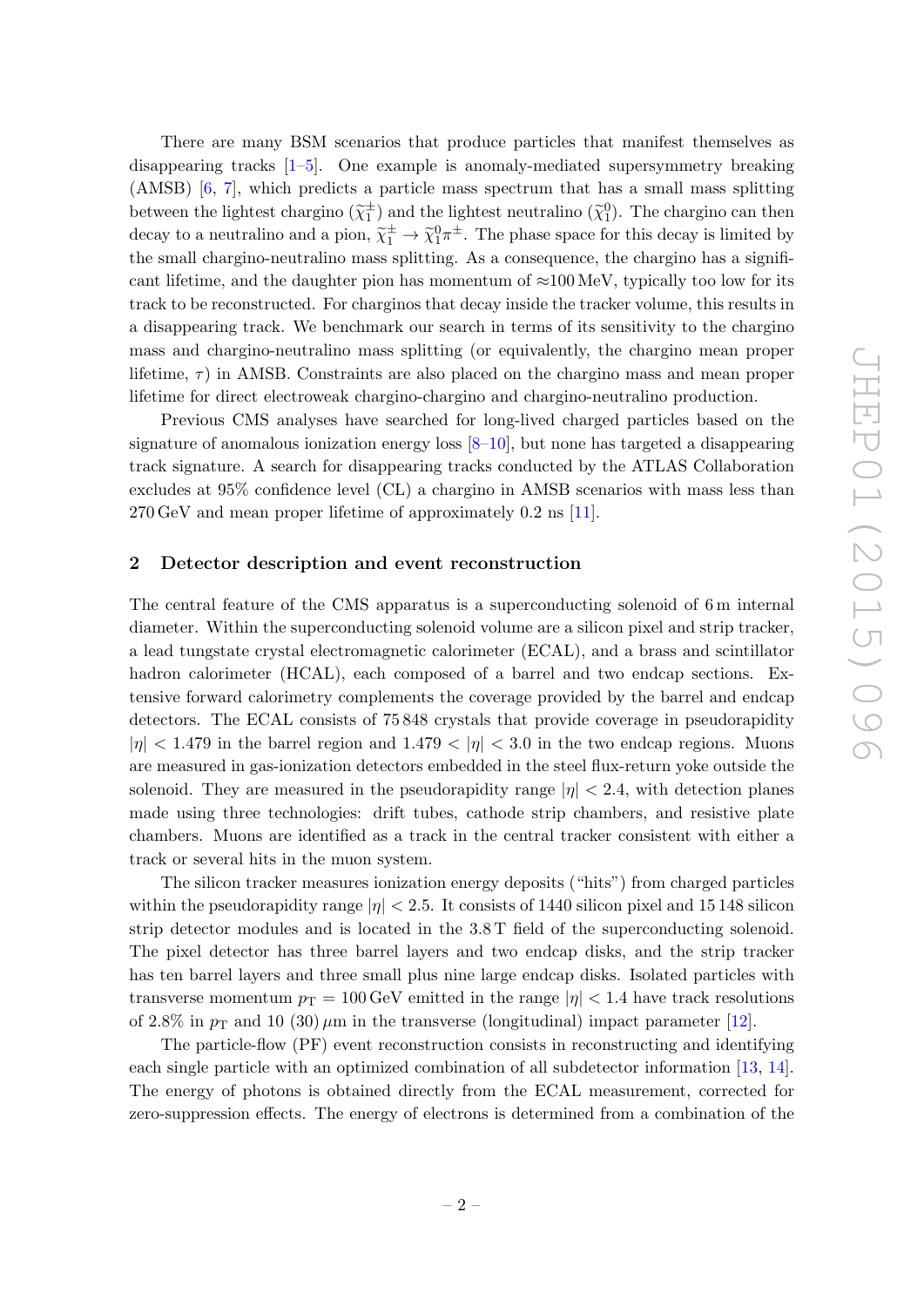track momentum at the main interaction vertex, the corresponding ECAL cluster energy, and the energy sum of all bremsstrahlung photons attached to the track. The energy of muons is taken from the corresponding track momentum. The energy of charged hadrons is determined from a combination of the track momentum and the corresponding ECAL and HCAL energies, corrected for zero-suppression effects and for the response function of the calorimeters to hadronic showers. Finally, the energy of neutral hadrons is obtained from the corresponding corrected ECAL and HCAL energies.

Particles are clustered into jets using the anti- $k_T$  algorithm [\[15\]](#page-21-3) with a distance parameter of 0.5. Jet momentum is determined from the vectorial sum of all particle momenta in the jet, and is found from simulation to be within 5% to 10% of the true momentum over the whole  $p_T$  spectrum and detector acceptance. An offset correction is applied to take into account the extra energy clustered in jets due to additional proton-proton (pp) interactions within the same bunch crossing. Jet energy corrections are derived from the simulation, and are confirmed using in situ measurements of the energy balance of dijet and photon+jet events.

The missing transverse energy  $E_T$  is defined as the magnitude of the vector sum of the  $p_T$  of all PF candidates reconstructed in the event. A more detailed description of the CMS apparatus and event reconstruction, together with a definition of the coordinate system used and the relevant kinematic variables, can be found in ref. [\[16\]](#page-21-4).

### <span id="page-3-0"></span>3 Data samples and simulation

The search is performed with  $\sqrt{s} = 8 \,\text{TeV}$  pp collision data recorded in 2012 with the CMS detector at the CERN LHC. The data correspond to an integrated luminosity of  $19.5 \text{ fb}^{-1}$ . A BSM particle that produces a disappearing track would not be identified as a jet or a particle by the PF algorithm because the track is not matched to any activity in the calorimeter or muon systems. To record such particles with the available triggers, we require one or more initial-state-radiation (ISR) jets, against which the BSM particles recoil. As a result, the  $E_T$  is approximately equal to the  $p_T$  of the BSM particles, and likewise to the  $p_{\rm T}$  of the ISR jets. To maximize efficiency for the BSM signal, events used for the search are collected with the union of two triggers that had the lowest  $E_T$  thresholds available during the data taking period. The first requires  $E_T > 120 \,\text{GeV}$ , where the  $E_T$ is calculated using the calorimeter information only. The second trigger requires  $E_T$  larger than either 95 or 105 GeV, depending on the run period, where  $E_T$  is reconstructed with the PF algorithm and excludes muons from the calculation. Additionally, the second trigger requires at least one jet with  $p_T > 80 \,\text{GeV}$  within  $|\eta| < 2.6$ . The use of alternative  $E_T$ calculations in these triggers is incidental; the  $E_T$  thresholds set for these formulations simply happen to be such that these triggers yield the highest BSM signal efficiency.

Events collected with these triggers are required to pass a set of basic selection criteria. These requirements reduce backgrounds from QCD multijet events and instrumental sources of  $E_T$ , which are not well-modeled by the simulation. We require  $E_T > 100 \,\text{GeV}$ , near the trigger threshold, to maximize the signal acceptance, and at least one jet reconstructed with the PF algorithm with  $p_T > 110 \,\text{GeV}$ . The jet must have  $|\eta| < 2.4$  and meet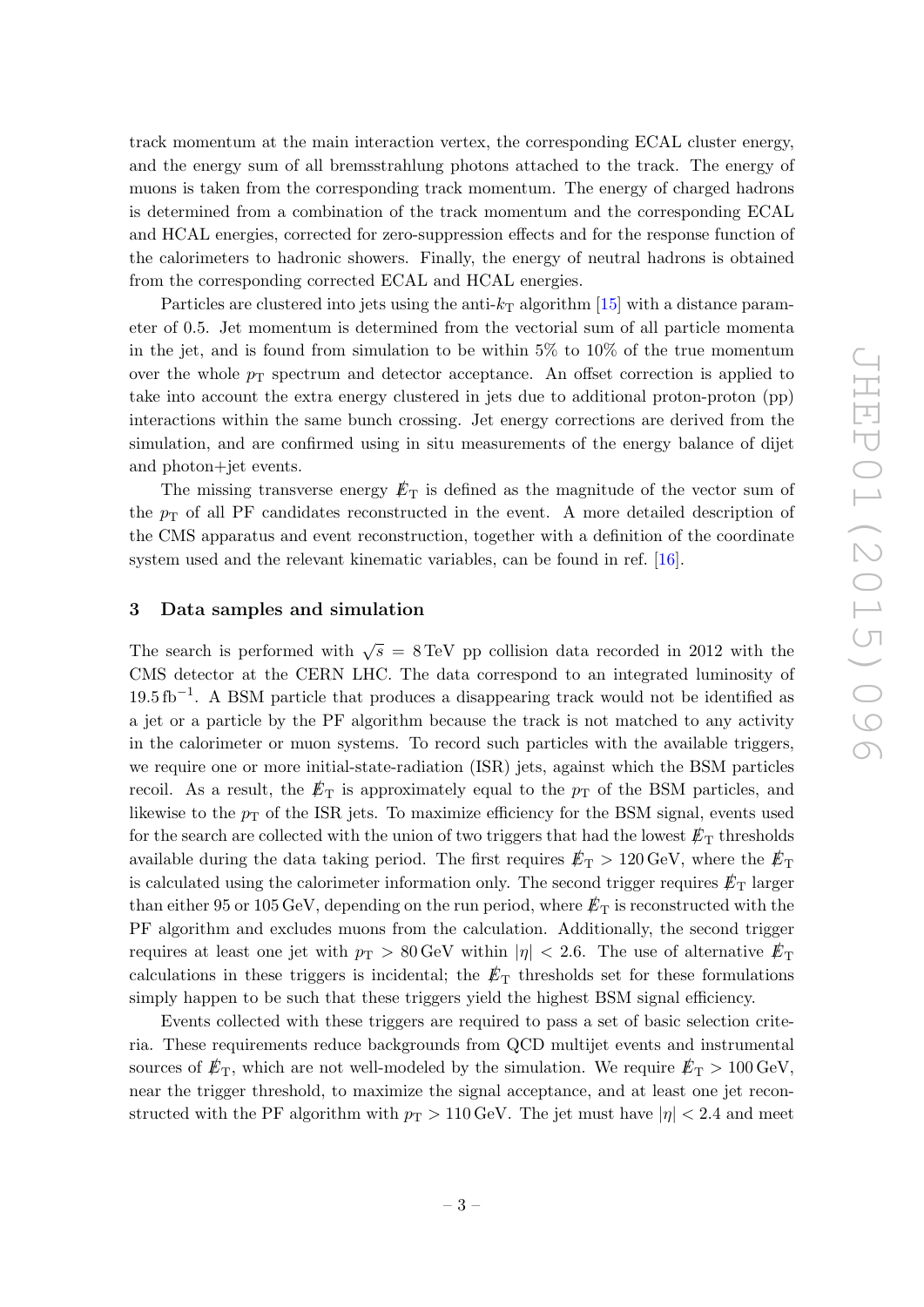several criteria aimed at reducing instrumental noise: less than 70% of its energy assigned to neutral hadrons or photons, less than 50% of its energy associated with electrons, and more than 20% of its energy carried by charged hadrons. Additional jets in the event with  $p_T > 30$  GeV and  $|\eta| < 4.5$  are allowed provided they meet two additional criteria. To reduce the contribution of QCD multijets events, the difference in azimuthal angle,  $\Delta \phi$ , between any two jets in the event must be less than 2.5 radians, and the minimum  $\Delta \phi$  between the  $\not{E}_{\rm T}$  vector and either of the two highest- $p_{\rm T}$  jets is required to be greater than 0.5 radians.

Signal samples are simulated with PYTHIA 6 [\[17\]](#page-21-5) for the processes  $q\overline{q}' \rightarrow \tilde{\chi}_1^{\pm} \tilde{\chi}_1^0$  and  $q\bar{q} \to \tilde{\chi}_1^{\pm} \tilde{\chi}_1^{\mp}$  in the AMSB framework. The SUSY mass spectrum in AMSB is determined by four parameters: the gravitino mass  $m_{3/2}$ , the universal scalar mass  $m_0$ , the ratio of the vacuum expectation values of the Higgs field at the electroweak scale tan  $\beta$ , and the sign of the higgsino mass term  $sgn(\mu)$ . Of these, only  $m_{3/2}$  significantly affects the chargino mass. We produce samples with variations of the  $m_{3/2}$  parameter that correspond to chargino masses between 100 and 600 GeV. Supersymmetric particle mass spectra are calculated according to the SUSY Les Houches accord [\[18\]](#page-21-6) with isajet 7.80 [\[19\]](#page-21-7). The branching fraction of the  $\tilde{\chi}_1^{\pm} \to \tilde{\chi}_1^0 \pi^{\pm}$  decay is set to 100%. While the chargino mean proper lifetime is uniquely determined by the four parameters above, the simulation is performed with a variety of mean proper lifetime values ranging from 0.3 to 300 ns to expand the search beyond the AMSB scenario.

To study the backgrounds, we use simulated samples of the following standard model (SM) processes: W+jets,  $t\bar{t}$ ,  $Z \to \ell\ell$  ( $\ell = e, \mu, \tau$ ),  $Z \to \nu\nu$ ; WW, ZZ, WZ, W $\gamma$ , and  $Z\gamma$  boson pair production; and QCD multijet and single-top-quark production. The W+jets and  $t\bar{t}$  are generated using MADGRAPH 5 [\[20\]](#page-21-8) with PYTHIA 6 for parton showering and hadronization, while single top production is modeled using POWHEG  $[21-24]$  $[21-24]$  and PYTHIA 6. The  $Z \rightarrow \ell \ell$ , boson pair productions, and QCD multijet events are simulated using PYTHIA 6.

All samples are simulated with CTEQ6L1 parton density functions (PDF). The full detector simulation with GEANT4  $[25]$  is used to trace particles through the detector and to model the detector response. Additional pp interactions within a single bunch crossing (pileup) are modelled in the simulation, and the mean number per event is reweighted to match the number observed in data.

### <span id="page-4-0"></span>4 Background characterization

In the following sections we examine the sources of both physics and instrumental backgrounds to this search. We consider how a disappearing track signature may be produced, that is, a high-momentum  $(p_T > 50 \,\text{GeV})$ , isolated track without hits in the outer layers of the tracker and with little associated energy  $(< 10 \,\text{GeV})$  deposited in the calorimeters. Various mechanisms that lead to tracks with missing outer hits are described, and the reconstruction limitations that impact each background category are investigated.

### <span id="page-4-1"></span>4.1 Sources of missing outer hits

A disappearing track is distinguished by missing outer hits in the tracker,  $N_{\text{outer}}$ , those expected but not recorded after the last (farthest from the interaction point) hit on a track.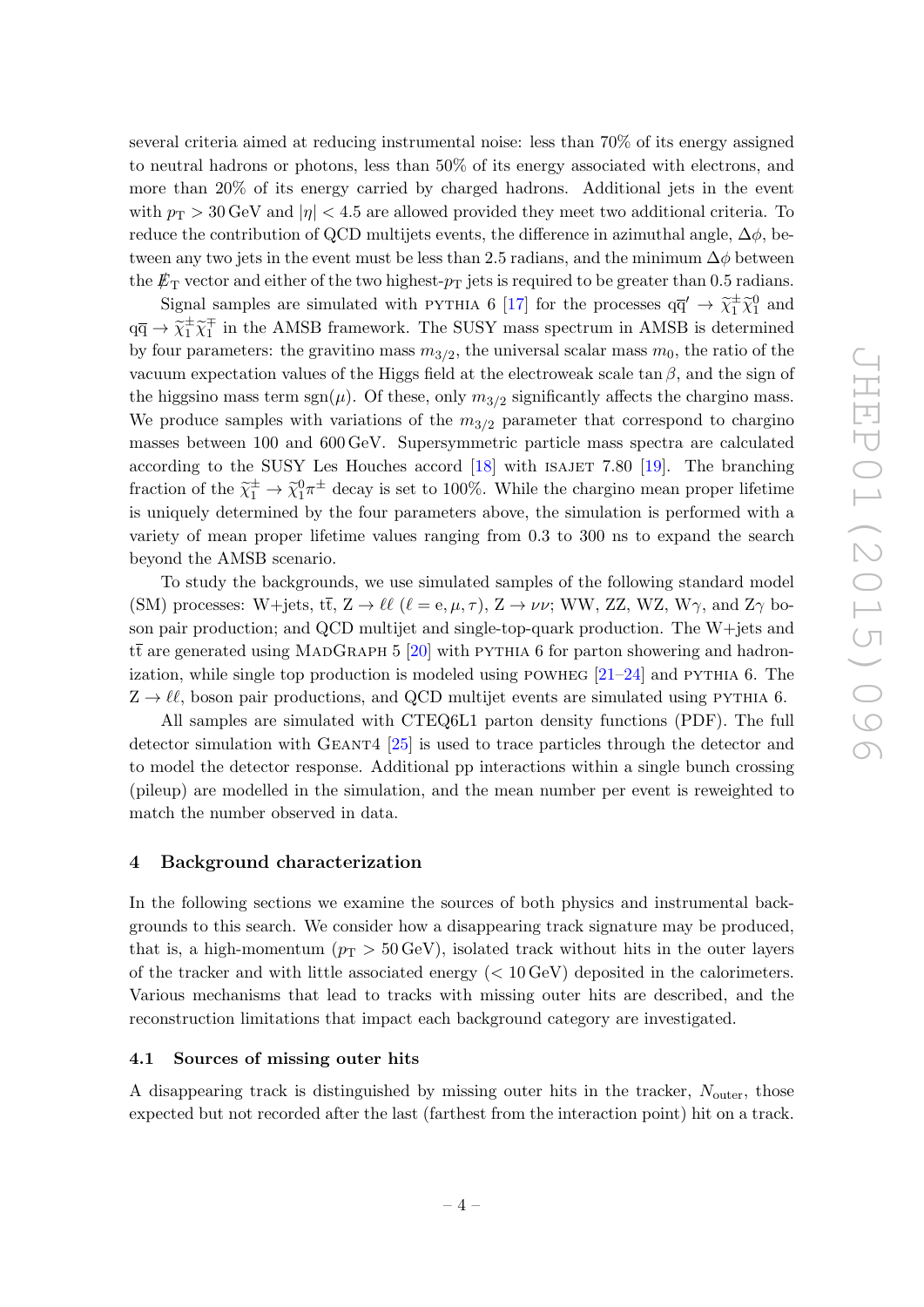They are calculated based on the tracker modules traversed by the track trajectory, and they do not include modules known to be inactive. Standard model particles can produce tracks with missing outer hits as the result of interactions with the tracker material. An electron that transfers a large fraction of its energy to a bremsstrahlung photon can change its trajectory sufficiently that subsequent hits are not associated with the original track. A charged hadron that interacts with a nucleus in the detector material can undergo charge exchange, for example via  $\pi^+ + n \to \pi^0 + p$ , or can experience a large momentum transfer. In such cases, the track from the charged hadron may have no associated hits after the nuclear interaction.

There are also several sources of missing outer hits that arise from choices made by the default CMS tracking algorithms, which are employed in this analysis. These allow for the possibility of missing outer hits on the tracks of particles that traverse all of the layers of the tracker, mimicking the signal. In a sample of simulated single-muon events we find that 11% of muons produce tracks that have at least one missing outer hit. This effect occurs not only with muons, but with any type of particle, and thus produces a contribution to each of the SM backgrounds.

The CMS track reconstruction algorithm identifies many possible trajectory candidates, each constructed with different combinations of hits. In the case of multiple overlapping trajectories, a single trajectory is selected based on the number of recorded hits, the number of expected hits not recorded, and the fit  $\chi^2$ . We find that for most of the selected trajectories with missing outer hits, there exists another candidate trajectory without missing outer hits.

We have identified how a trajectory with missing outer hits is chosen as the reconstructed track over a trajectory with no missing outer hits. The predominant mechanism is that the particle passes through a glue joint of a double sensor module, a region of inactive material that does not record one of the hits in between the first and last hit on the track. Such a trajectory has no missing outer hits, but it does have one expected hit that is not recorded. The penalty for missing hits before the last recorded hit is greater than for those missing after the last hit. As a result, the reconstructed track is instead identified as a trajectory that stops before the layer with the glue joint and has multiple missing outer hits. In a smaller percentage of events, a trajectory with missing outer hits is chosen because its  $\chi^2$  is much smaller than that of a trajectory with no missing outer hits.

### <span id="page-5-0"></span>4.2 Electrons

We reject any tracks matched to an identified electron, but an electron may fail to be identified if its energy is not fully recorded by the ECAL. We study unidentified electrons with a  $Z \rightarrow e^+e^-$  tag-and-probe [\[26\]](#page-21-12) data sample in which the tag is a well-identified electron, the probe is an isolated track, and the invariant mass of the tag electron and probe track is consistent with that of a Z boson. From the  $\eta$ ,  $\phi$  distribution of probe tracks that fail to be identified as electrons we characterize several ways that an electron's energy can be lost. An electron is more likely to be unidentified if it is directed toward the overlap region between the barrel and endcap of the ECAL or toward the thin gaps between cylindrical sections of the barrel ECAL. We therefore reject tracks pointing into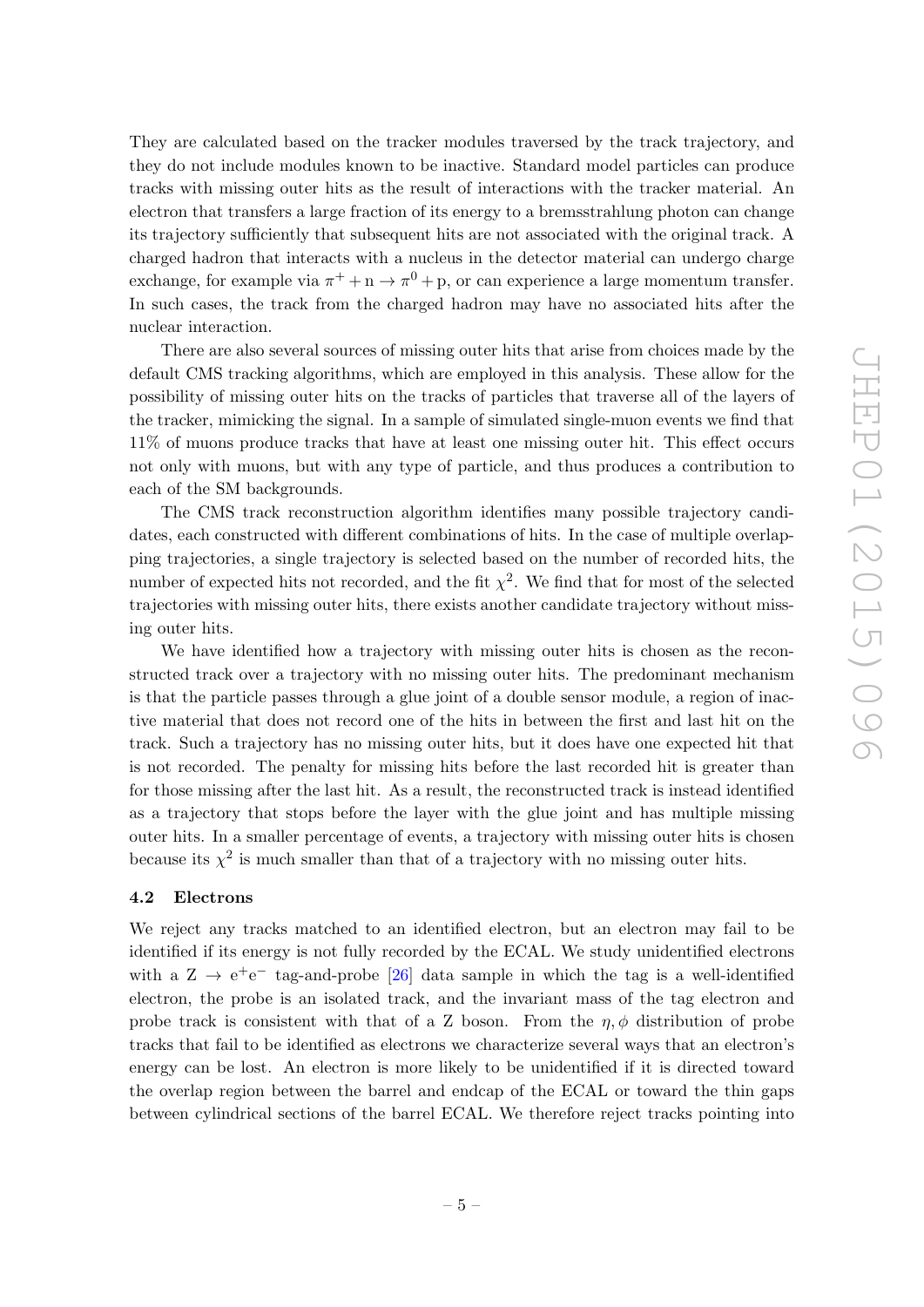these regions. An electron may also fail the identification if it is directed towards an ECAL channel that is inoperational or noisy, so we remove tracks that are near any such known channels. After these vetoes, concentrations of unidentified electrons in a few regions survive. Thus we also veto tracks in these additional specific regions.

### <span id="page-6-0"></span>4.3 Muons

To reduce the background from muons, we veto tracks that are matched to a muon meeting loose identification criteria.

We study muons that fail this identification with a  $Z \to \mu^+ \mu^-$  tag-and-probe data sample. The probe tracks are more likely to fail the muon identification in the region of the gap between the first two "wheels" of the barrel muon detector,  $0.15 < |\eta| < 0.35$ ; the region of gaps between the inner and outer "rings" of the endcap muon disks,  $1.55 < |\eta| < 1.85$ ; and in regions near a problematic muon chamber. Tracks in these regions are therefore excluded.

With a sample of simulated single-muon events we investigate the signatures of muons outside these fiducial regions that fail to be identified. In this sample the muon reconstruction inefficiency is  $6.8 \times 10^{-5}$ . We identify three signatures of unreconstructed muons. One signature is a large ECAL deposit or a large HCAL deposit. In a second signature, there are reconstructed muon segments in the muon detectors that fail to be matched to the corresponding tracker track. The final signature has no recorded muon detector segments or calorimeter deposits. These signatures are consistent with a  $\mu \to e \nu \overline{\nu}$  decay in flight or a secondary electromagnetic shower. Lost muons that produce large calorimeter deposits are rejected, while the contribution from those without calorimeter deposits is estimated from control samples in data.

### <span id="page-6-1"></span>4.4 Hadrons

Charged hadrons can produce tracks with missing outer hits as a result of a nuclear interaction. However, tracks produced by charged hadrons in quark/gluon jets typically fail the requirements that the track be isolated and have little associated calorimeter energy. According to simulation, the contribution from hadrons in jets in the search sample is ten times smaller than that of the hadrons from a single-prong hadronic tau  $(\tau_h)$  decay. The track from a  $\tau_h$  lepton decay can satisfy the criteria of little associated calorimeter energy but large  $p_T$  if the  $p_T$  of the hadron is mismeasured, i.e. measured to be significantly larger than the true value. This class of background is studied using a sample of simulated single-pion events.

In these events, the pion tracks typically have  $\approx$ 17 hits. From this original sample we produce three new samples in which all hits associated with the track after the 5th, 6th, or 7th innermost hit have been removed. After repeating the reconstruction, the associated calorimeter energy does not change with the removal of hits on the track. However, the  $p_T$ resolution improves with the number of hits on the track, as additional hits provide a greater lever arm to measure the track curvature. Thus the background from  $\tau_h$  decays is largest for tracks with small numbers of hits, which motivates a minimum number of hits requirement.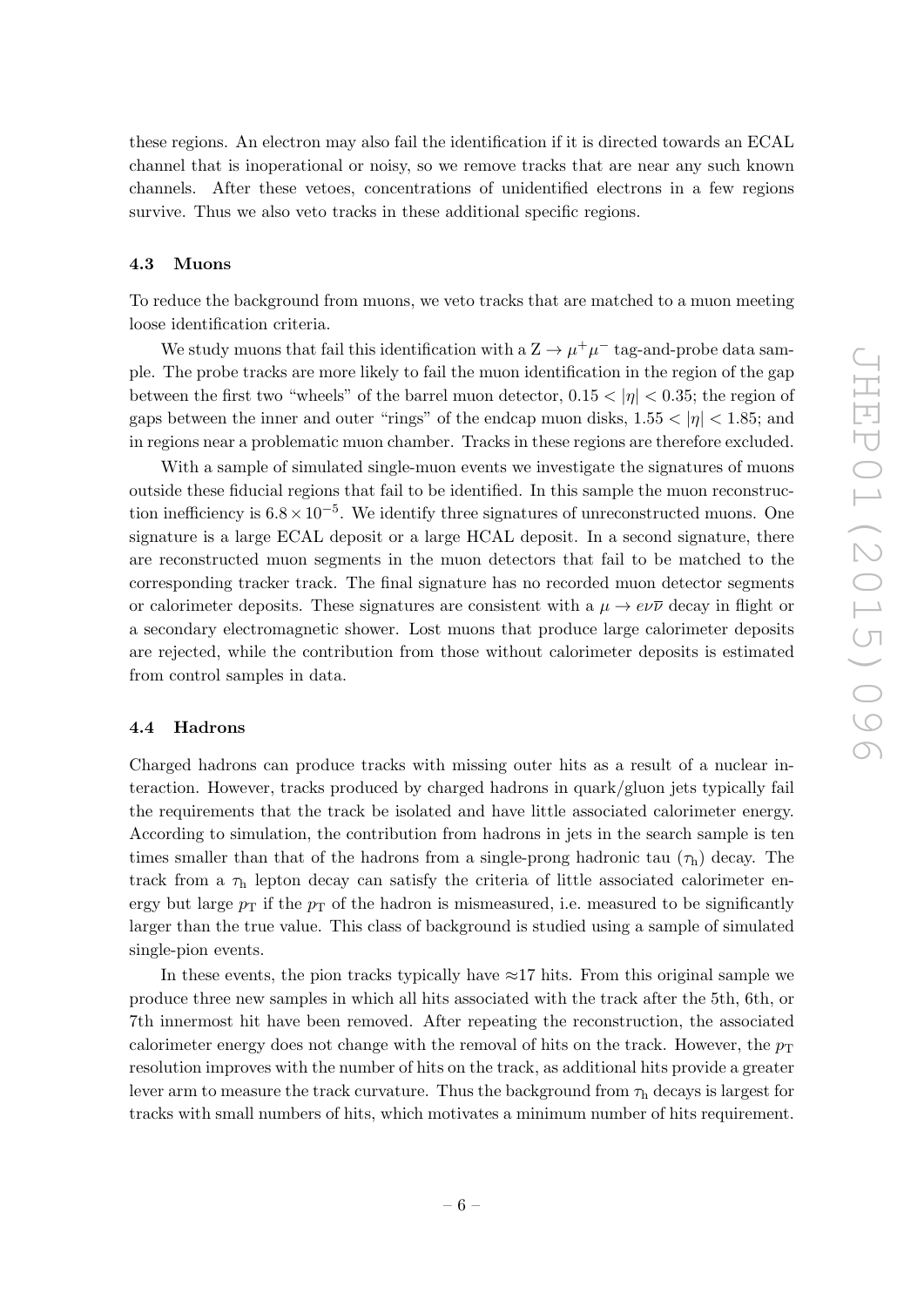### <span id="page-7-0"></span>4.5 Fake tracks

Fake tracks are formed from combinations of hits that are not produced by a single particle. We obtain a sample of such tracks from simulated events that contain a track that is not matched to any generated particle. Most of these tracks have only three or four hits; the probability to find a combination of hits to form a fake track decreases rapidly with the number of hits on the track. However, fake tracks typically are missing many outer hits and have little associated calorimeter energy, so they closely resemble signal tracks.

### <span id="page-7-1"></span>5 Candidate track selection

In this section, we define the *candidate track* criteria that are designed to suppress the backgrounds described in the previous section and to identify well-reconstructed, prompt tracks with large  $p<sub>T</sub>$ . The candidate track sample is composed of the events that pass the basic selection defined in section [3](#page-3-0) and contain a track that meets the following criteria.

A candidate track is required to have  $p_T > 50 \,\text{GeV}$  and  $|\eta| < 2.1$ , as signal tracks would typically have large  $p_T$  and are produced centrally. The primary vertex is chosen as the one with the largest sum  $p_T^2$  of the tracks associated to it. The track is required to have  $|d_0| < 0.02$  cm and  $|d_z| < 0.5$  cm, where  $d_0$  and  $d_z$  are the transverse and longitudinal impact parameters with respect to the primary vertex. The track must be reconstructed from at least 7 hits in the tracker. This reduces the backgrounds associated with poorly reconstructed tracks.

The number of missing middle hits,  $N_{mid}$ , is the number of hits expected but not found between the first and last hits associated to a track. The number of missing inner hits,  $N_{\rm inner}$ , corresponds to lost hits in layers of the tracker closer to the interaction point, i.e. before the first hit on the track. We require  $N_{\text{mid}} = 0$  and  $N_{\text{inner}} = 0$  to ensure that the track is not missing any hits in the pixel or strip layers before the last hit on the track. Similarly to the calculation of missing outer hits, the determination of missing inner and middle hits accounts for tracker modules known to be inactive. The relative track isolation,  $(\Sigma p_{\rm T}^{\Delta R<0.3} - p_{\rm T})/p_{\rm T}$  must be less than 0.05, where  $\Sigma p_{\rm T}^{\Delta R<0.3}$  is the scalar sum of the  $p_{\rm T}$  of all other tracks within an angular distance  $\Delta R = \sqrt{(\Delta \eta)^2 + (\Delta \phi)^2} < 0.3$  of the candidate track. Additionally, we require that there be no jet with  $p_T > 30$  GeV within  $\Delta R < 0.5$  of the track. The above criteria select high- $p_T$  isolated tracks. In events with large  $\mathbb{E}_T$ , the dominant SM source of high- $p<sub>T</sub>$  and isolated tracks is from leptons.

We veto any tracks within  $\Delta R < 0.15$  of a reconstructed electron with  $p_T > 10$  GeV; the electron must pass a loose identification requirement. To further reduce the background from electrons, we veto tracks in the regions of larger electron inefficiency described in section [4.2.](#page-5-0) These regions are the gap between the barrel and endcap of the ECAL,  $1.42 <$  $|\eta|$  < 1.65; the intermodule gaps of the ECAL; and all cones with aperture  $\Delta R = 0.05$ around inoperational or noisy ECAL channels or clusters of unidentified electrons in the  $Z \rightarrow e^+e^-$  sample.

We veto any tracks within  $\Delta R$  < 0.15 of a muon with  $p_T > 10 \,\mathrm{GeV}$  that passes a loose identification requirement. We additionally reject tracks in regions of larger muon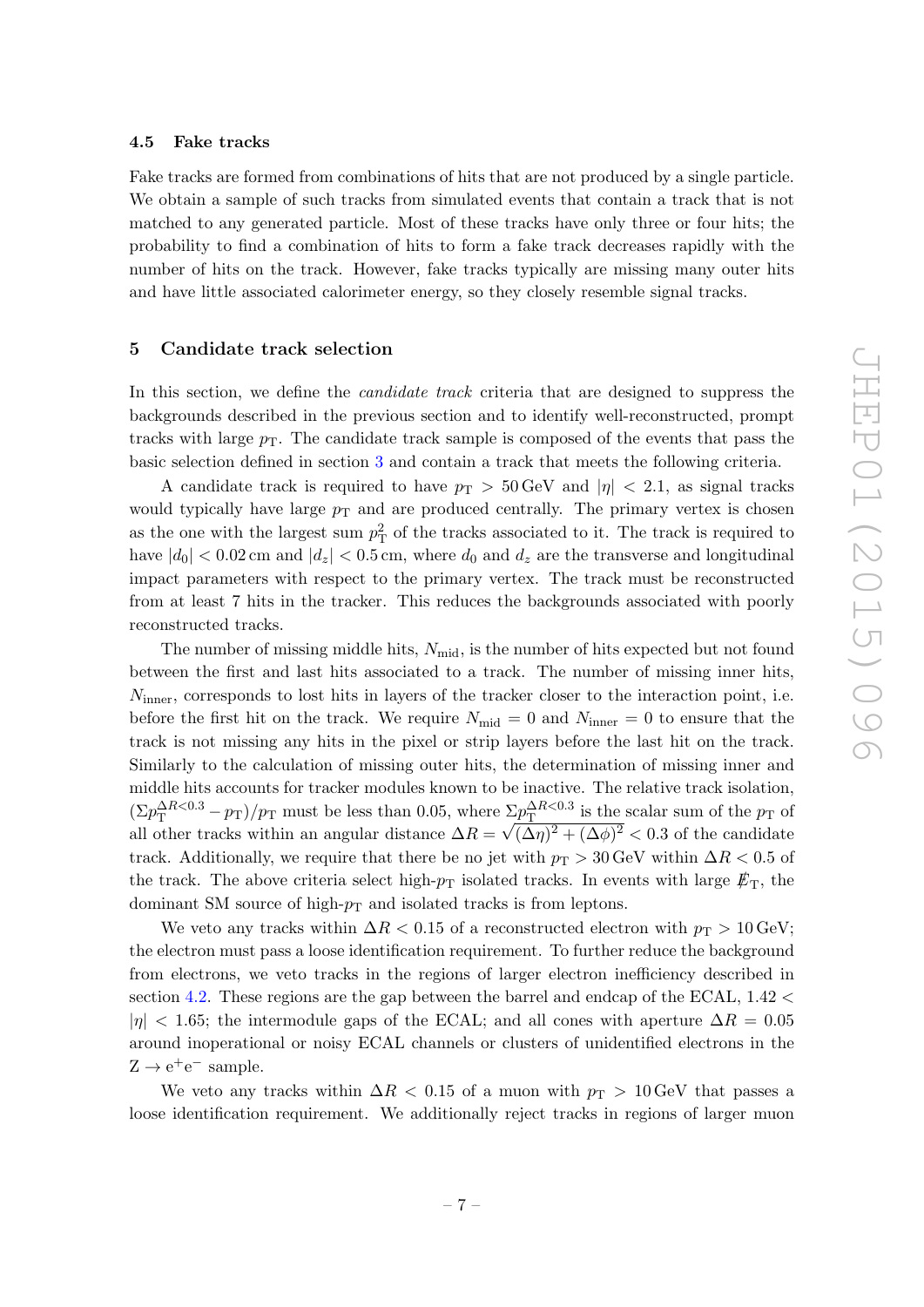| Source      | Contribution |
|-------------|--------------|
| Electrons   | 15%          |
| Muons       | 20%          |
| Hadrons     | 60%          |
| Fake tracks | 5%           |

<span id="page-8-2"></span>Table 1. The background contributions in the candidate track sample estimated from the simulation by the identity of the generated particle matched to the candidate track.

inefficiency identified in section [4.3.](#page-6-0) These regions are  $0.15 < |\eta| < 0.35$ ,  $1.55 < |\eta| < 1.85$ , and within  $\Delta R < 0.25$  of any problematic muon detector.

After vetoing tracks that correspond to reconstructed electrons and muons, we face a background from single-prong  $\tau_h$  decays. We veto any track within  $\Delta R$  < 0.15 of a reconstructed hadronic tau candidate. The reconstructed tau must have  $p_T > 30 \,\text{GeV}$ ,  $|\eta|$  < 2.3, and satisfy a set of loose isolation criteria.

The background contributions in the candidate track sample, as estimated from Monte Carlo simulations, are summarized in table [1.](#page-8-2)

### <span id="page-8-0"></span>6 Disappearing track selection

We define a *disappearing track* as a candidate track that has the signature of missing outer hits and little associated calorimeter energy. A disappearing track is first required to have  $N_{\text{outer}} \geq 3$ . Tracks from the potential signal are generally missing several outer hits, provided their lifetime is such that they decay within the tracker volume. To remove SM sources of tracks with missing outer hits, we additionally require that the associated calorimeter energy  $E_{\text{calo}}$  of a disappearing track be less than 10 GeV, much smaller than the minimum  $p<sub>T</sub>$  of 50 GeV. Since the decay products of the chargino are too low in momentum to be reconstructed or weakly interacting, they would not deposit significant energy in the calorimeters. We compute  $E_{\text{calo}}$  as the sum of the ECAL and HCAL clusters within  $\Delta R$  < 0.5 of the direction of the track.

The requirements placed on  $E_{\text{calo}}$  and  $N_{\text{outer}}$  effectively isolate signal from background, as shown in figure [1.](#page-9-1) Tracks produced by SM particles generally are missing no outer hits and have large  $E_{\text{calo}}$ , while signal tracks typically have many missing outer hits and very little  $E_{\text{calo}}$ . The search sample is the subset of events in the candidate track sample that contain at least one disappearing track. The efficiencies to pass various stages of the selection, derived from simulation, are given for signal events in table [2.](#page-9-2)

### <span id="page-8-1"></span>7 Background estimates and associated systematic uncertainties

For each of the background sources described in sections [4.2–](#page-5-0)[4.5,](#page-7-0) the contribution in the search sample is estimated. The SM backgrounds are estimated with a method that is based on data and only relies on simulation to determine the identification inefficiency. The estimate of the fake-track background is obtained from data.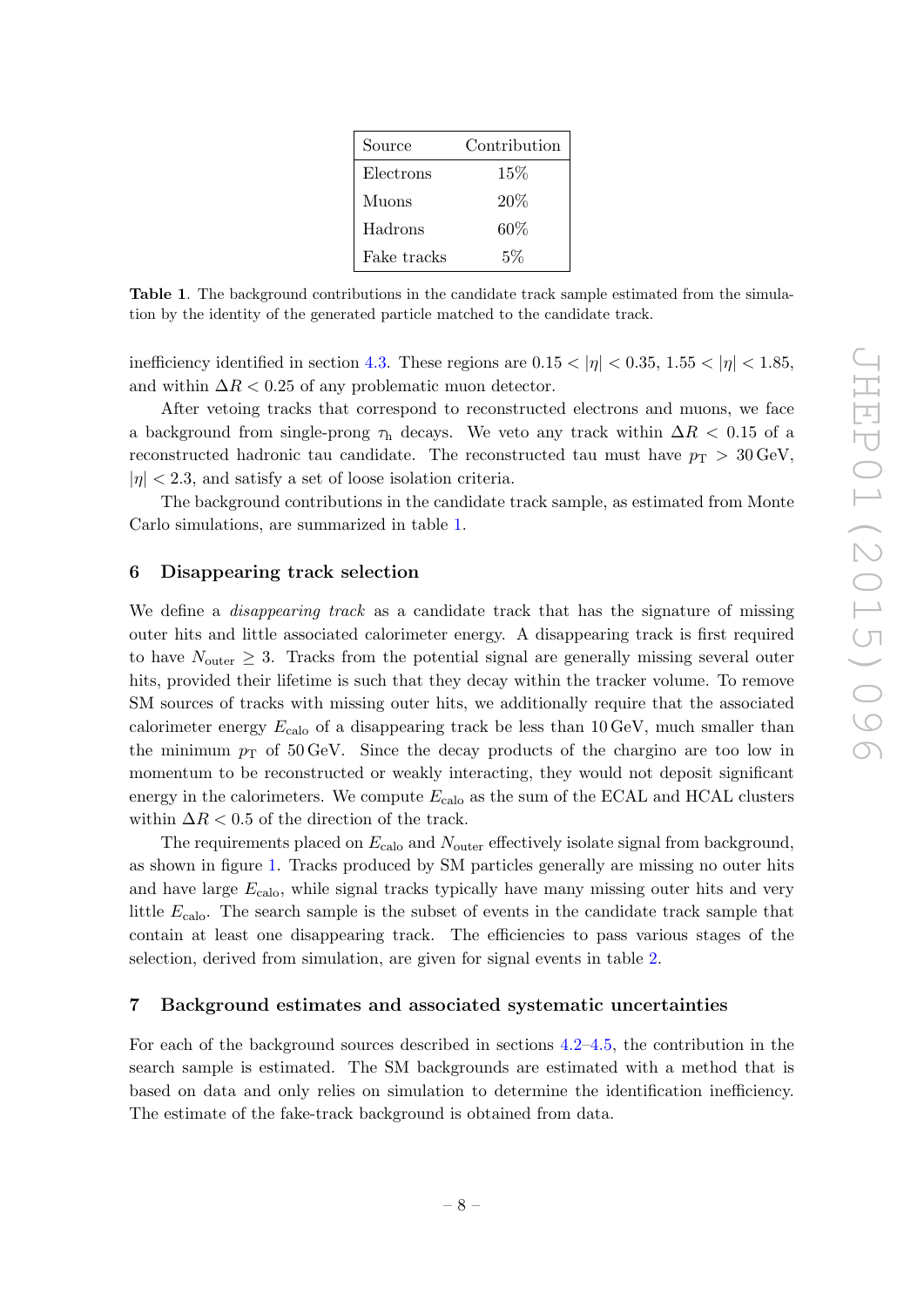

<span id="page-9-1"></span>Figure 1. The number of missing outer hits (left) and the associated calorimeter energy (right) of tracks in the search sample, before applying the requirement on the plotted quantity. The signal and the background sum distributions have both been normalized to unit area, and overflow entries are included in the last bin.

| Chargino mass $[GeV]$    | 300      | 300     | 300      | 500       | 500     | 500      |
|--------------------------|----------|---------|----------|-----------|---------|----------|
| Chargino $c\tau$ [cm]    | 10       | 100     | 1000     | 10        | 100     | 1000     |
| Trigger                  | $10\%$   | $10\%$  | $7.4\%$  | 13\%      | 13%     | $10\%$   |
| Basic selection          | $7.0\%$  | 6.7\%   | $4.2\%$  | 8.9%      | $9.0\%$ | $6.3\%$  |
| $High-pT$ isolated track | $0.24\%$ | $3.6\%$ | $3.1\%$  | $0.14\%$  | $4.4\%$ | 4.9%     |
| Candidate track          | $0.15\%$ | $2.3\%$ | $1.3\%$  | $0.10\%$  | $2.9\%$ | $2.2\%$  |
| Disappearing track       | $0.13\%$ | $1.0\%$ | $0.27\%$ | $0.095\%$ | $1.4\%$ | $0.47\%$ |

<span id="page-9-2"></span>Table 2. Cumulative efficiencies for signal events to pass various stages of the selection.

### <span id="page-9-0"></span>7.1 Standard model backgrounds

We estimate the SM background contributions to the search sample as  $N^i = N_{\text{ctrl}}^i P^i$ , where  $N_{\text{ctrl}}^i$  is the number of events in data control samples enriched in the given background source and  $P^i$  is the simulated identification inefficiency, for  $i = e, \mu, \tau$ . The electronenriched control sample is selected by requiring all the search sample criteria except for the electron veto and the  $E_{\text{calo}}$  requirement. The muon-enriched control sample is selected by requiring all the search sample criteria except for the muon veto. The  $\tau_h$ -enriched control sample is selected by requiring all the search sample criteria except for the  $\tau_h$  veto and the  $E_{\text{calo}}$  requirement. The  $E_{\text{calo}}$  requirement is removed for the electron and  $\tau_{\text{h}}$  control samples because it is strongly correlated with both the electron and  $\tau_h$  vetoes. The hadron background is estimated as the contribution from  $\tau_h$  decays, which is its dominant component.

The identification inefficiencies  $P^i$  correspond to the probability to survive the corresponding veto criteria, i.e., the electron veto and  $E_{\text{calo}}$  requirement for electrons, the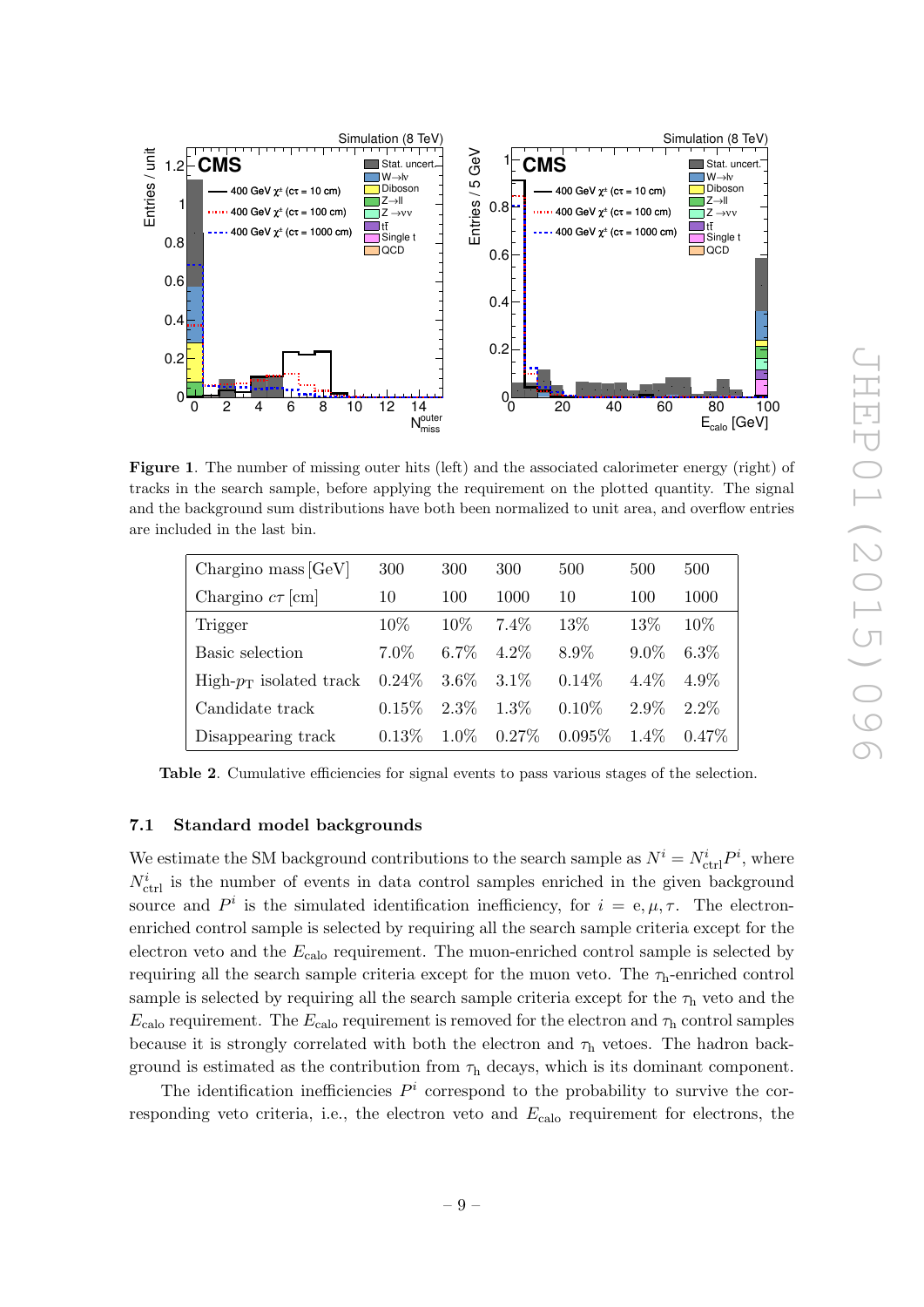muon veto for muons, and the  $\tau_h$  veto and  $E_{\text{calo}}$  requirement for  $\tau$  leptons. We determine  $P<sup>i</sup>$ , defined to be the ratio of the number of events of the given background source in the search sample to the number in the corresponding control sample, from the simulated  $W \to \ell \nu + \text{jets}$  process. The  $W \to \ell \nu + \text{jets}$  process is the dominant contribution of the control samples: it represents 84% of the electron-enriched control sample, 85% of the muon-enriched control sample, and 75% of the  $\tau_h$ -enriched control sample. Of the more than 26 million simulated  $W \to \ell \nu +$ jets events, only one passes the search sample criteria; in that event the disappearing track is produced by a muon in a W  $\rightarrow \mu\nu$  decay. For the other simulated physics processes, no events are found in the search sample. Since no simulated electron or tau events survive in the search sample, we quote limits at 68% CL on the electron and  $\tau_h$  inefficiencies. The control sample sizes, identification inefficiencies, and background estimates are given in table [3.](#page-11-2)

In addition to the uncertainties that result from the finite size of the simulation samples (labeled "statistical"), we also assess systematic uncertainties in the simulation of  $P^i$ using tag-and-probe methods. In  $Z \to e^+e^-$ ,  $Z \to \mu^+\mu^-$ , and  $Z \to \tau^+\tau^-$  samples,  $P^i$  is measured as the probability of a probe track of the given background type to pass the corresponding veto criteria. The difference between data and simulation is taken as the systematic uncertainty.

The probe tracks are required to pass all of the disappearing-track criteria, with a looser requirement of  $p_T > 30$  GeV, and without the corresponding veto criteria, i.e., the electron veto and  $E_{\text{calo}}$  requirement for electrons, the muon veto for muons, and the  $\tau_{\text{h}}$  veto and  $E_{\rm calo}$  requirement for taus. Additionally, to obtain an adequate sample size, the  $Z \to \tau^+ \tau^$ probe tracks are not required to pass the  $N_{\text{outer}}$  requirement or the isolation requirement of no jet within  $\Delta R$  < 0.5 of the track. The Z  $\rightarrow e^+e^-$  and Z  $\rightarrow \mu^+\mu^-$  tag-and-probe samples are collected with single-lepton triggers and require a tag lepton (e or  $\mu$ ) that is well-reconstructed and isolated. The tag lepton and probe track are required to be opposite in charge and to have an invariant mass between 80 and 100 GeV, consistent with a  $Z \rightarrow \ell \ell$ decay. We measure  $P^e$  as the fraction of  $Z \to e^+e^-$  probe tracks that survive the electron veto and  $E_{\text{calo}}$  requirement and  $P^{\mu}$  as the fraction of  $Z \to \mu^+ \mu^-$  probe tracks that survive the muon veto. The  $Z \to \tau^+\tau^-$  tag-and-probe sample is designed to identify a tag  $\tau$  lepton that decays as  $\tau \to \mu \nu \bar{\nu}$ . This sample is collected with a single-muon trigger and requires a well-reconstructed, isolated tag muon for which the transverse invariant mass of the muon  $p_{\rm T}$  and  $\not\!\!E_{\rm T}$  is less than 40 GeV. The tag muon and probe track are required to be opposite in charge and to have an invariant mass between 40 and 75 GeV, consistent with a  $Z \rightarrow \tau^+\tau^$ decay. We measure  $P^{\tau}$  as the fraction of probe tracks that survive the  $\tau_{h}$  veto. No probe tracks in the  $Z \to \tau^+\tau^-$  data survive both the  $\tau_h$  veto and the  $E_{\text{calo}}$  requirement, so the  $E_{\text{calo}}$  requirement is not included in the determination of  $P^{\tau}$  for the systematic uncertainty.

For each of the tag-and-probe samples, the contamination from sources other than the target  $Z \to \ell \ell$  process is estimated from the simulation and is subtracted from both the data and simulation samples before calculating  $P^i$ . The systematic uncertainties in  $P^i$  are summarized in table [3.](#page-11-2) The systematic uncertainties in the electron and  $\tau_{h}$  estimates are incorporated into the 68% CL upper limit on their background contributions according to ref. [\[27\]](#page-21-13).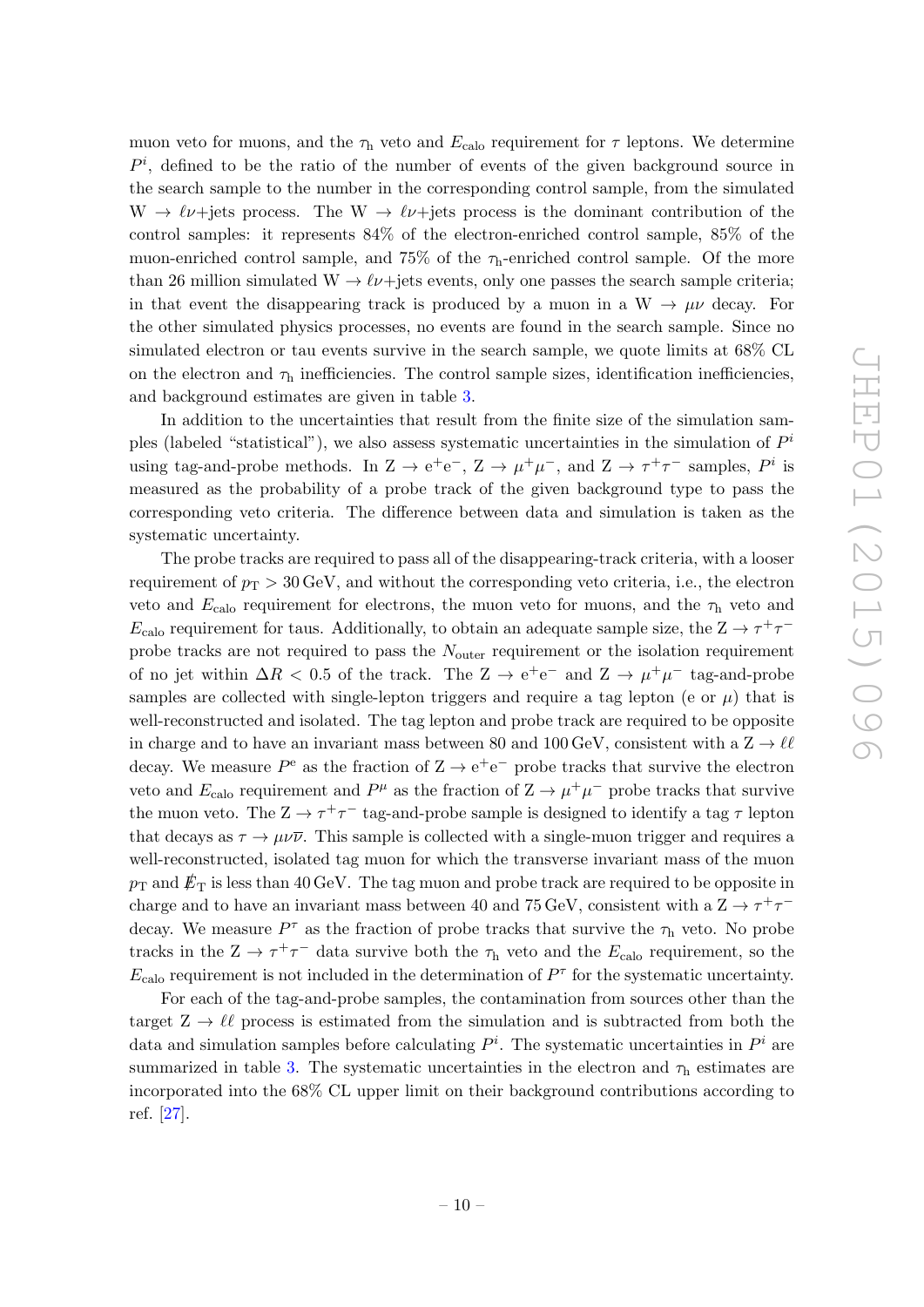|                               | Electrons                          | Muons                                                                                                                                   | Taus                               |
|-------------------------------|------------------------------------|-----------------------------------------------------------------------------------------------------------------------------------------|------------------------------------|
| Criteria removed to           | e veto                             | $\mu$ veto                                                                                                                              | $\tau_{\rm h}$ veto                |
| select control sample         | $E_{\rm calo} < 10 \,\mathrm{GeV}$ |                                                                                                                                         | $E_{\rm calo} < 10 \,\mathrm{GeV}$ |
| $N_{\text{ctrl}}^i$ from data | 7785                               | 4138                                                                                                                                    | 29                                 |
| $Pi$ from simulation          | $< 6.3 \times 10^{-5}$             | $1.6^{+3.6}_{-1.3}\times10^{-4}$                                                                                                        | < 0.019                            |
| $N^i = N_{\rm ctrl}^i P^i$    | $< 0.49$ (stat)                    | $0.64^{+1.47}_{-0.53}$ (stat)                                                                                                           | $< 0.55$ (stat)                    |
| $Pi$ systematic uncertainty   | $31\%$                             | $50\%$                                                                                                                                  | $36\%$                             |
| $N^i$                         |                                    | $\langle 0.50 \, (\text{stat+syst}) \, 0.64^{+1.47}_{-0.53} \, (\text{stat}) \pm 0.32 \, (\text{syst}) \, < 0.57 \, (\text{stat+syst})$ |                                    |

<span id="page-11-2"></span>**Table 3.** The number of events in the data control samples  $N_{\text{ctrl}}^i$ , the simulated identification inefficiencies  $P^i$ , and the resulting estimated contribution in the search sample  $N^i$ , for each of the SM backgrounds. The statistical uncertainties originate from the limited size of the simulation samples, while the systematic uncertainties are derived from the differences in  $P<sup>i</sup>$  between data and simulation in tag-and-probe samples.

### <span id="page-11-0"></span>7.2 Fake tracks

The fake-track background is estimated as  $N^{\text{fake}} = N^{\text{basic}} P^{\text{fake}}$ , where  $N^{\text{basic}} = 1.77 \times 10^6$  is the number of events in data that pass the basic selection criteria, and  $P^{\text{fake}}$  is the fake-track rate determined in a  $Z \to \ell \ell$  ( $\ell = e$  or  $\mu$ ) data control sample, a large sample consisting of well-understood SM processes. In the simulation, the probability of an event to contain a fake track that has large transverse momentum and is isolated does not depend on the underlying physics process of the event. The  $Z \rightarrow \ell \ell$  sample is collected with single-lepton triggers and is selected by requiring two well-reconstructed, isolated leptons of the same flavor that are opposite in charge and have an invariant mass between 80 and 100 GeV, consistent with a  $Z \to \ell \ell$  decay. We measure  $P^{\text{fake}}$  as the probability of an event in the combined  $Z \to \ell \ell$  control sample to contain a track that passes the disappearing-track selection. There are two  $Z \to \ell \ell$  data events with an additional track that passes the disappearingtrack selection, thus  $P^{\text{fake}}$  is determined to be  $(2.0^{+2.7}_{-1.3}) \times 10^{-7}$ . The rate of fake tracks with between 3 and 6 hits is consistent between the sample after the basic selection and the  $Z \rightarrow \ell \ell$  control sample, as shown in figure [2.](#page-12-1) Fake tracks with 5 hits provide a backgroundenriched sample that is independent of the search sample, in which tracks are required to have 7 or more hits. We use the ratio of the rates of fake tracks with 5 hits between these two samples (including the statistical uncertainty), to assign a systematic uncertainty of 35%. The fake-track background estimate is  $N_{\text{fake}} = 0.36_{-0.23}^{+0.47} \text{(stat)} \pm 0.13 \text{(syst)}$  events.

### <span id="page-11-1"></span>7.3 Background estimate validation

The methods used to estimate the backgrounds in the search sample are tested in three control samples: the candidate track sample and  $E_{\text{calo}}$  and  $N_{\text{outer}}$  sideband samples. The sideband samples are depleted in signal by applying inverted signal isolation criteria, and the size of the samples is increased by relaxing the track  $p_T$  requirement to  $p_T > 30 \,\text{GeV}$ . In the  $N_{\text{outer}}$  sideband sample, events must pass all criteria of the candidate track sample, and the candidate track must have 2 or fewer missing outer hits. In the  $E_{\text{calo}}$  sideband sample,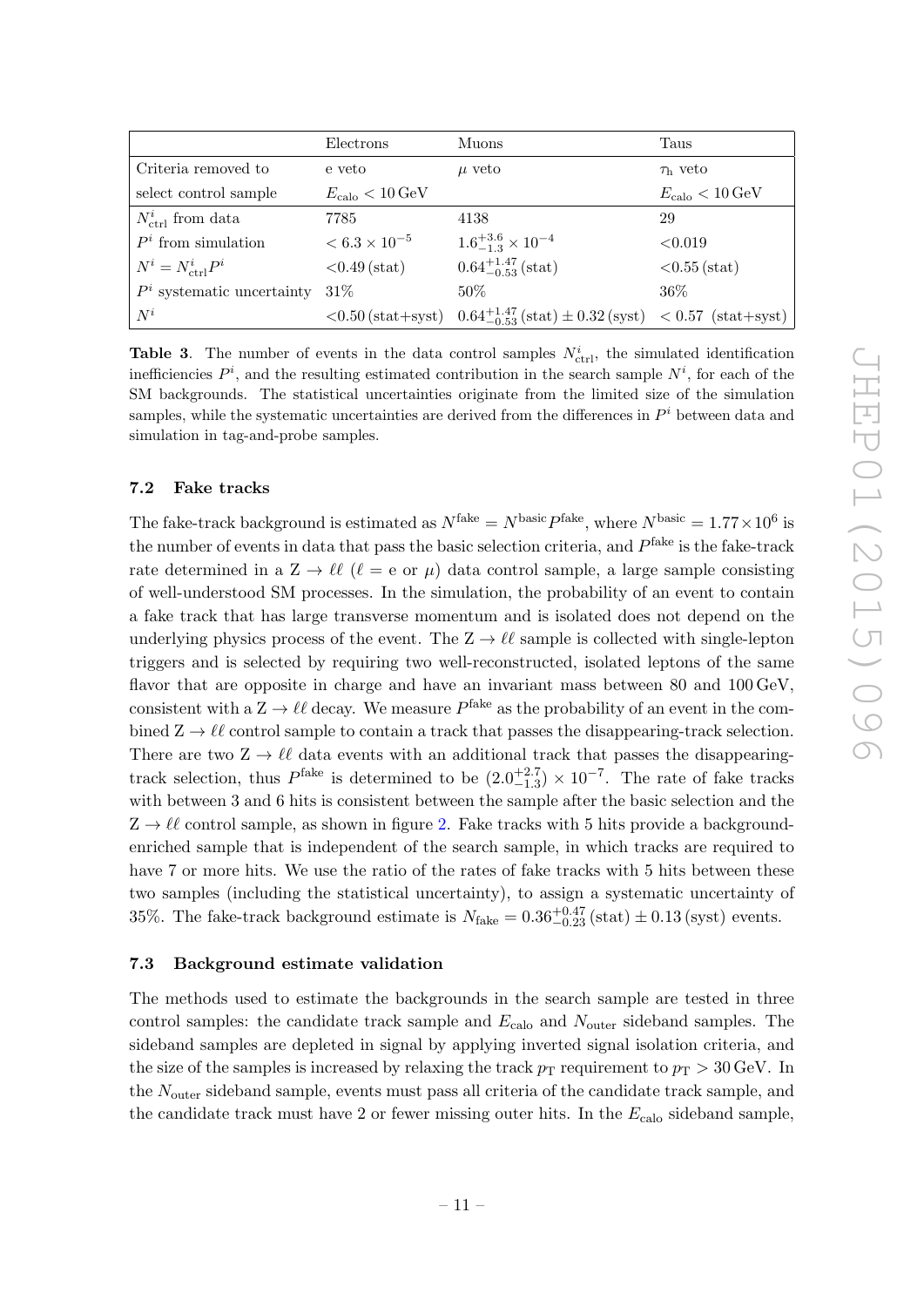

<span id="page-12-1"></span>**Figure 2**. The ratio of the fake-track rates,  $P^{\text{fake}}$ , in the sample after the basic selection and in the  $Z \rightarrow \ell \ell$  control sample, observed in data, as a function of the number of hits on the candidate track.

| Sample                      |      |                | Data Estimate Data/Estimate |
|-----------------------------|------|----------------|-----------------------------|
| Candidate tracks            | 59   | $49.0 \pm 5.7$ | $1.20 \pm 0.21$             |
| $E_{\rm calo}$ sideband     | 197  | $195 \pm 13$   | $1.01 \pm 0.10$             |
| $N_{\text{outer}}$ sideband | -112 | $103 \pm 9$    | $1.09 \pm 0.14$             |

<span id="page-12-2"></span>Table 4. The data yields and estimated total background in the candidate track sample and the sideband samples.

events must pass all criteria of the candidate track sample, and the candidate track must have more than 10 GeV of associated calorimeter energy. The backgrounds in each of these control samples are estimated using the methods used to estimate the backgrounds in the search region, with the appropriate selection criteria modified to match each sample. The data yields and estimates in each of these samples are consistent within the uncertainties, as shown in table [4.](#page-12-2) The methods of background estimation were validated in these control samples before examining the data in the search sample.

### <span id="page-12-0"></span>8 Additional systematic uncertainties

In addition to the systematic uncertainties in the background estimates described previously, there are systematic uncertainties associated with the integrated luminosity and the signal efficiency.

The integrated luminosity of the 8 TeV pp collision data is measured with a pixel cluster counting method, for which the uncertainty is 2.6% [\[28\]](#page-21-14).

The uncertainty associated with the simulation of jet radiation is assessed by comparing the recoil of muon pairs from ISR jets in data with a sample of PYTHIA simulated  $Z \rightarrow$  $\mu^+\mu^-$ +jets events. The dimuon spectra ratio of data to simulation is used to weight the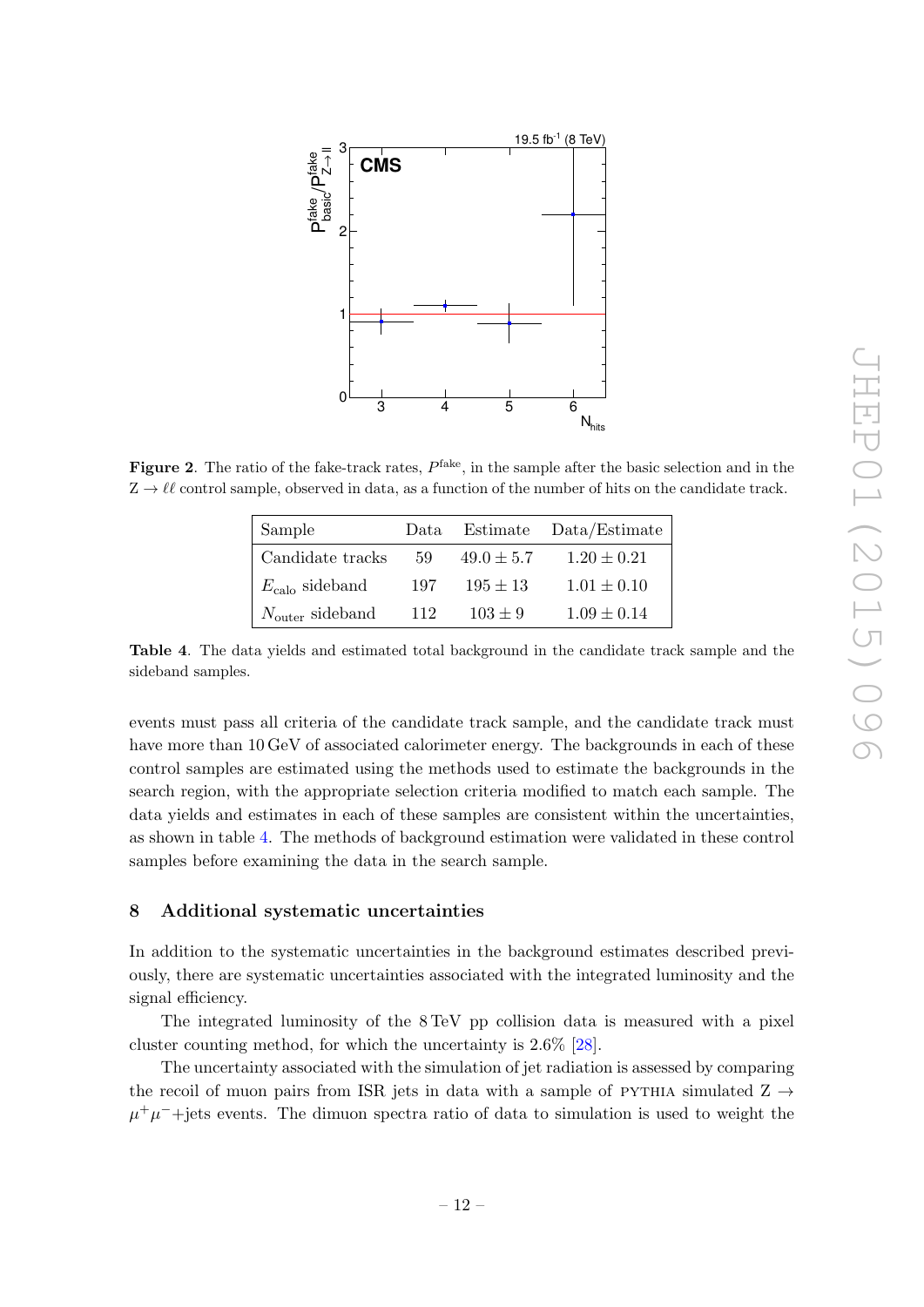signal events, and the corresponding selection criteria efficiency is compared to the nominal efficiency. The uncertainty is 3–11%.

We assess uncertainties due to the jet energy scale and resolution from the effect of varying up and down by one standard deviation the jet energy corrections and jet energy resolution smearing parameters  $[29]$ . The selection efficiency changes by  $0\n-7\%$  from the variations in the jet energy corrections and jet energy resolution.

We assess the PDF uncertainty by evaluating the envelope of uncertainties of the CTEQ6.6, MSTW08, and NNPDF2.0 PDF sets, according to the PDF4LHC recommendation [\[30,](#page-21-16) [31\]](#page-22-0). The resultant acceptance uncertainties are 1–10%.

The uncertainty associated with the trigger efficiency is assessed with a sample of  $W \to \mu\nu$  events. We compare the trigger efficiency in data and simulation as a function of  $E_T$  reconstructed after excluding muons, as the trigger efficiency is similar for  $W \to \mu\nu$  and signal events. We select  $W \to \mu\nu$  events by applying the basic selection criteria excluding the  $E_T$  requirement. We also apply the candidate track criteria excluding the muon veto. The ratio of the trigger efficiency in data and simulation is used to weight the signal events. The resultant change in the selection efficiency is 1–8%.

The uncertainty associated with the modeling of  $N_{\text{outer}}$  is assessed by varying the Nouter distribution of the simulated signal samples by the disagreement between data and simulation in the  $N_{\text{outer}}$  distribution in a control sample of muon tracks. Since muons are predominantly affected by the algorithmic sources of missing outer hits described in section [4.1,](#page-4-1) they illustrate how well the  $N_{\text{outer}}$  distribution is modeled in simulation. The consequent change in signal efficiencies is found to be 0–7%.

The uncertainties associated with missing inner and middle hits are assessed as the difference between data and simulation in the efficiency of the requirements of zero missing inner or middle hits in a control sample of muons. A sample of muons is used because they produce tracks that rarely have missing inner or middle hits, as would be the case for signal. These uncertainties are 3% for missing inner hits and 2% for missing middle hits.

The systematic uncertainty associated with the simulation of  $E_{\text{calo}}$  is assessed as the difference between data and simulation in the efficiency of the  $E_{\text{calo}} < 10 \,\text{GeV}$  requirement, in a control sample of fake tracks with exactly 4 hits. This sample is used because such tracks have very little associated calorimeter energy, as would be the case for signal tracks. The uncertainty is 6%.

The uncertainty associated with the modeling of the number of pileup interactions per bunch crossing is assessed by weighting the signal events to match target pileup distributions in which the numbers of inelastic interactions are shifted up and down by the uncertainty. The consequent variation in the signal efficiency is  $0-2\%$ .

The uncertainty in the track reconstruction efficiency is assessed with a tag-and-probe study [\[32\]](#page-22-1). The track reconstruction efficiency is measured for probe muons, which are reconstructed using information from the muon system only. We take the uncertainty to be the largest difference between data and simulation among several pseudorapidity ranges, observed to be 2%.

The systematic uncertainties in the signal efficiency for samples of charginos with  $c\tau$  in the range of maximum sensitivity, 10–1000 cm, and all simulated masses, are summarized in table [5.](#page-14-1)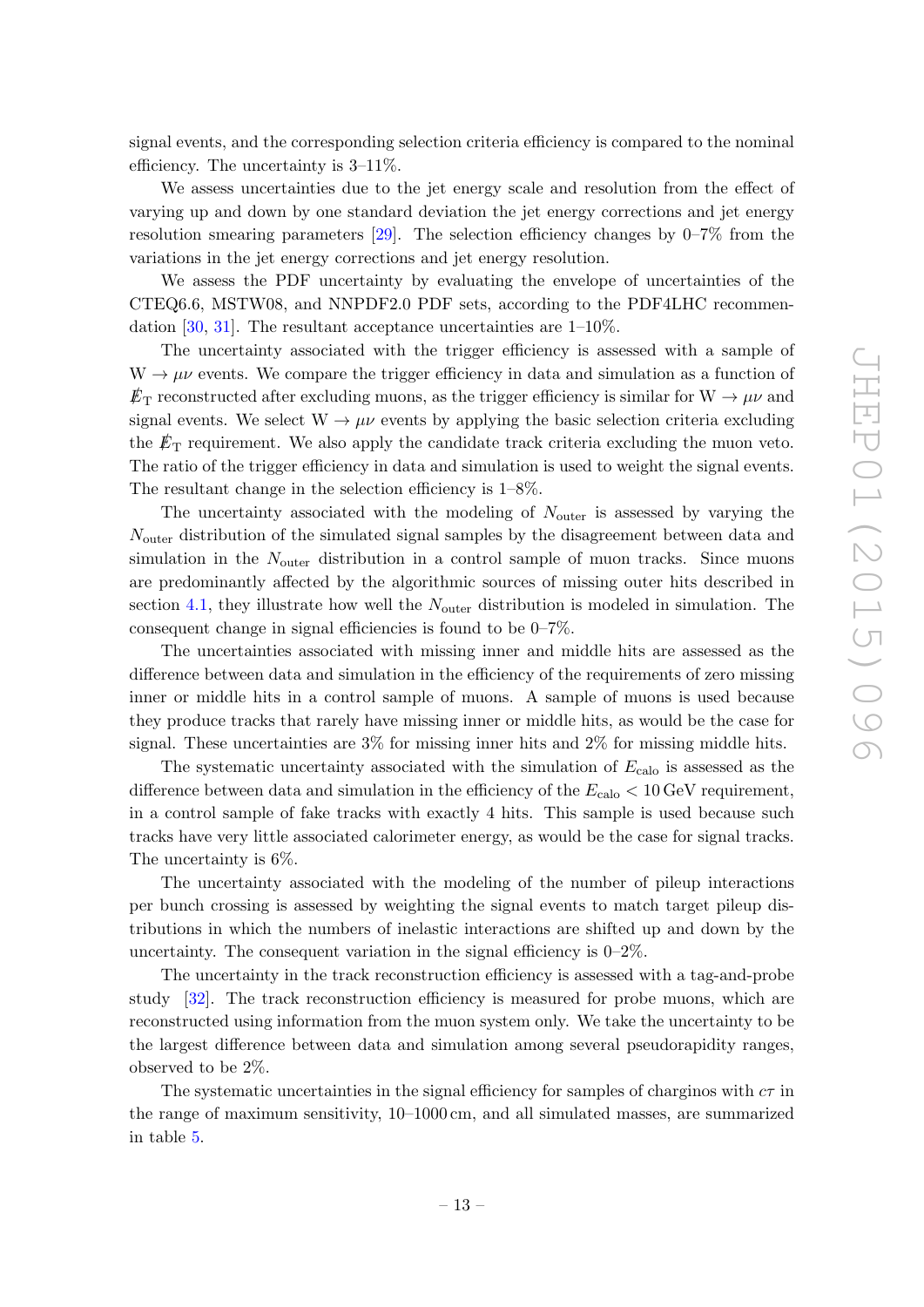| Jet radiation (ISR)              | $3 - 11\%$ |
|----------------------------------|------------|
| Jet energy scale / resolution    | $0 - 7\%$  |
| <b>PDF</b>                       | $1 - 10\%$ |
| Trigger efficiency               | $1 - 8\%$  |
| $N_{\text{outer}}$ modeling      | $0 - 7\%$  |
| $N_{inner}$ , $N_{mid}$ modeling | $2 - 3\%$  |
| $E_{\rm calo}$ modeling          | 6%         |
| Pileup                           | $0 - 2\%$  |
| Track reconstruction efficiency  | $2\%$      |
| Total                            | 9–22%      |

<span id="page-14-1"></span>Table 5. Signal efficiency systematic uncertainties, for charginos with masses in the range 100– 600 GeV and  $c\tau$  of 10–1000 cm.

### <span id="page-14-0"></span>9 Results

Two data events are observed in the search sample, which is consistent with the expected background. The numbers of expected events from background sources compared with data in the search sample are shown in table [6.](#page-15-1) From these results, upper limits at 95% CL on the total production cross section of direct electroweak chargino-chargino and charginoneutralino production are calculated for various chargino masses and mean proper lifetimes. The next-to-leading-order cross sections for these processes, and their uncertainties, are taken from refs.  $[33, 34]$  $[33, 34]$  $[33, 34]$ . The limits are calculated with the CL<sub>S</sub> technique  $[35, 36]$  $[35, 36]$  $[35, 36]$ , using the LHC-type  $CL_S$  method [\[37\]](#page-22-6). This method uses a test statistic based on a profile likelihood ratio [\[38\]](#page-22-7) and treats nuisance parameters in a frequentist context. Nuisance parameters for the systematic uncertainties in the integrated luminosity and in the signal efficiency are constrained with log-normal distributions. There are two types of nuisance parameters for the uncertainties in the background estimates, and they are specified separately for each of the four background contributions. Those that result from the limited size of a sample are constrained with gamma distributions, while those that are associated with the relative disagreement between data and simulation in a control region have log-normal constraints. The mean and standard deviation of the distribution of pseudo-data generated under the background-only hypothesis provide an estimate of the total background contribution to the search sample of  $1.4 \pm 1.2$  events.

The distributions of the  $p<sub>T</sub>$ , number of hits,  $E<sub>calo</sub>$ , and  $N<sub>outer</sub>$  of the disappearing tracks in the search region are shown for the observed events and the estimated backgrounds in figure [3.](#page-16-0) The shapes of the electron, muon, and tau background distributions are obtained from the data control samples enriched in the given background. The fake track distribution shapes are taken from the  $Z \to \ell \ell$  control sample, using fake tracks with 5 hits, except for the plot of the number of hits, for which fake tracks with 7 or more hits are used. The background normalizations have the relative contributions of table [6](#page-15-1) and a total equal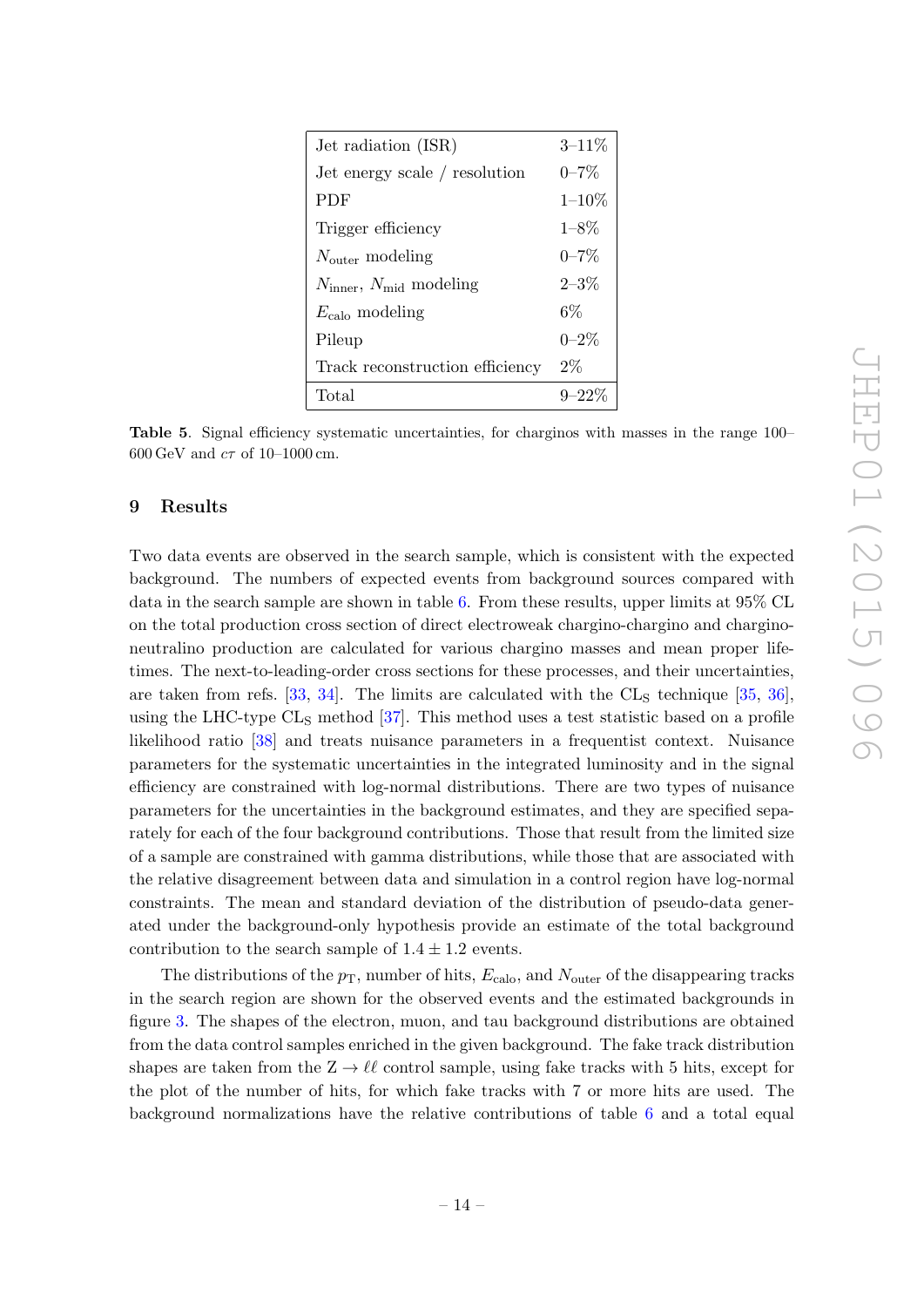| Event source | Yield                                                                                         |  |  |  |
|--------------|-----------------------------------------------------------------------------------------------|--|--|--|
| Electrons    | $\langle 0.49 \, (\text{stat}) \rangle$ $\langle 0.50 \, (\text{stat} + \text{syst}) \rangle$ |  |  |  |
| Muons        | $0.64^{+1.47}_{-0.53}$ (stat) $\pm 0.32$ (syst)                                               |  |  |  |
| Taus         | $< 0.55$ (stat) $< 0.57$ (stat+syst)                                                          |  |  |  |
| Fake tracks  | $0.36^{+0.47}_{-0.23}$ (stat) $\pm 0.13$ (syst)                                               |  |  |  |
| )ata         |                                                                                               |  |  |  |

<span id="page-15-1"></span>Table 6. The expected background from all sources compared with data in the search sample.

to 1.4 events, the mean of the background-only pseudo-data. No significant discrepancy between the data and estimated background is found.

In contrast to a slowly moving chargino, which is expected to have a large average ionization energy loss, the energy loss of the two disappearing tracks in the search sample is compatible with that of minimum-ionizing SM particles,  $\approx 3 \text{ MeV/cm}$ .

The expected and observed constraints on the allowed chargino mean proper lifetime and mass are presented in figure [4.](#page-17-0) The maximum sensitivity is for charginos with a mean proper lifetime of 7 ns, for which masses less than 505 GeV are excluded at 95% CL.

In figure [5,](#page-17-1) we show the expected and observed constraints on the mass of the chargino and the mass difference between the chargino and neutralino,  $\Delta m_{\tilde{\chi}_1} = m_{\tilde{\chi}_1^{\pm}} - m_{\tilde{\chi}_1^0}$ , in the minimal AMSP model. The limits an  $\tilde{\tau}_1$  are convented into limits an  $\Lambda$  m<sub>3</sub> association to minimal AMSB model. The limits on  $\tau_{\tilde{\chi}^{\pm}_1}$  are converted into limits on  $\Delta m_{\tilde{\chi}_1}$  according to refer [20, 40]. The two leap level exhaustion of  $\Delta m$ , for ring like lightest ebarging and refs. [\[39,](#page-22-8) [40\]](#page-22-9). The two-loop level calculation of  $\Delta m_{\tilde{\chi}_1}$  for wino-like lightest chargino and neutralino states [\[41\]](#page-22-10) is also indicated. In the AMSB model, we exclude charginos with mass less than 260 GeV, corresponding to a chargino mean proper lifetime of 0.2 ns and  $\Delta m_{\tilde{\gamma}_1} = 160 \,\text{MeV}.$ 

In figure [6,](#page-18-0) we show the observed upper limit on the total cross section of the  $q\bar{q}' \rightarrow$  $\tilde{\chi}_1^{\pm} \tilde{\chi}_1^0$  plus  $q\bar{q} \to \tilde{\chi}_1^{\pm} \tilde{\chi}_1^{\mp}$  processes in terms of chargino mass and mean proper lifetime. A model-independent interpretation of the results is provided in appendix [A.](#page-19-0)

### <span id="page-15-0"></span>10 Summary

A search has been presented for long-lived charged particles that decay within the CMS detector and produce the signature of a disappearing track. In a sample of proton-proton data recorded at a collision energy of  $\sqrt{s} = 8 \text{ TeV}$  and corresponding to an integrated luminosity of 19.5 fb<sup>-1</sup>, two events are observed in the search sample. Thus, no significant excess above the estimated background of  $1.4 \pm 1.2$  events is observed and constraints are placed on the chargino mass, mean proper lifetime, and mass splitting. Direct electroweak production of charginos with a mean proper lifetime of 7 ns and a mass less than 505 GeV is excluded at 95% confidence level. In the AMSB model, charginos with masses less than 260 GeV, corresponding to a mean proper lifetime of 0.2 ns and chargino-neutralino mass splitting of 160 MeV, are excluded at 95% confidence level. These constraints corroborate those set by the ATLAS Collaboration [\[11\]](#page-20-6).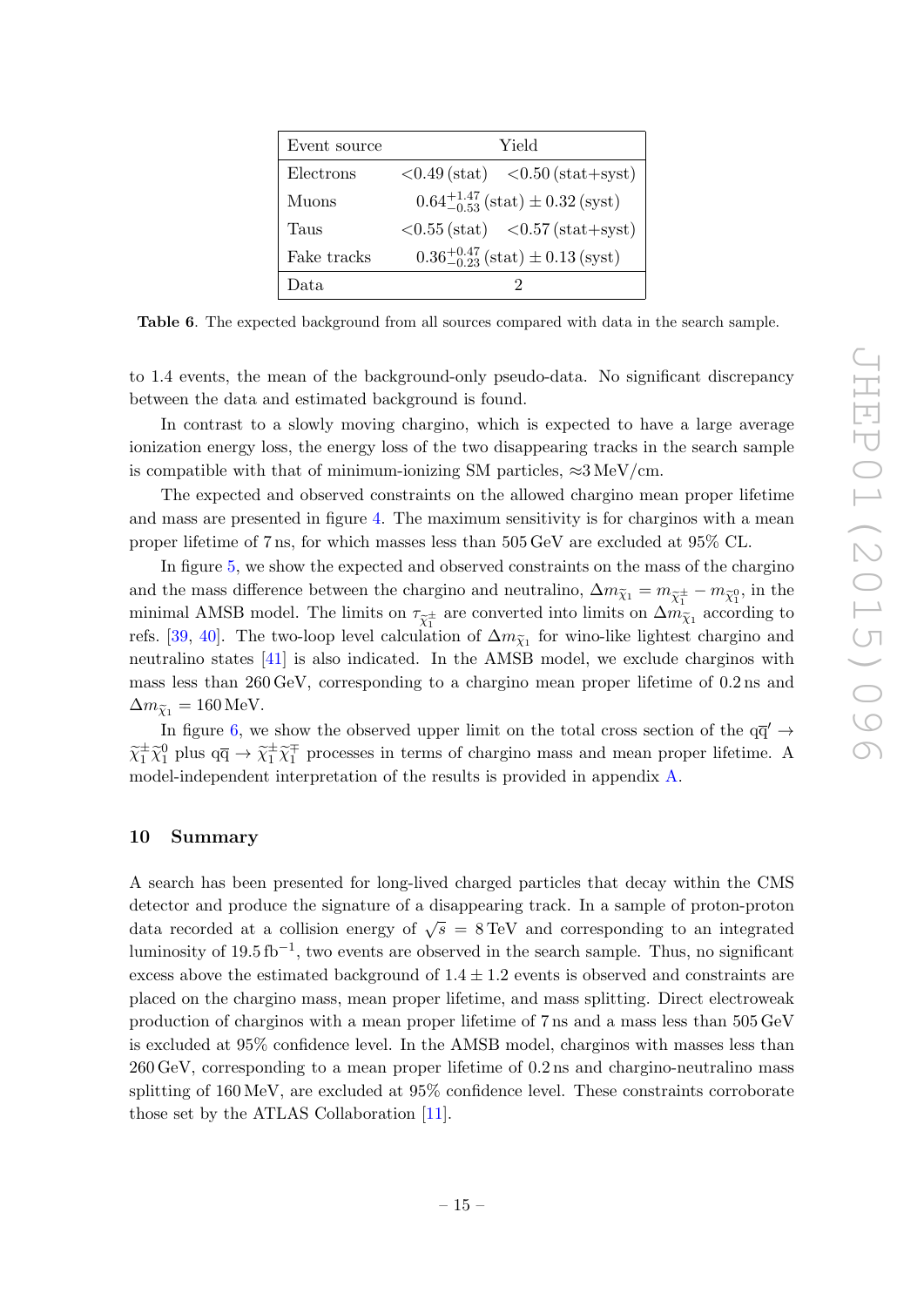

<span id="page-16-0"></span>Figure 3. Distributions of the disappearing tracks in the search sample. The estimated backgrounds are normalized to have the relative contributions of table [6](#page-15-1) and a total equal to the mean of the background-only pseudo-data (1.4 events). Histograms for the electron and tau backgrounds are not visible because the central value of their estimated contribution is zero.

# Acknowledgments

We congratulate our colleagues in the CERN accelerator departments for the excellent performance of the LHC and thank the technical and administrative staffs at CERN and at other CMS institutes for their contributions to the success of the CMS effort. In addition, we gratefully acknowledge the computing centers and personnel of the Worldwide LHC Computing Grid for delivering so effectively the computing infrastructure essential to our analyses. Finally, we acknowledge the enduring support for the construction and operation of the LHC and the CMS detector provided by the following funding agencies: BMWFW and FWF (Austria); FNRS and FWO (Belgium); CNPq, CAPES, FAPERJ, and FAPESP (Brazil); MES (Bulgaria); CERN; CAS, MoST, and NSFC (China); COL-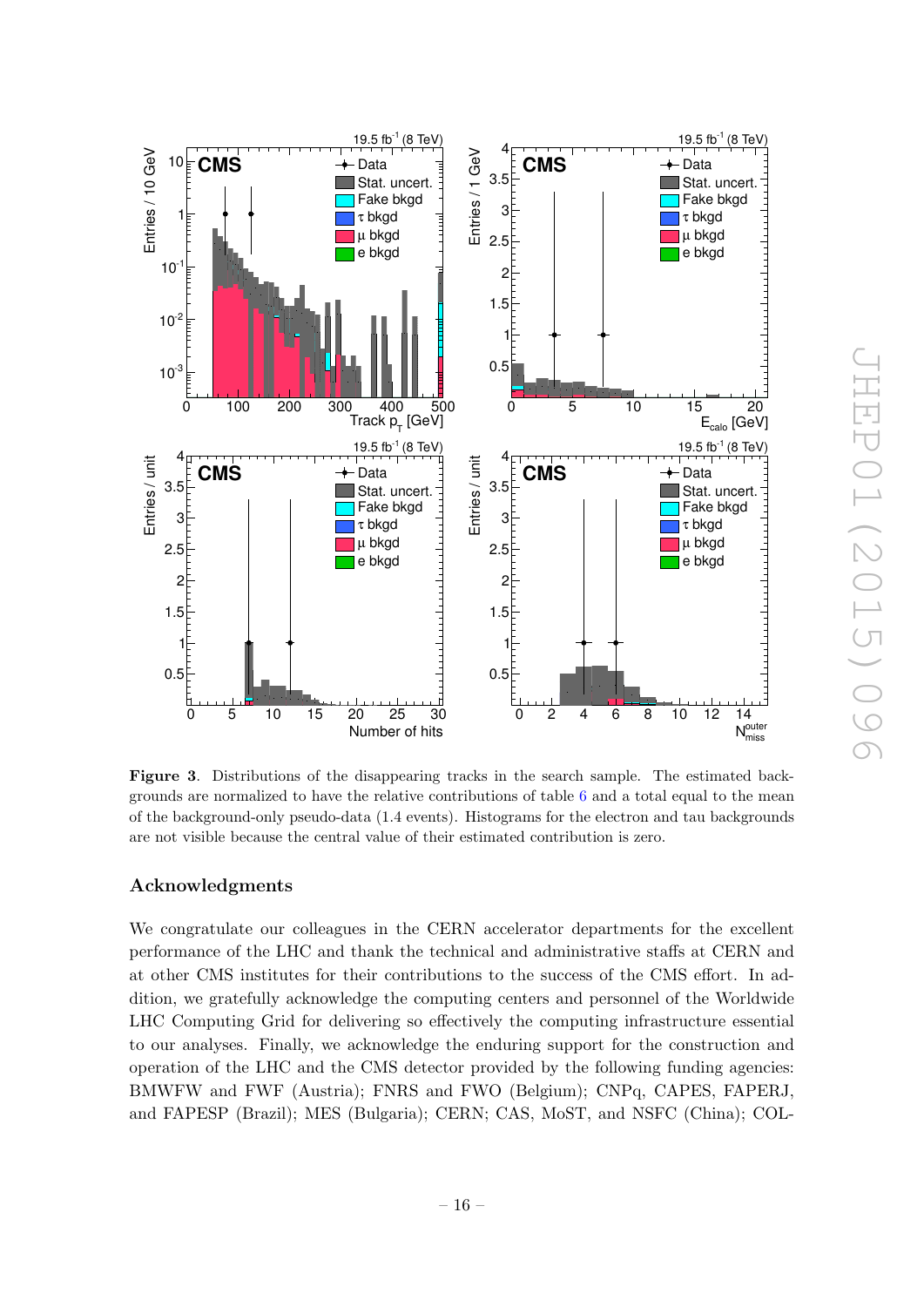

<span id="page-17-0"></span>Figure 4. The expected and observed constraints on the chargino mean proper lifetime and mass. The region to the left of the curve is excluded at 95% CL.



<span id="page-17-1"></span>Figure 5. The expected and observed constraints on the chargino mass and the mass splitting between the chargino and neutralino,  $\Delta m_{\tilde{\chi}_1}$ , in the AMSB model. The prediction for  $\Delta m_{\tilde{\chi}_1}$  from ref. [\[41\]](#page-22-10) is also indicated.

CIENCIAS (Colombia); MSES and CSF (Croatia); RPF (Cyprus); MoER, ERC IUT, and ERDF (Estonia); Academy of Finland, MEC, and HIP (Finland); CEA and CNRS/IN2P3 (France); BMBF, DFG, and HGF (Germany); GSRT (Greece); OTKA and NIH (Hungary); DAE and DST (India); IPM (Iran); SFI (Ireland); INFN (Italy); NRF and WCU (Republic of Korea); LAS (Lithuania); MOE and UM (Malaysia); CINVESTAV, CONA-CYT, SEP, and UASLP-FAI (Mexico); MBIE (New Zealand); PAEC (Pakistan); MSHE, and NSC (Poland); FCT (Portugal); JINR (Dubna); MON, RosAtom, RAS and RFBR (Russia); MESTD (Serbia); SEIDI and CPAN (Spain); Swiss Funding Agencies (Switzer-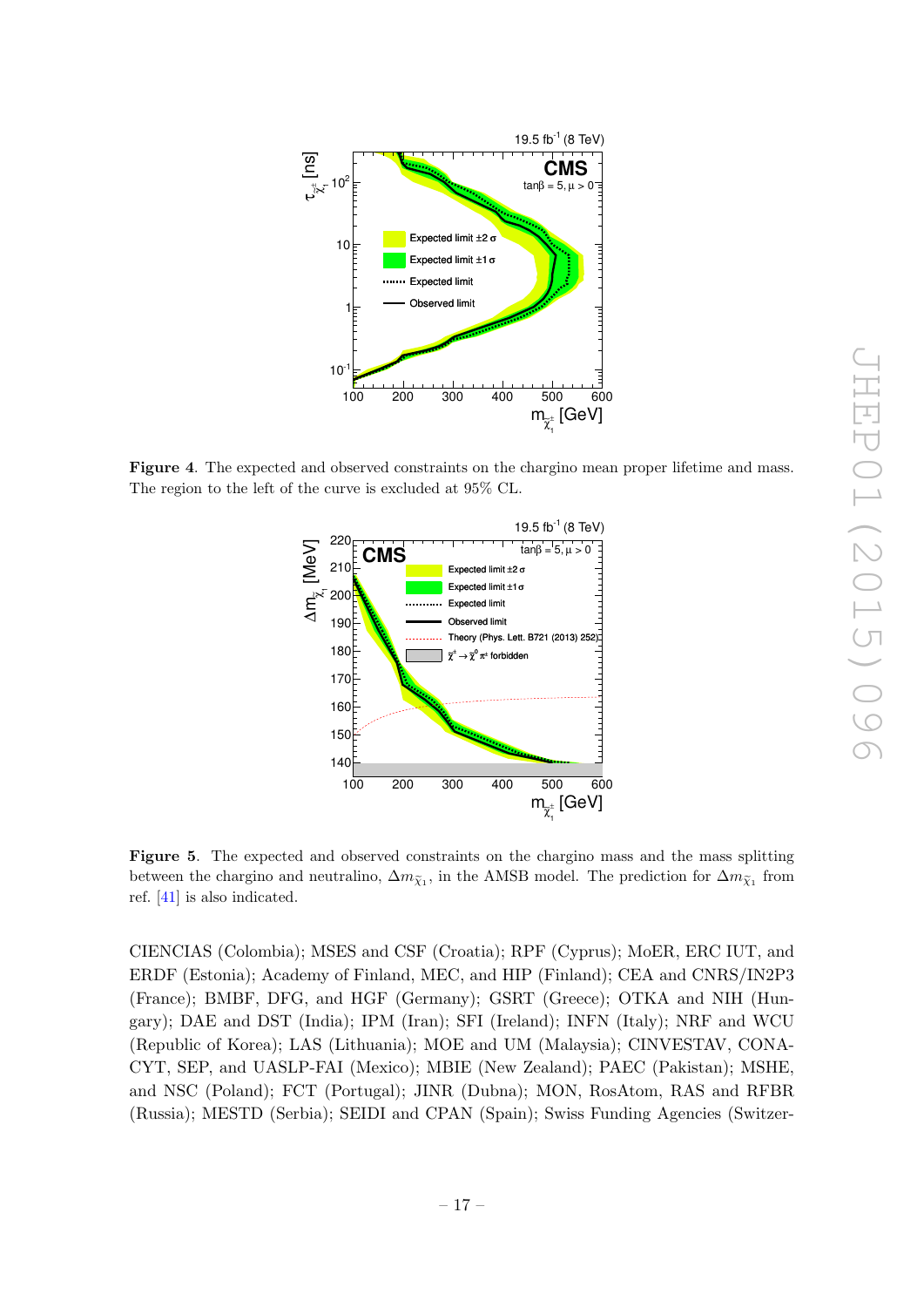

<span id="page-18-0"></span>**Figure 6.** The observed upper limit (in pb) on the total cross section of  $q\bar{q}' \to \tilde{\chi}_1^{\pm} \tilde{\chi}_1^0$  and  $q\bar{q} \to \tilde{\chi}_2^{\pm} \tilde{\chi}_3^{\mp}$  are recessed as a function of charming mass and mean proper lifetime. The simu  $\tilde{\chi}_{\perp}^{\pm} \tilde{\chi}_{\perp}^{\mp}$  processes as a function of chargino mass and mean proper lifetime. The simulated chargino mass are the limits companied to the center of sock bin mass used to obtain the limits corresponds to the center of each bin.

land); MST (Taipei); ThEPCenter, IPST, STAR, and NSTDA (Thailand); TUBITAK and TAEK (Turkey); NASU and SFFR (Ukraine); STFC (United Kingdom); DOE and NSF (U.S.A.). Individuals have received support from the Marie-Curie program and the European Research Council and EPLANET (European Union); the Leventis Foundation; the A. P. Sloan Foundation; the Alexander von Humboldt Foundation; the Belgian Federal Science Policy Office; the Fonds pour la Formation à la Recherche dans l'Industrie et dans l'Agriculture (FRIA-Belgium); the Agentschap voor Innovatie door Wetenschap en Technologie (IWT-Belgium); the Ministry of Education, Youth and Sports (MEYS) of the Czech Republic; the Council of Science and Industrial Research, India; the HOMING PLUS program of Foundation for Polish Science, cofinanced from European Union, Regional Development Fund; the Compagnia di San Paolo (Torino); the Consorzio per la Fisica (Trieste); MIUR project 20108T4XTM (Italy); the Thalis and Aristeia programs cofinanced by EU-ESF and the Greek NSRF; and the National Priorities Research Program by Qatar National Research Fund.

Individuals have received support from the Marie-Curie program and the European Research Council and EPLANET (European Union); the Leventis Foundation; the A. P. Sloan Foundation; the Alexander von Humboldt Foundation; the Belgian Federal Science Policy Office; the Fonds pour la Formation à la Recherche dans l'Industrie et dans l'Agriculture (FRIA-Belgium); the Agentschap voor Innovatie door Wetenschap en Technologie (IWT-Belgium); the Ministry of Education, Youth and Sports (MEYS) of the Czech Republic; the Council of Science and Industrial Research, India; the HOMING PLUS program of Foundation for Polish Science, cofinanced from European Union, Regional Development Fund; the Compagnia di San Paolo (Torino); the Consorzio per la Fisica (Trieste); MIUR project 20108T4XTM (Italy); the Thalis and Aristeia programmes cofinanced by EU-ESF and the Greek NSRF; and the National Priorities Research Program by Qatar National Research Fund.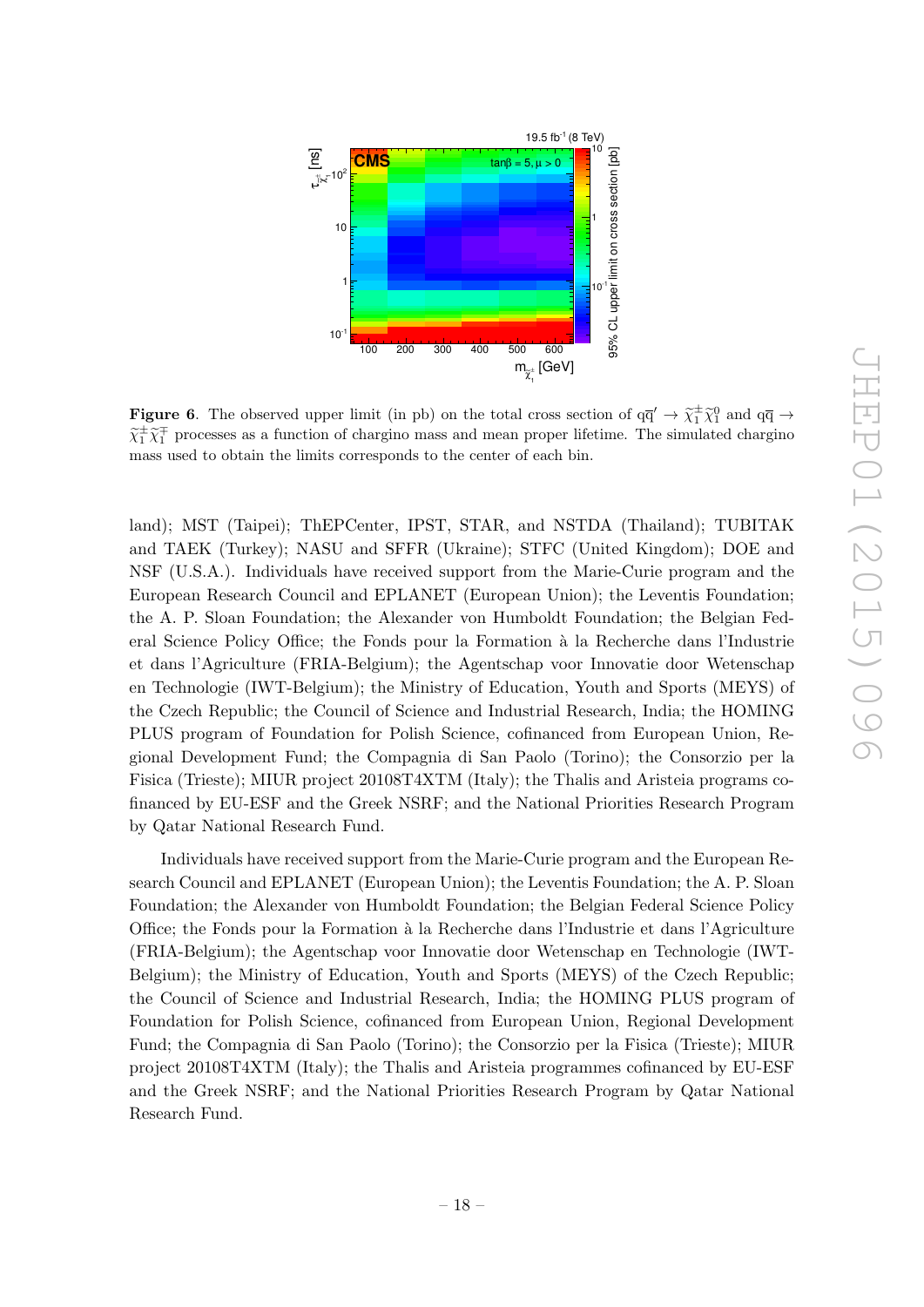| $p_{\rm T}(\tilde{\chi}\tilde{\chi})$ [GeV] | Basic selection efficiency $(\%)$ |
|---------------------------------------------|-----------------------------------|
| $<$ 100                                     | $0.0 \pm 0.0$                     |
| $100 - 125$                                 | $13.1 \pm 0.3$                    |
| $125 - 150$                                 | $44.1 + 0.8$                      |
| $150 - 175$                                 | $65.3 \pm 1.2$                    |
| $175 - 200$                                 | $75.7 \pm 1.5$                    |
| $200 - 225$                                 | $79.5 \pm 1.9$                    |
| >225                                        | $85.5 + 1.1$                      |

<span id="page-19-1"></span>Table 7. Efficiency of an event to pass the basic selection. Uncertainties are statistical only.

|            | $L_{xy}$ cm Disappearing track efficiency $(\%)$ |
|------------|--------------------------------------------------|
| < 30       | $0.0 \pm 0.2$                                    |
| $30 - 40$  | $26.0 \pm 1.0$                                   |
| $40 - 50$  | $44.2 + 1.6$                                     |
| $50 - 70$  | $50.8 \pm 1.4$                                   |
| $70 - 80$  | $45.5 \pm 2.1$                                   |
| $80 - 90$  | $25.5 \pm 1.6$                                   |
| $90 - 110$ | $3.1 \pm 0.4$                                    |
| >110       | $0.0 + 0.0$                                      |

<span id="page-19-2"></span>Table 8. Efficiency of a track to pass the disappearing-track selection after passing the preselection as a function of the transverse decay distance in the laboratory frame,  $L_{xy}$ . Uncertainties are statistical only.

# <span id="page-19-0"></span>A Model-independent interpretation

To allow the interpretation of the results of this search in the context of other new physics models, the signal efficiency is parameterized in terms of the four-momenta and decay positions of the generated BSM particles. This allows the signal efficiency to be approximated without performing a full simulation of the CMS detector. In this approximation, the signal efficiency is factorized as  $\epsilon = \epsilon_b \epsilon_t$ , where  $\epsilon_b$  is the probability of an event to pass the basic selection and  $\epsilon_t$  is the probability for that event to contain at least one disappearing track. The efficiency to pass the basic selection  $\epsilon_{\rm b}$  depends mostly on the  $p_{\rm T}$  of the BSM system, which is approximately equal to  $E_T$ . The efficiency of the basic selection as a function of the  $p_T$  of the chargino-chargino or chargino-neutralino system  $p_T(\widetilde{\chi}\widetilde{\chi})$  is shown in table [7.](#page-19-1) To calculate the probability  $\epsilon_t$  that an event contains a disappearing track, it is necessary to first identify charged particles that pass the following track preselection criteria:  $p_T > 50 \,\text{GeV}, |\eta| < 2.2$ , and a decay position within the tracker volume, i.e., with a longitudinal distance to the interaction point of less than 280 cm and a transverse decay distance in the laboratory frame  $L_{xy}$  of less than 110 cm. For long-lived charged particles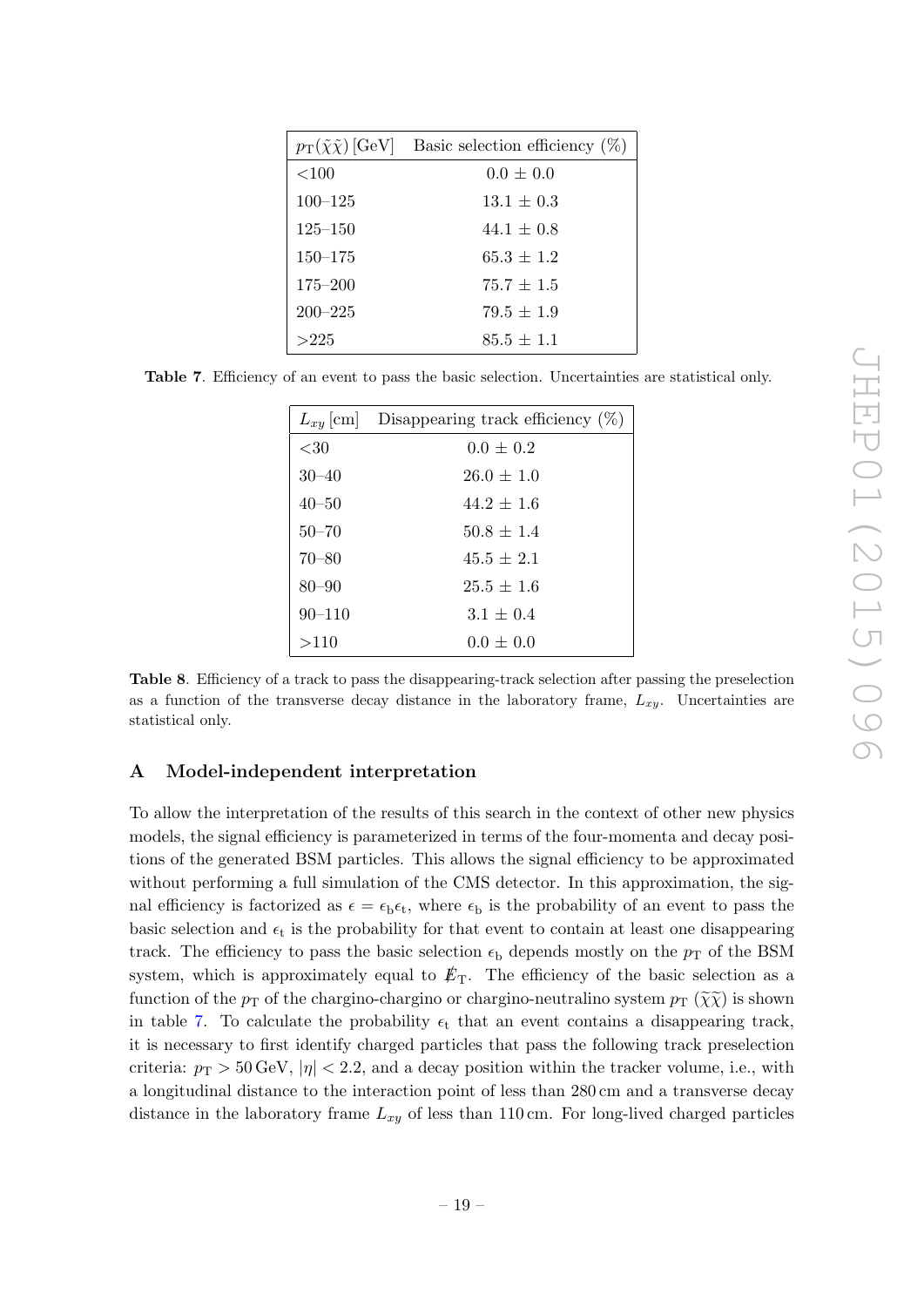that meet the track preselection criteria, the efficiency to pass the disappearing-track selection depends mostly on  $L_{xy}$ , as given in table [8.](#page-19-2) Each of the long-lived BSM particles that pass the preselection should be considered, weighted by its disappearing-track efficiency from table [8,](#page-19-2) to determine whether the event contains at least one disappearing track. This parameterization of the efficiency is valid under the assumptions that the long-lived BSM particles are isolated and that their decay products deposit little or no energy in the calorimeters. For the benchmark signal samples used in this analysis, the efficiency approximation agrees with the full simulation efficiencies given in table [2](#page-9-2) within 10% for charginos with  $c\tau$  between 10 and 1000 cm. The expected number of signal events N for a new physics process is the product of the signal efficiency  $\epsilon$ , the cross section  $\sigma$ , and the integrated luminosity L,  $N = \epsilon \sigma L$ . By comparing such a prediction with the estimated background of  $1.4 \pm 1.2$  events and the observation of two events in this search, constraints on other models can be set.

Open Access. This article is distributed under the terms of the Creative Commons Attribution License [\(CC-BY 4.0\)](http://creativecommons.org/licenses/by/4.0/), which permits any use, distribution and reproduction in any medium, provided the original author(s) and source are credited.

# References

- <span id="page-20-0"></span>[1] M. Ibe, S. Matsumoto and T.T. Yanagida, Pure gravity mediation with  $m_{3/2} = 10$ –100 TeV, Phys. Rev. **D 85** [\(2012\) 095011](http://dx.doi.org/10.1103/PhysRevD.85.095011) [[arXiv:1202.2253](http://arxiv.org/abs/1202.2253)] [IN[SPIRE](http://inspirehep.net/search?p=find+EPRINT+arXiv:1202.2253)].
- [2] L.J. Hall, Y. Nomura and S. Shirai, Spread supersymmetry with wino LSP: gluino and dark matter signals, JHEP 01 [\(2013\) 036](http://dx.doi.org/10.1007/JHEP01(2013)036) [[arXiv:1210.2395](http://arxiv.org/abs/1210.2395)] [IN[SPIRE](http://inspirehep.net/search?p=find+EPRINT+arXiv:1210.2395)].
- [3] A. Arvanitaki, N. Craig, S. Dimopoulos and G. Villadoro, Mini-split, JHEP 02 [\(2013\) 126](http://dx.doi.org/10.1007/JHEP02(2013)126) [[arXiv:1210.0555](http://arxiv.org/abs/1210.0555)] [IN[SPIRE](http://inspirehep.net/search?p=find+EPRINT+arXiv:1210.0555)].
- [4] N. Arkani-Hamed, A. Gupta, D.E. Kaplan, N. Weiner and T. Zorawski, Simply unnatural supersymmetry,  $arXiv:1212.6971$  [IN[SPIRE](http://inspirehep.net/search?p=find+EPRINT+arXiv:1212.6971)].
- <span id="page-20-1"></span>[5] M. Citron et al., The end of the CMSSM coannihilation strip is nigh, [Phys. Rev.](http://dx.doi.org/10.1103/PhysRevD.87.036012) D 87 [\(2013\) 036012](http://dx.doi.org/10.1103/PhysRevD.87.036012) [[arXiv:1212.2886](http://arxiv.org/abs/1212.2886)] [IN[SPIRE](http://inspirehep.net/search?p=find+EPRINT+arXiv:1212.2886)].
- <span id="page-20-2"></span>[6] G.F. Giudice, M.A. Luty, H. Murayama and R. Rattazzi, Gaugino mass without singlets, JHEP 12 [\(1998\) 027](http://dx.doi.org/10.1088/1126-6708/1998/12/027) [[hep-ph/9810442](http://arxiv.org/abs/hep-ph/9810442)] [IN[SPIRE](http://inspirehep.net/search?p=find+EPRINT+hep-ph/9810442)].
- <span id="page-20-3"></span>[7] L. Randall and R. Sundrum, *Out of this world supersymmetry breaking, [Nucl. Phys.](http://dx.doi.org/10.1016/S0550-3213(99)00359-4)* **B 557** [\(1999\) 79](http://dx.doi.org/10.1016/S0550-3213(99)00359-4) [[hep-th/9810155](http://arxiv.org/abs/hep-th/9810155)] [IN[SPIRE](http://inspirehep.net/search?p=find+EPRINT+hep-th/9810155)].
- <span id="page-20-4"></span>[8] CMS collaboration, Search for fractionally charged particles in pp collisions at  $\sqrt{s} = 7 \text{ TeV}$ , Phys. Rev. **D 87** [\(2013\) 092008](http://dx.doi.org/10.1103/PhysRevD.87.092008) [[arXiv:1210.2311](http://arxiv.org/abs/1210.2311)] [IN[SPIRE](http://inspirehep.net/search?p=find+J+Phys.Rev.,D87,092008)].
- [9] CMS collaboration, Search for heavy long-lived charged particles in pp collisions at  $\sqrt{s}$  = 7 TeV, [Phys. Lett.](http://dx.doi.org/10.1016/j.physletb.2012.06.023) **B 713** (2012) 408  $\left[\text{arXiv:1205.0272}\right]$  $\left[\text{arXiv:1205.0272}\right]$  $\left[\text{arXiv:1205.0272}\right]$  [IN[SPIRE](http://inspirehep.net/search?p=find+EPRINT+arXiv:1205.0272)].
- <span id="page-20-5"></span>[10] CMS collaboration, *Searches for long-lived charged particles in pp collisions at*  $\sqrt{s} = 7$  *and* 8 TeV, JHEP 07 [\(2013\) 122](http://dx.doi.org/10.1007/JHEP07(2013)122) [[arXiv:1305.0491](http://arxiv.org/abs/1305.0491)] [IN[SPIRE](http://inspirehep.net/search?p=find+EPRINT+arXiv:1305.0491)].
- <span id="page-20-6"></span>[11] ATLAS collaboration, Search for charginos nearly mass degenerate with the lightest neutralino based on a disappearing-track signature in pp collisions at  $\sqrt{s} = 8$  TeV with the ATLAS detector, Phys. Rev. D 88 [\(2013\) 112006](http://dx.doi.org/10.1103/PhysRevD.88.112006)  $arXiv:1310.3675$  [IN[SPIRE](http://inspirehep.net/search?p=find+EPRINT+arXiv:1310.3675)].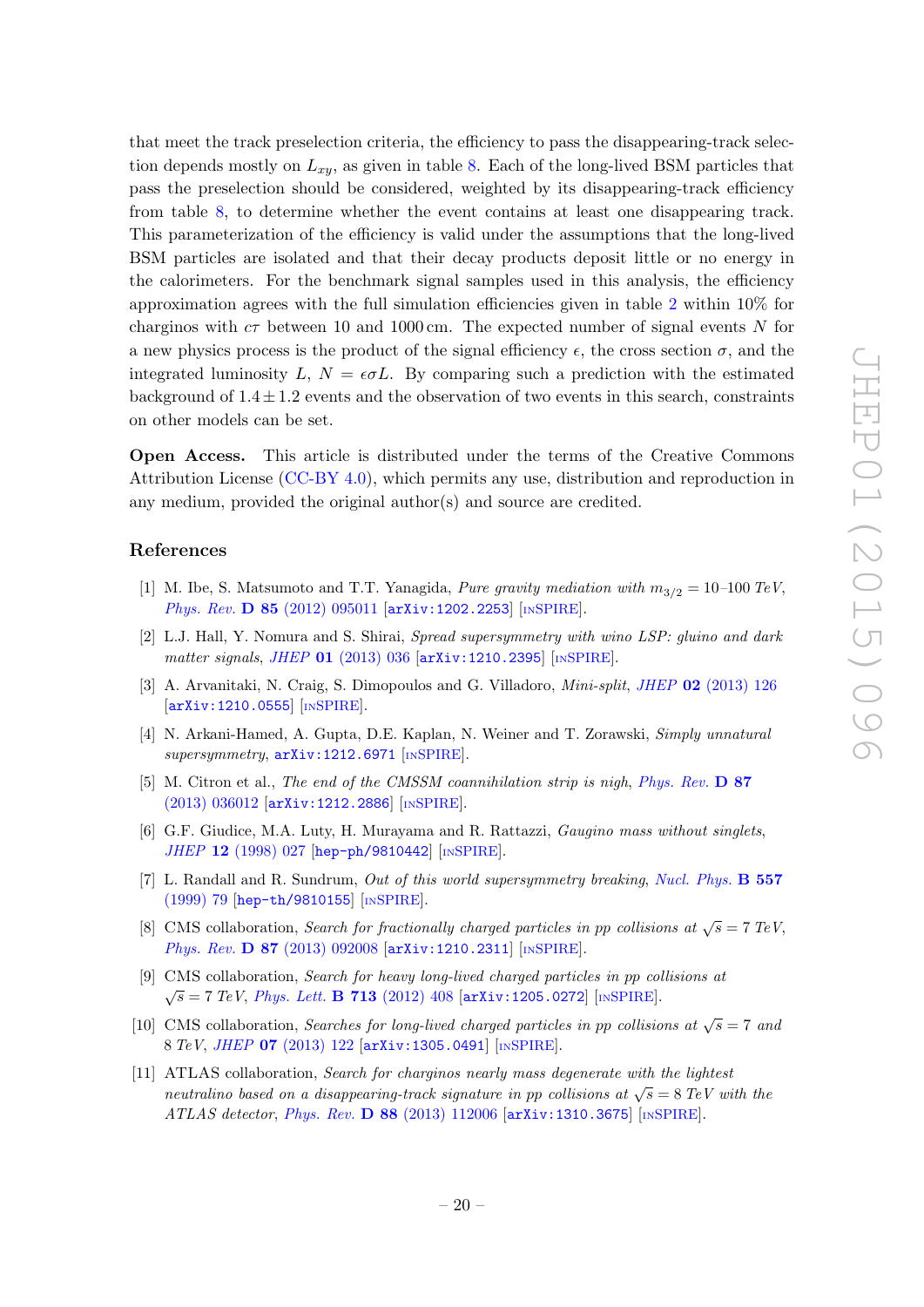- <span id="page-21-0"></span>[12] CMS collaboration, Description and performance of track and primary-vertex reconstruction with the CMS tracker,  $2014$  JINST 9 [P10009](http://dx.doi.org/10.1088/1748-0221/9/10/P10009)  $arXiv:1405.6569$  [IN[SPIRE](http://inspirehep.net/search?p=find+J+JINST,9,P10009)].
- <span id="page-21-1"></span>[13] CMS collaboration, Commissioning of the particle-flow event reconstruction with the first LHC collisions recorded in the CMS detector, [CMS-PAS-PFT-10-001,](http://cds.cern.ch/record/1247373) CERN, Geneva Switzerland (2010).
- <span id="page-21-2"></span>[14] CMS collaboration, *Particle-flow event reconstruction in CMS and performance for jets*, taus and MET, [CMS-PAS-PFT-09-001,](http://cds.cern.ch/record/1194487) CERN, Geneva Switzerland (2009).
- <span id="page-21-3"></span>[15] M. Cacciari, G.P. Salam and G. Soyez, The anti- $k_t$  jet clustering algorithm, JHEP 04 [\(2008\)](http://dx.doi.org/10.1088/1126-6708/2008/04/063) [063](http://dx.doi.org/10.1088/1126-6708/2008/04/063) [[arXiv:0802.1189](http://arxiv.org/abs/0802.1189)] [IN[SPIRE](http://inspirehep.net/search?p=find+EPRINT+arXiv:0802.1189)].
- <span id="page-21-4"></span>[16] CMS collaboration, The CMS experiment at the CERN LHC, 2008 JINST 3 [S08004](http://dx.doi.org/10.1088/1748-0221/3/08/S08004) [IN[SPIRE](http://inspirehep.net/search?p=find+J+JINST,3,S08004)].
- <span id="page-21-5"></span>[17] T. Sjöstrand, S. Mrenna and P.Z. Skands,  $PYTHIA$  6.4 *physics and manual, [JHEP](http://dx.doi.org/10.1088/1126-6708/2006/05/026)* 05 [\(2006\) 026](http://dx.doi.org/10.1088/1126-6708/2006/05/026) [[hep-ph/0603175](http://arxiv.org/abs/hep-ph/0603175)] [IN[SPIRE](http://inspirehep.net/search?p=find+EPRINT+hep-ph/0603175)].
- <span id="page-21-6"></span>[18] P.Z. Skands et al., SUSY Les Houches accord: interfacing SUSY spectrum calculators, decay packages and event generators, JHEP 07 [\(2004\) 036](http://dx.doi.org/10.1088/1126-6708/2004/07/036) [[hep-ph/0311123](http://arxiv.org/abs/hep-ph/0311123)] [IN[SPIRE](http://inspirehep.net/search?p=find+EPRINT+hep-ph/0311123)].
- <span id="page-21-7"></span>[19] H. Baer, F.E. Paige, S.D. Protopopescu and X. Tata, ISAJET 7.48: a Monte Carlo event generator for pp,  $\bar{p}p$  and  $e^+e^-$  reactions, [hep-ph/0001086](http://arxiv.org/abs/hep-ph/0001086) [IN[SPIRE](http://inspirehep.net/search?p=find+EPRINT+hep-ph/0001086)].
- <span id="page-21-8"></span>[20] J. Alwall et al., *The automated computation of tree-level and next-to-leading order* differential cross sections and their matching to parton shower simulations, JHEP 07 [\(2014\)](http://dx.doi.org/10.1007/JHEP07(2014)079) [079](http://dx.doi.org/10.1007/JHEP07(2014)079) [[arXiv:1405.0301](http://arxiv.org/abs/1405.0301)] [IN[SPIRE](http://inspirehep.net/search?p=find+EPRINT+arXiv:1405.0301)].
- <span id="page-21-9"></span>[21] S. Alioli, P. Nason, C. Oleari and E. Re, NLO single-top production matched with shower in POWHEG: s- and t-channel contributions, JHEP 09 [\(2009\) 111](http://dx.doi.org/10.1088/1126-6708/2009/09/111) [Erratum ibid. 02 (2010) 011] [[arXiv:0907.4076](http://arxiv.org/abs/0907.4076)] [IN[SPIRE](http://inspirehep.net/search?p=find+EPRINT+arXiv:0907.4076)].
- [22] S. Frixione, P. Nason and C. Oleari, Matching NLO QCD computations with parton shower simulations: the POWHEG method, JHEP 11 [\(2007\) 070](http://dx.doi.org/10.1088/1126-6708/2007/11/070)  $\left[$ [arXiv:0709.2092](http://arxiv.org/abs/0709.2092) $\right]$  [IN[SPIRE](http://inspirehep.net/search?p=find+EPRINT+arXiv:0709.2092)].
- [23] P. Nason, A new method for combining NLO QCD with shower Monte Carlo algorithms, JHEP 11 [\(2004\) 040](http://dx.doi.org/10.1088/1126-6708/2004/11/040) [[hep-ph/0409146](http://arxiv.org/abs/hep-ph/0409146)] [IN[SPIRE](http://inspirehep.net/search?p=find+EPRINT+hep-ph/0409146)].
- <span id="page-21-10"></span>[24] S. Alioli, P. Nason, C. Oleari and E. Re, A general framework for implementing NLO calculations in shower Monte Carlo programs: the POWHEG BOX, JHEP 06 [\(2010\) 043](http://dx.doi.org/10.1007/JHEP06(2010)043) [[arXiv:1002.2581](http://arxiv.org/abs/1002.2581)] [IN[SPIRE](http://inspirehep.net/search?p=find+EPRINT+arXiv:1002.2581)].
- <span id="page-21-11"></span>[25] GEANT4 collaboration, S. Agostinelli et al., GEANT4: a simulation toolkit, [Nucl. Instrum.](http://dx.doi.org/10.1016/S0168-9002(03)01368-8) Meth. **A 506** [\(2003\) 250](http://dx.doi.org/10.1016/S0168-9002(03)01368-8) [IN[SPIRE](http://inspirehep.net/search?p=find+J+Nucl.Instrum.Meth.,A506,250)].
- <span id="page-21-12"></span>[26] CMS collaboration, Measurements of inclusive W and Z cross sections in pp collisions at  $\sqrt{s}$  = 7 TeV, JHEP 01 [\(2011\) 080](http://dx.doi.org/10.1007/JHEP01(2011)080) [[arXiv:1012.2466](http://arxiv.org/abs/1012.2466)] [IN[SPIRE](http://inspirehep.net/search?p=find+EPRINT+arXiv:1012.2466)].
- <span id="page-21-13"></span>[27] R.D. Cousins and V.L. Highland, Incorporating systematic uncertainties into an upper limit, [Nucl. Instrum. Meth.](http://dx.doi.org/10.1016/0168-9002(92)90794-5) **A 320** (1992) 331 [IN[SPIRE](http://inspirehep.net/search?p=find+J+Nucl.Instrum.Meth.,A320,331)].
- <span id="page-21-14"></span>[28] CMS collaboration, *CMS* luminosity based on pixel cluster counting  $-$  summer 2013 update, [CMS-PAS-LUM-13-001,](http://cds.cern.ch/record/1598864) CERN, Geneva Switzerland (2013).
- <span id="page-21-15"></span>[29] CMS collaboration, Determination of jet energy calibration and transverse momentum resolution in CMS, 2011 JINST 6 [P11002](http://dx.doi.org/10.1088/1748-0221/6/11/P11002) [[arXiv:1107.4277](http://arxiv.org/abs/1107.4277)] [IN[SPIRE](http://inspirehep.net/search?p=find+J+JINST,6,P11002)].
- <span id="page-21-16"></span>[30] S. Alekhin et al., *The PDF4LHC working group interim report*,  $arXiv:1101.0536$  [IN[SPIRE](http://inspirehep.net/search?p=find+EPRINT+arXiv:1101.0536)].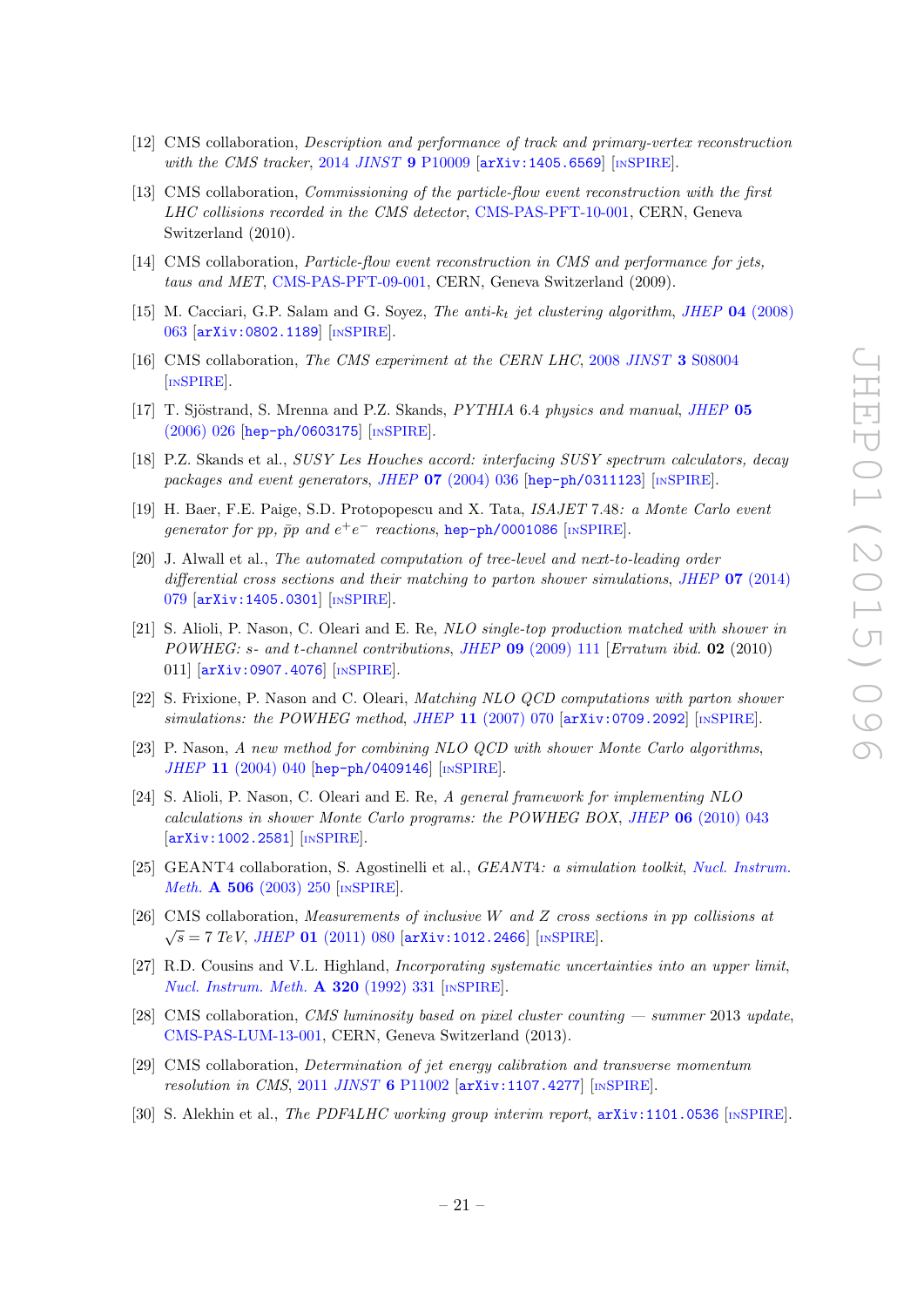- <span id="page-22-0"></span>[31] M. Botje et al., The PDF4LHC working group interim recommendations,  $arXiv:1101.0538$ [IN[SPIRE](http://inspirehep.net/search?p=find+EPRINT+arXiv:1101.0538)].
- <span id="page-22-1"></span>[32] CMS collaboration, *Measurement of tracking efficiency*, [CMS-PAS-TRK-10-002,](http://cds.cern.ch/record/1279139) CERN, Geneva Switzerland (2010).
- <span id="page-22-2"></span>[33] W. Beenakker et al., The production of charginos/neutralinos and sleptons at hadron colliders, [Phys. Rev. Lett.](http://dx.doi.org/10.1103/PhysRevLett.100.029901) 83 (1999) 3780 [Erratum ibid. 100 (2008) 029901] [[hep-ph/9906298](http://arxiv.org/abs/hep-ph/9906298)] [IN[SPIRE](http://inspirehep.net/search?p=find+EPRINT+hep-ph/9906298)].
- <span id="page-22-3"></span>[34] M. Krämer et al., Supersymmetry production cross sections in pp collisions at  $\sqrt{s} = 7 \text{ TeV}$ , [arXiv:1206.2892](http://arxiv.org/abs/1206.2892) [IN[SPIRE](http://inspirehep.net/search?p=find+EPRINT+arXiv:1206.2892)].
- <span id="page-22-4"></span>[35] A.L. Read, Presentation of search results: the  $CL<sub>s</sub>$  technique, J. Phys. **G 28** [\(2002\) 2693](http://dx.doi.org/10.1088/0954-3899/28/10/313) [IN[SPIRE](http://inspirehep.net/search?p=find+J+J.Phys.,G28,2693)].
- <span id="page-22-5"></span>[36] T. Junk, Confidence level computation for combining searches with small statistics, [Nucl.](http://dx.doi.org/10.1016/S0168-9002(99)00498-2) [Instrum. Meth.](http://dx.doi.org/10.1016/S0168-9002(99)00498-2) A 434 (1999) 435 [[hep-ex/9902006](http://arxiv.org/abs/hep-ex/9902006)] [IN[SPIRE](http://inspirehep.net/search?p=find+EPRINT+hep-ex/9902006)].
- <span id="page-22-6"></span>[37] ATLAS and CMS collaborations, *Procedure for the LHC Higgs boson search combination in* summer 2011, [ATL-PHYS-PUB-2011-11,](http://cds.cern.ch/record/1379837) CERN, Geneva Switzerland (2011) [CMS-NOTE-2011-005].
- <span id="page-22-7"></span>[38] G. Cowan, K. Cranmer, E. Gross and O. Vitells, Asymptotic formulae for likelihood-based tests of new physics, [Eur. Phys. J.](http://dx.doi.org/10.1140/epjc/s10052-011-1554-0) C  $71$  (2011) 1554 [Erratum ibid. C  $73$  (2013) 2501] [[arXiv:1007.1727](http://arxiv.org/abs/1007.1727)] [IN[SPIRE](http://inspirehep.net/search?p=find+EPRINT+arXiv:1007.1727)].
- <span id="page-22-8"></span>[39] C.H. Chen, M. Drees and J.F. Gunion, Searching for invisible and almost invisible particles at  $e^+e^-$  colliders, [Phys. Rev. Lett.](http://dx.doi.org/10.1103/PhysRevLett.76.2002) 76 (1996) 2002 [[hep-ph/9512230](http://arxiv.org/abs/hep-ph/9512230)] [Erratum [hep-ph/9902309](http://arxiv.org/abs/hep-ph/9902309)] [IN[SPIRE](http://inspirehep.net/search?p=find+EPRINT+hep-ph/9512230)].
- <span id="page-22-9"></span>[40] C.H. Chen, M. Drees and J.F. Gunion, A nonstandard string/SUSY scenario and its phenomenological implications, [Phys. Rev.](http://dx.doi.org/10.1103/PhysRevD.55.330) D 55 (1997) 330 [Erratum ibid. D 60 (1999) 039901] [[hep-ph/9607421](http://arxiv.org/abs/hep-ph/9607421)] [IN[SPIRE](http://inspirehep.net/search?p=find+J+Phys.Rev.,D55,330)].
- <span id="page-22-10"></span>[41] M. Ibe, S. Matsumoto and R. Sato, Mass splitting between charged and neutral winos at two-loop level, [Phys. Lett.](http://dx.doi.org/10.1016/j.physletb.2013.03.015) **B 721** (2013) 252 [[arXiv:1212.5989](http://arxiv.org/abs/1212.5989)] [IN[SPIRE](http://inspirehep.net/search?p=find+EPRINT+arXiv:1212.5989)].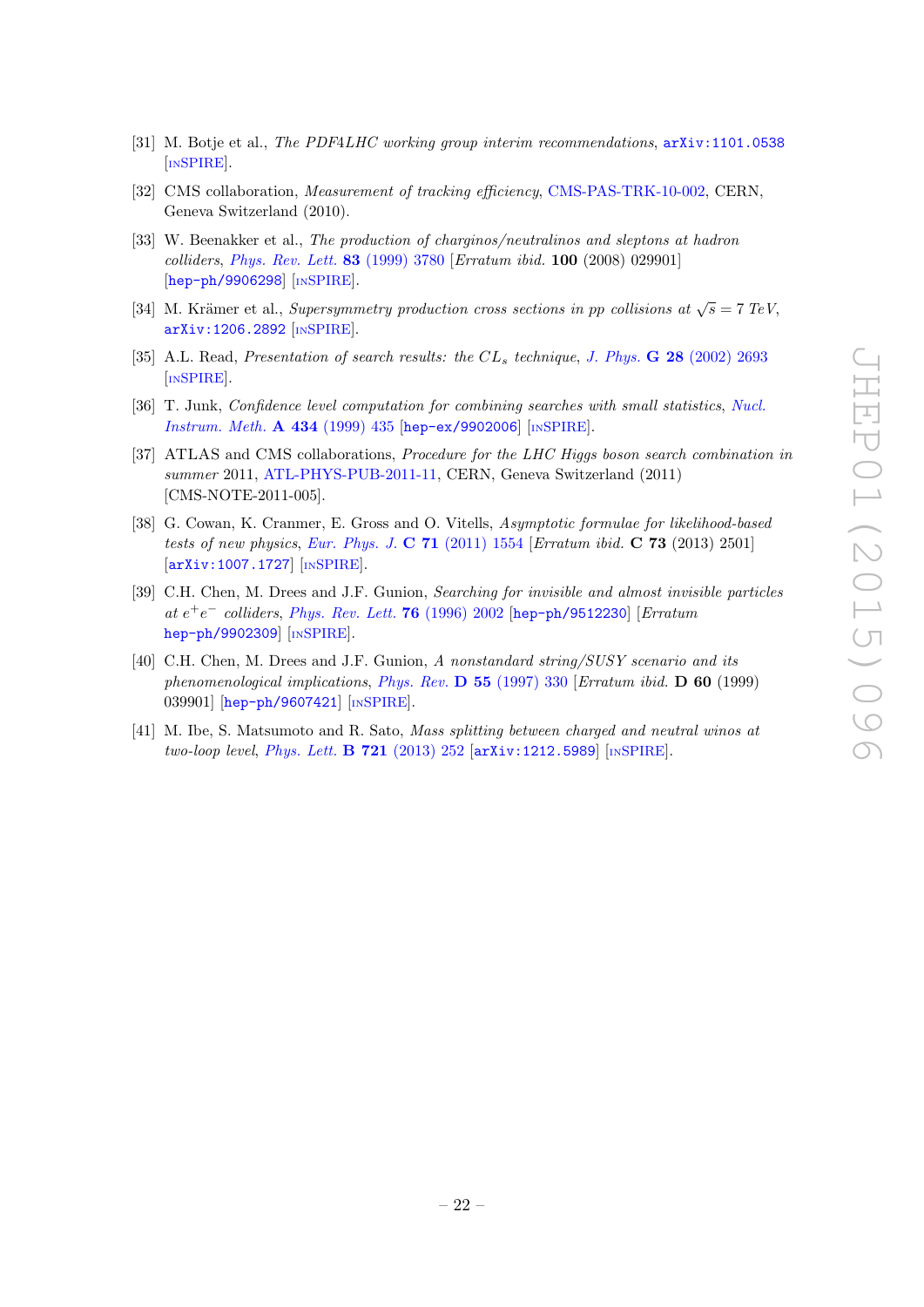### The CMS collaboration

### <span id="page-23-0"></span>Yerevan Physics Institute, Yerevan, Armenia

V. Khachatryan, A.M. Sirunyan, A. Tumasyan

### Institut für Hochenergiephysik der OeAW, Wien, Austria

W. Adam, T. Bergauer, M. Dragicevic, J. Erö, M. Friedl, R. Frühwirth<sup>1</sup>, V.M. Ghete, C. Hartl, N. Hörmann, J. Hrubec, M. Jeitler<sup>1</sup>, W. Kiesenhofer, V. Knünz, M. Krammer<sup>1</sup>, I. Krätschmer, D. Liko, I. Mikulec, D. Rabady<sup>2</sup>, B. Rahbaran, H. Rohringer, R. Schöfbeck, J. Strauss, W. Treberer-Treberspurg, W. Waltenberger, C.-E. Wulz<sup>1</sup>

### National Centre for Particle and High Energy Physics, Minsk, Belarus

V. Mossolov, N. Shumeiko, J. Suarez Gonzalez

### Universiteit Antwerpen, Antwerpen, Belgium

S. Alderweireldt, S. Bansal, T. Cornelis, E.A. De Wolf, X. Janssen, A. Knutsson, J. Lauwers, S. Luyckx, S. Ochesanu, R. Rougny, M. Van De Klundert, H. Van Haevermaet, P. Van Mechelen, N. Van Remortel, A. Van Spilbeeck

### Vrije Universiteit Brussel, Brussel, Belgium

F. Blekman, S. Blyweert, J. D'Hondt, N. Daci, N. Heracleous, J. Keaveney, S. Lowette, M. Maes, A. Olbrechts, Q. Python, D. Strom, S. Tavernier, W. Van Doninck, P. Van Mulders, G.P. Van Onsem, I. Villella

### Université Libre de Bruxelles, Bruxelles, Belgium

C. Caillol, B. Clerbaux, G. De Lentdecker, D. Dobur, L. Favart, A.P.R. Gay, A. Grebenyuk, A. Léonard, A. Mohammadi, L. Perniè<sup>2</sup>, A. Randle-conde, T. Reis, T. Seva, L. Thomas, C. Vander Velde, P. Vanlaer, J. Wang, F. Zenoni

### Ghent University, Ghent, Belgium

V. Adler, K. Beernaert, L. Benucci, A. Cimmino, S. Costantini, S. Crucy, S. Dildick, A. Fagot, G. Garcia, J. Mccartin, A.A. Ocampo Rios, D. Poyraz, D. Ryckbosch, S. Salva Diblen, M. Sigamani, N. Strobbe, F. Thyssen, M. Tytgat, E. Yazgan, N. Zaganidis

### Université Catholique de Louvain, Louvain-la-Neuve, Belgium

S. Basegmez, C. Beluffi<sup>3</sup>, G. Bruno, R. Castello, A. Caudron, L. Ceard, G.G. Da Silveira, C. Delaere, T. du Pree, D. Favart, L. Forthomme, A. Giammanco<sup>4</sup>, J. Hollar, A. Jafari, P. Jez, M. Komm, V. Lemaitre, C. Nuttens, L. Perrini, A. Pin, K. Piotrzkowski, A. Popov<sup>5</sup>, L. Quertenmont, M. Selvaggi, M. Vidal Marono, J.M. Vizan Garcia

### Université de Mons, Mons, Belgium

N. Beliy, T. Caebergs, E. Daubie, G.H. Hammad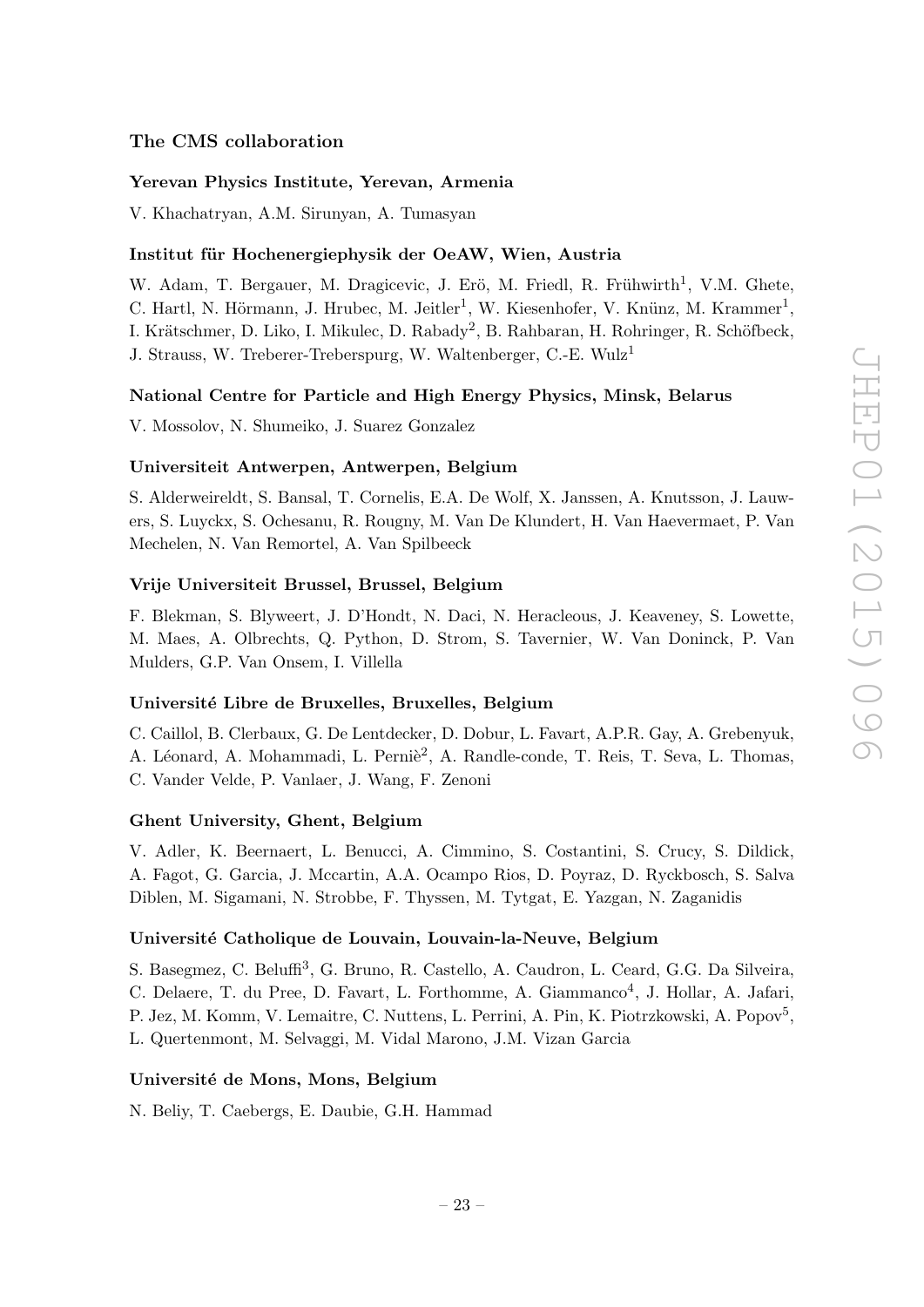### Centro Brasileiro de Pesquisas Fisicas, Rio de Janeiro, Brazil

W.L. Aldá Júnior, G.A. Alves, L. Brito, M. Correa Martins Junior, T. Dos Reis Martins, J. Molina, C. Mora Herrera, M.E. Pol, P. Rebello Teles

### Universidade do Estado do Rio de Janeiro, Rio de Janeiro, Brazil

W. Carvalho, J. Chinellato<sup>6</sup>, A. Custódio, E.M. Da Costa, D. De Jesus Damiao, C. De Oliveira Martins, S. Fonseca De Souza, H. Malbouisson, D. Matos Figueiredo, L. Mundim, H. Nogima, W.L. Prado Da Silva, J. Santaolalla, A. Santoro, A. Sznajder, E.J. Tonelli Manganote<sup>6</sup> , A. Vilela Pereira

# Universidade Estadual Paulista <sup>a</sup>, Universidade Federal do ABC  $^b$ , São Paulo, Brazil

C.A. Bernardes<sup>b</sup>, S. Dogra<sup>a</sup>, T.R. Fernandez Perez Tomei<sup>a</sup>, E.M. Gregores<sup>b</sup>, P.G. Mercadante<sup>b</sup>, S.F. Novaes<sup>a</sup>, Sandra S. Padula<sup>a</sup>

### Institute for Nuclear Research and Nuclear Energy, Sofia, Bulgaria

A. Aleksandrov, V. Genchev<sup>2</sup>, R. Hadjiiska, P. Iaydjiev, A. Marinov, S. Piperov, M. Rodozov, S. Stoykova, G. Sultanov, M. Vutova

### University of Sofia, Sofia, Bulgaria

A. Dimitrov, I. Glushkov, L. Litov, B. Pavlov, P. Petkov

### Institute of High Energy Physics, Beijing, China

J.G. Bian, G.M. Chen, H.S. Chen, M. Chen, T. Cheng, R. Du, C.H. Jiang, R. Plestina<sup>7</sup>, F. Romeo, J. Tao, Z. Wang

# State Key Laboratory of Nuclear Physics and Technology, Peking University, Beijing, China

C. Asawatangtrakuldee, Y. Ban, Q. Li, S. Liu, Y. Mao, S.J. Qian, D. Wang, Z. Xu, W. Zou

### Universidad de Los Andes, Bogota, Colombia

C. Avila, A. Cabrera, L.F. Chaparro Sierra, C. Florez, J.P. Gomez, B. Gomez Moreno, J.C. Sanabria

# University of Split, Faculty of Electrical Engineering, Mechanical Engineering and Naval Architecture, Split, Croatia

N. Godinovic, D. Lelas, D. Polic, I. Puljak

### University of Split, Faculty of Science, Split, Croatia

Z. Antunovic, M. Kovac

### Institute Rudjer Boskovic, Zagreb, Croatia

V. Brigljevic, K. Kadija, J. Luetic, D. Mekterovic, L. Sudic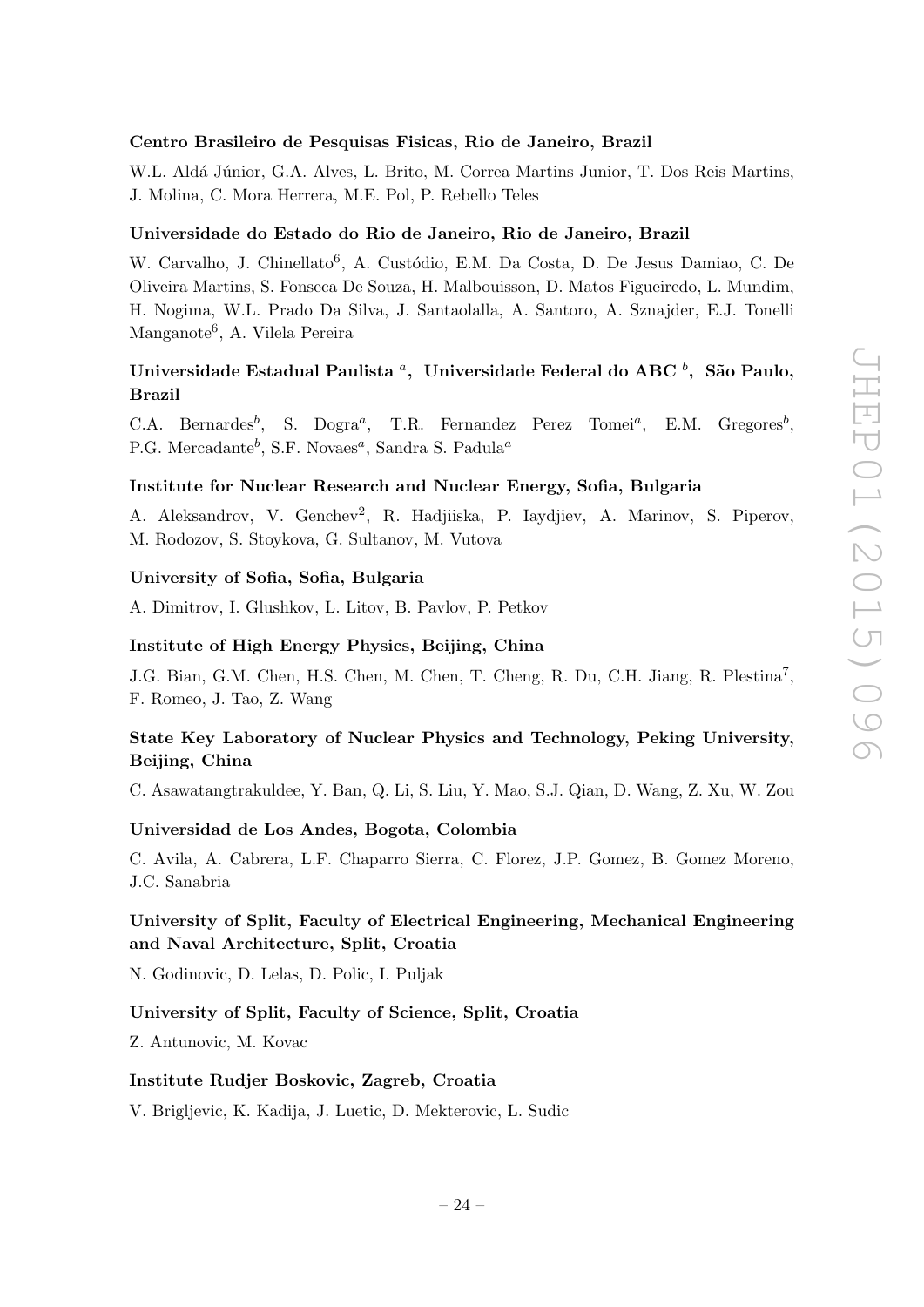### University of Cyprus, Nicosia, Cyprus

A. Attikis, G. Mavromanolakis, J. Mousa, C. Nicolaou, F. Ptochos, P.A. Razis

### Charles University, Prague, Czech Republic

M. Bodlak, M. Finger, M. Finger Jr.<sup>8</sup>

# Academy of Scientific Research and Technology of the Arab Republic of Egypt, Egyptian Network of High Energy Physics, Cairo, Egypt

Y. Assran $^9$ , S. Elgammal<sup>10</sup>, A. Ellithi Kamel<sup>11</sup>, A. Radi<sup>12,13</sup>

### National Institute of Chemical Physics and Biophysics, Tallinn, Estonia

M. Kadastik, M. Murumaa, M. Raidal, A. Tiko

### Department of Physics, University of Helsinki, Helsinki, Finland

P. Eerola, G. Fedi, M. Voutilainen

### Helsinki Institute of Physics, Helsinki, Finland

J. Härkönen, V. Karimäki, R. Kinnunen, M.J. Kortelainen, T. Lampén, K. Lassila-Perini, S. Lehti, T. Lindén, P. Luukka, T. Mäenpää, T. Peltola, E. Tuominen, J. Tuominiemi, E. Tuovinen, L. Wendland

### Lappeenranta University of Technology, Lappeenranta, Finland

J. Talvitie, T. Tuuva

### DSM/IRFU, CEA/Saclay, Gif-sur-Yvette, France

M. Besancon, F. Couderc, M. Dejardin, D. Denegri, B. Fabbro, J.L. Faure, C. Favaro, F. Ferri, S. Ganjour, A. Givernaud, P. Gras, G. Hamel de Monchenault, P. Jarry, E. Locci, J. Malcles, J. Rander, A. Rosowsky, M. Titov

# Laboratoire Leprince-Ringuet, Ecole Polytechnique, IN2P3-CNRS, Palaiseau, France

S. Baffioni, F. Beaudette, P. Busson, E. Chapon, C. Charlot, T. Dahms, M. Dalchenko, L. Dobrzynski, N. Filipovic, A. Florent, R. Granier de Cassagnac, L. Mastrolorenzo, P. Min´e, I.N. Naranjo, M. Nguyen, C. Ochando, G. Ortona, P. Paganini, S. Regnard, R. Salerno, J.B. Sauvan, Y. Sirois, C. Veelken, Y. Yilmaz, A. Zabi

# Institut Pluridisciplinaire Hubert Curien, Université de Strasbourg, Université de Haute Alsace Mulhouse, CNRS/IN2P3, Strasbourg, France

J.-L. Agram14, J. Andrea, A. Aubin, D. Bloch, J.-M. Brom, E.C. Chabert, C. Collard, E. Conte<sup>14</sup>, J.-C. Fontaine<sup>14</sup>, D. Gelé, U. Goerlach, C. Goetzmann, A.-C. Le Bihan, K. Skovpen, P. Van Hove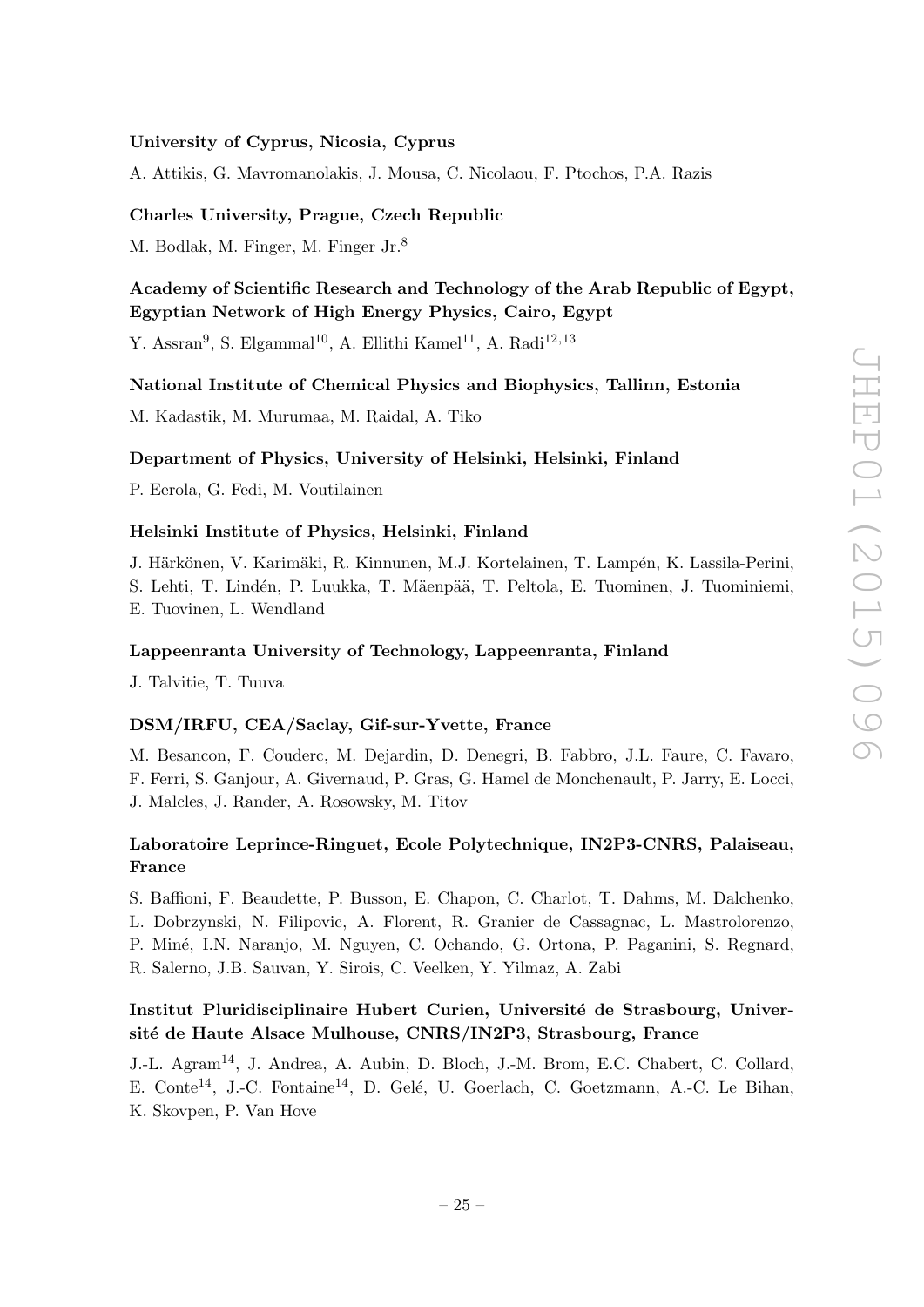Centre de Calcul de l'Institut National de Physique Nucleaire et de Physique des Particules, CNRS/IN2P3, Villeurbanne, France

S. Gadrat

# Université de Lyon, Université Claude Bernard Lyon 1, CNRS-IN2P3, Institut de Physique Nucléaire de Lyon, Villeurbanne, France

S. Beauceron, N. Beaupere, C. Bernet<sup>7</sup>, G. Boudoul<sup>2</sup>, E. Bouvier, S. Brochet, C.A. Carrillo Montoya, J. Chasserat, R. Chierici, D. Contardo<sup>2</sup>, P. Depasse, H. El Mamouni, J. Fan, J. Fay, S. Gascon, M. Gouzevitch, B. Ille, T. Kurca, M. Lethuillier, L. Mirabito, S. Perries, J.D. Ruiz Alvarez, D. Sabes, L. Sgandurra, V. Sordini, M. Vander Donckt, P. Verdier, S. Viret, H. Xiao

# E. Andronikashvili Institute of Physics, Academy of Science, Tbilisi, Georgia

L. Rurua

### RWTH Aachen University, I. Physikalisches Institut, Aachen, Germany

C. Autermann, S. Beranek, M. Bontenackels, M. Edelhoff, L. Feld, A. Heister, K. Klein, M. Lipinski, A. Ostapchuk, M. Preuten, F. Raupach, J. Sammet, S. Schael, J.F. Schulte, H. Weber, B. Wittmer, V. Zhukov<sup>5</sup>

### RWTH Aachen University, III. Physikalisches Institut A, Aachen, Germany

M. Ata, M. Brodski, E. Dietz-Laursonn, D. Duchardt, M. Erdmann, R. Fischer, A. Güth, T. Hebbeker, C. Heidemann, K. Hoepfner, D. Klingebiel, S. Knutzen, P. Kreuzer, M. Merschmeyer, A. Meyer, P. Millet, M. Olschewski, K. Padeken, P. Papacz, H. Reithler, S.A. Schmitz, L. Sonnenschein, D. Teyssier, S. Thüer, M. Weber

### RWTH Aachen University, III. Physikalisches Institut B, Aachen, Germany

V. Cherepanov, Y. Erdogan, G. Flügge, H. Geenen, M. Geisler, W. Haj Ahmad, F. Hoehle, B. Kargoll, T. Kress, Y. Kuessel, A. Künsken, J. Lingemann<sup>2</sup>, A. Nowack, I.M. Nugent, O. Pooth, A. Stahl

### Deutsches Elektronen-Synchrotron, Hamburg, Germany

M. Aldaya Martin, I. Asin, N. Bartosik, J. Behr, U. Behrens, A.J. Bell, A. Bethani, K. Borras, A. Burgmeier, A. Cakir, L. Calligaris, A. Campbell, S. Choudhury, F. Costanza, C. Diez Pardos, G. Dolinska, S. Dooling, T. Dorland, G. Eckerlin, D. Eckstein, T. Eichhorn, G. Flucke, J. Garay Garcia, A. Geiser, P. Gunnellini, J. Hauk, M. Hempel<sup>15</sup>, H. Jung, A. Kalogeropoulos, M. Kasemann, P. Katsas, J. Kieseler, C. Kleinwort, I. Korol, D. Krücker, W. Lange, J. Leonard, K. Lipka, A. Lobanov, W. Lohmann<sup>15</sup>, B. Lutz, R. Mankel, I. Marfin<sup>15</sup>, I.-A. Melzer-Pellmann, A.B. Meyer, G. Mittag, J. Mnich, A. Mussgiller, S. Naumann-Emme, A. Nayak, E. Ntomari, H. Perrey, D. Pitzl, R. Placakyte, A. Raspereza, P.M. Ribeiro Cipriano, B. Roland, E. Ron, M.O. Sahin, J. Salfeld-Nebgen, ¨ P. Saxena, T. Schoerner-Sadenius, M. Schröder, C. Seitz, S. Spannagel, A.D.R. Vargas Trevino, R. Walsh, C. Wissing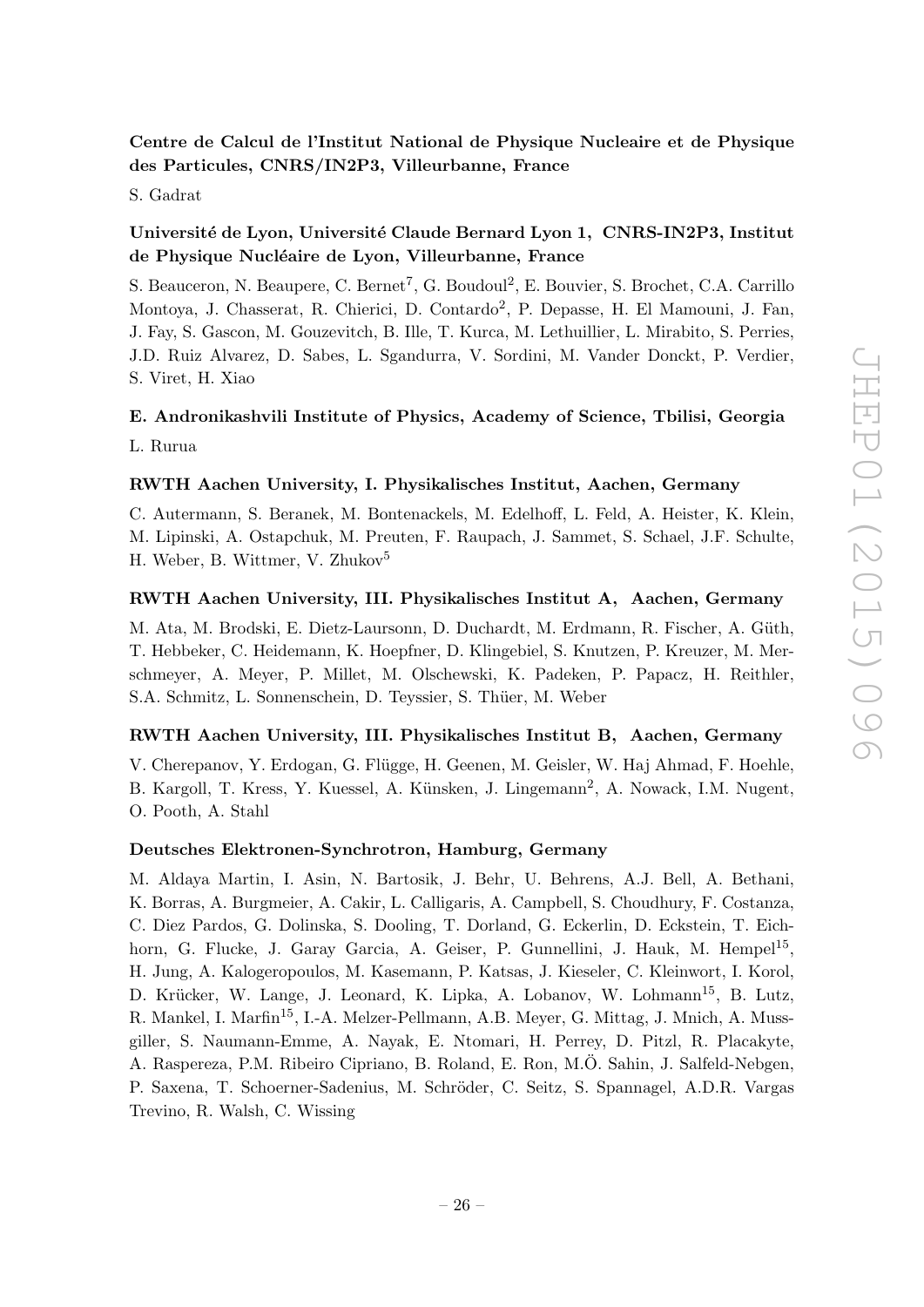### University of Hamburg, Hamburg, Germany

V. Blobel, M. Centis Vignali, A.R. Draeger, J. Erfle, E. Garutti, K. Goebel, M. Görner, J. Haller, M. Hoffmann, R.S. Höing, A. Junkes, H. Kirschenmann, R. Klanner, R. Kogler, J. Lange, T. Lapsien, T. Lenz, I. Marchesini, J. Ott, T. Peiffer, A. Perieanu, N. Pietsch, J. Poehlsen, T. Poehlsen, D. Rathjens, C. Sander, H. Schettler, P. Schleper, E. Schlieckau, A. Schmidt, M. Seidel, V. Sola, H. Stadie, G. Steinbrück, D. Troendle, E. Usai, L. Vanelderen, A. Vanhoefer

### Institut für Experimentelle Kernphysik, Karlsruhe, Germany

C. Barth, C. Baus, J. Berger, C. Böser, E. Butz, T. Chwalek, W. De Boer, A. Descroix, A. Dierlamm, M. Feindt, F. Frensch, M. Giffels, A. Gilbert, F. Hartmann<sup>2</sup>, T. Hauth, U. Husemann, I. Katkov<sup>5</sup>, A. Kornmayer<sup>2</sup>, P. Lobelle Pardo, M.U. Mozer, T. Müller, Th. Müller, A. Nürnberg, G. Quast, K. Rabbertz, S. Röcker, H.J. Simonis, F.M. Stober, R. Ulrich, J. Wagner-Kuhr, S. Wayand, T. Weiler, R. Wolf

# Institute of Nuclear and Particle Physics (INPP), NCSR Demokritos, Aghia Paraskevi, Greece

G. Anagnostou, G. Daskalakis, T. Geralis, V.A. Giakoumopoulou, A. Kyriakis, D. Loukas, A. Markou, C. Markou, A. Psallidas, I. Topsis-Giotis

### University of Athens, Athens, Greece

A. Agapitos, S. Kesisoglou, A. Panagiotou, N. Saoulidou, E. Stiliaris

### University of Ioánnina, Ioánnina, Greece

X. Aslanoglou, I. Evangelou, G. Flouris, C. Foudas, P. Kokkas, N. Manthos, I. Papadopoulos, E. Paradas, J. Strologas

### Wigner Research Centre for Physics, Budapest, Hungary

G. Bencze, C. Hajdu, P. Hidas, D. Horvath<sup>16</sup>, F. Sikler, V. Veszpremi, G. Vesztergombi<sup>17</sup>, A.J. Zsigmond

### Institute of Nuclear Research ATOMKI, Debrecen, Hungary

N. Beni, S. Czellar, J. Karancsi18, J. Molnar, J. Palinkas, Z. Szillasi

### University of Debrecen, Debrecen, Hungary

A. Makovec, P. Raics, Z.L. Trocsanyi, B. Ujvari

### National Institute of Science Education and Research, Bhubaneswar, India

S.K. Swain

### Panjab University, Chandigarh, India

S.B. Beri, V. Bhatnagar, R. Gupta, U.Bhawandeep, A.K. Kalsi, M. Kaur, R. Kumar, M. Mittal, N. Nishu, J.B. Singh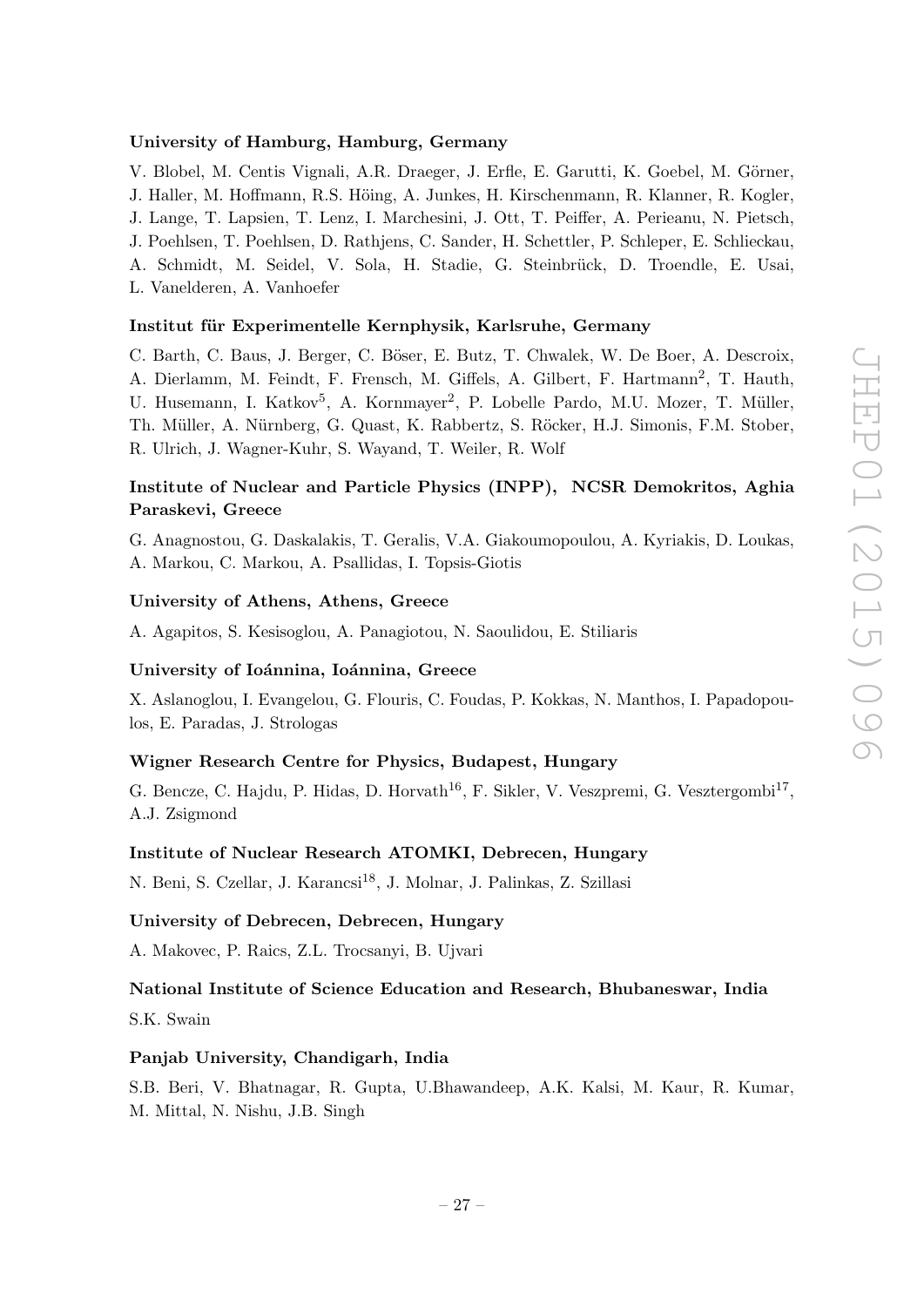### University of Delhi, Delhi, India

Ashok Kumar, Arun Kumar, S. Ahuja, A. Bhardwaj, B.C. Choudhary, A. Kumar, S. Malhotra, M. Naimuddin, K. Ranjan, V. Sharma

### Saha Institute of Nuclear Physics, Kolkata, India

S. Banerjee, S. Bhattacharya, K. Chatterjee, S. Dutta, B. Gomber, Sa. Jain, Sh. Jain,

R. Khurana, A. Modak, S. Mukherjee, D. Roy, S. Sarkar, M. Sharan

### Bhabha Atomic Research Centre, Mumbai, India

A. Abdulsalam, D. Dutta, V. Kumar, A.K. Mohanty<sup>2</sup>, L.M. Pant, P. Shukla, A. Topkar

### Tata Institute of Fundamental Research, Mumbai, India

T. Aziz, S. Banerjee, S. Bhowmik<sup>19</sup>, R.M. Chatterjee, R.K. Dewanjee, S. Dugad, S. Ganguly, S. Ghosh, M. Guchait, A. Gurtu<sup>20</sup>, G. Kole, S. Kumar, M. Maity<sup>19</sup>, G. Majumder, K. Mazumdar, G.B. Mohanty, B. Parida, K. Sudhakar, N. Wickramage<sup>21</sup>

### Institute for Research in Fundamental Sciences (IPM), Tehran, Iran

H. Bakhshiansohi, H. Behnamian, S.M. Etesami<sup>22</sup>, A. Fahim<sup>23</sup>, R. Goldouzian, M. Khakzad, M. Mohammadi Najafabadi, M. Naseri, S. Paktinat Mehdiabadi, F. Rezaei Hosseinabadi, B. Safarzadeh<sup>24</sup>, M. Zeinali

### University College Dublin, Dublin, Ireland

M. Felcini, M. Grunewald

# INFN Sezione di Bari <sup>a</sup>, Università di Bari  $^b$ , Politecnico di Bari  $^c$ , Bari, Italy

M. Abbrescia<sup>a,b</sup>, C. Calabria<sup>a,b</sup>, S.S. Chhibra<sup>a,b</sup>, A. Colaleo<sup>a</sup>, D. Creanza<sup>a,c</sup>, N. De Filippis<sup>a,c</sup>, M. De Palma<sup>a,b</sup>, L. Fiore<sup>a</sup>, G. Iaselli<sup>a,c</sup>, G. Maggi<sup>a,c</sup>, M. Maggi<sup>a</sup>, S. My<sup>a,c</sup>, S. Nuzzo<sup>a,b</sup>, A. Pompili<sup>a,b</sup>, G. Pugliese<sup>a,c</sup>, R. Radogna<sup>a,b,2</sup>, G. Selvaggi<sup>a,b</sup>, A. Sharma<sup>a</sup>, L. Silvestris<sup>a, 2</sup>, R. Venditti<sup>a, b</sup>, P. Verwilligen<sup>a</sup>

# INFN Sezione di Bologna <sup>a</sup>, Università di Bologna  $^b$ , Bologna, Italy

G. Abbiendi<sup>a</sup>, A.C. Benvenuti<sup>a</sup>, D. Bonacorsi<sup>a,b</sup>, S. Braibant-Giacomelli<sup>a,b</sup>, L. Brigliadori<sup>a,b</sup>, R. Campanini<sup>a,b</sup>, P. Capiluppi<sup>a,b</sup>, A. Castro<sup>a,b</sup>, F.R. Cavallo<sup>a</sup>, G. Codispoti<sup>a,b</sup>, M. Cuffiani<sup>a,b</sup>, G.M. Dallavalle<sup>a</sup>, F. Fabbri<sup>a</sup>, A. Fanfani<sup>a,b</sup>, D. Fasanella<sup>a,b</sup>, P. Giacomelli<sup>a</sup>, C. Grandi<sup>a</sup>, L. Guiducci<sup>a,b</sup>, S. Marcellini<sup>a</sup>, G. Masetti<sup>a</sup>, A. Montanari<sup>a</sup>, F.L. Navarria<sup>a,b</sup>, A. Perrotta<sup>a</sup>, F. Primavera<sup>a,b</sup>, A.M. Rossi<sup>a,b</sup>, T. Rovelli<sup>a,b</sup>, G.P. Siroli<sup>a,b</sup>, N. Tosi<sup> $a,b$ </sup>, R. Travaglini<sup> $a,b$ </sup>

# INFN Sezione di Catania <sup>a</sup>, Università di Catania  $^b,$  CSFNSM  $^c, \,$  Catania, Italy

S. Albergo<sup>a,b</sup>, G. Cappello<sup>a</sup>, M. Chiorboli<sup>a,b</sup>, S. Costa<sup>a,b</sup>, F. Giordano<sup>a,c,2</sup>, R. Potenza<sup>a,b</sup>, A. Tricomi<sup>a,b</sup>, C. Tuve<sup>a,b</sup>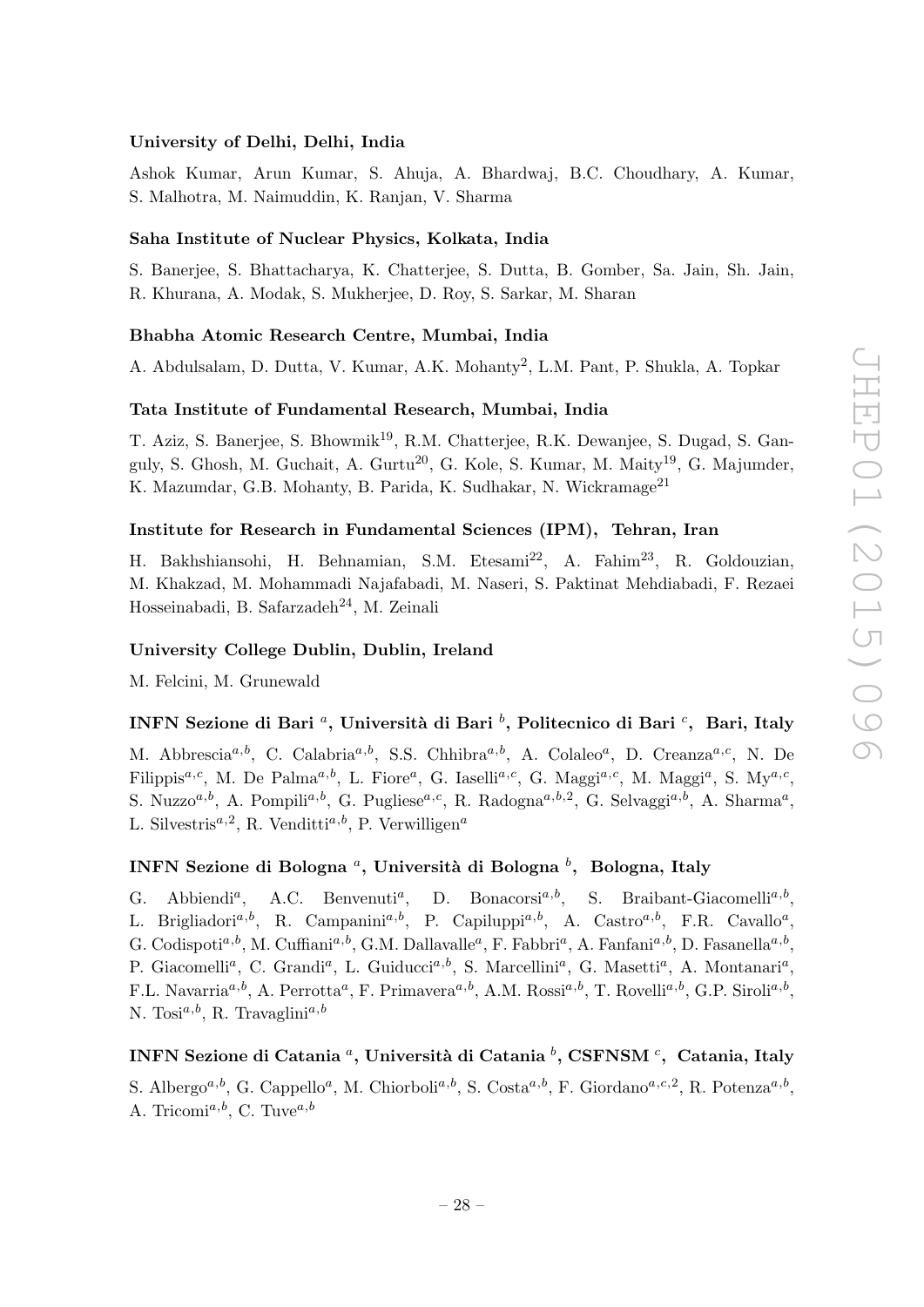# INFN Sezione di Firenze  $^a,$  Università di Firenze  $^b, \,$  Firenze, Italy

G. Barbagli<sup>a</sup>, V. Ciulli<sup>a,b</sup>, C. Civinini<sup>a</sup>, R. D'Alessandro<sup>a,b</sup>, E. Focardi<sup>a,b</sup>, E. Gallo<sup>a</sup>, S. Gonzi<sup>a,b</sup>, V. Gori<sup>a,b</sup>, P. Lenzi<sup>a,b</sup>, M. Meschini<sup>a</sup>, S. Paoletti<sup>a</sup>, G. Sguazzoni<sup>a</sup>, A. Tropiano $a,b$ 

### INFN Laboratori Nazionali di Frascati, Frascati, Italy

L. Benussi, S. Bianco, F. Fabbri, D. Piccolo

# INFN Sezione di Genova  $^a,$  Università di Genova  $^b, \,$  Genova, Italy

R. Ferretti<sup>a,b</sup>, F. Ferro<sup>a</sup>, M. Lo Vetere<sup>a,b</sup>, E. Robutti<sup>a</sup>, S. Tosi<sup>a,b</sup>

# INFN Sezione di Milano-Bicocca <sup>a</sup>, Università di Milano-Bicocca <sup>b</sup>, Milano, Italy

M.E. Dinardo<sup>a,b</sup>, S. Fiorendi<sup>a,b</sup>, S. Gennai<sup>a,2</sup>, R. Gerosa<sup>a,b,2</sup>, A. Ghezzi<sup>a,b</sup>, P. Govoni<sup>a,b</sup>, M.T. Lucchini<sup>a,b,2</sup>, S. Malvezzi<sup>a</sup>, R.A. Manzoni<sup>a,b</sup>, A. Martelli<sup>a,b</sup>, B. Marzocchi<sup>a,b,2</sup>, D. Menasce<sup>a</sup>, L. Moroni<sup>a</sup>, M. Paganoni<sup>a,b</sup>, D. Pedrini<sup>a</sup>, S. Ragazzi<sup>a,b</sup>, N. Redaelli<sup>a</sup>, T. Tabarelli de Fatis $a,b$ 

# INFN Sezione di Napoli <sup>a</sup>, Università di Napoli 'Federico II'  $^b,$  Università della Basilicata (Potenza)  $^c$ , Università G. Marconi (Roma)  $^d$ , Napoli, Italy

S. Buontempo<sup>a</sup>, N. Cavallo<sup>a,c</sup>, S. Di Guida<sup>a,d,2</sup>, F. Fabozzi<sup>a,c</sup>, A.O.M. Iorio<sup>a,b</sup>, L. Lista<sup>a</sup>, S. Meola<sup>a,d,2</sup>, M. Merola<sup>a</sup>, P. Paolucci<sup>a,2</sup>

# INFN Sezione di Padova <sup>a</sup>, Università di Padova <sup>b</sup>, Università di  **(Trento)<sup>c</sup>, Padova, Italy**

P. Azzi<sup>a</sup>, N. Bacchetta<sup>a</sup>, D. Bisello<sup>a,b</sup>, A. Branca<sup>a,b</sup>, R. Carlin<sup>a,b</sup>, P. Checchia<sup>a</sup>, M. Dall'Osso<sup>a,b</sup>, T. Dorigo<sup>a</sup>, S. Fantinel<sup>a</sup>, M. Galanti<sup>a,b</sup>, F. Gasparini<sup>a,b</sup>, U. Gasparini<sup>a,b</sup>, A. Gozzelino<sup>a</sup>, K. Kanishchev<sup>a, c</sup>, S. Lacaprara<sup>a</sup>, M. Margoni<sup>a, b</sup>, A.T. Meneguzzo<sup>a, b</sup>, J. Pazzini<sup>a,b</sup>, N. Pozzobon<sup>a,b</sup>, P. Ronchese<sup>a,b</sup>, F. Simonetto<sup>a,b</sup>, E. Torassa<sup>a</sup>, M. Tosi<sup>a,b</sup>, P. Zotto<sup>a,b</sup>, A. Zucchetta<sup>a,b</sup>, G. Zumerle<sup>a,b</sup>

# INFN Sezione di Pavia  $^a,$  Università di Pavia  $^b, \, \,$  Pavia, Italy

M. Gabusi<sup>a,b</sup>, S.P. Ratti<sup>a,b</sup>, V. Re<sup>a</sup>, C. Riccardi<sup>a,b</sup>, P. Salvini<sup>a</sup>, P. Vitulo<sup>a,b</sup>

# INFN Sezione di Perugia  $^a,$  Università di Perugia  $^b,~$  Perugia, Italy

M. Biasini<sup>a,b</sup>, G.M. Bilei<sup>a</sup>, D. Ciangottini<sup>a,b,2</sup>, L. Fanò<sup>a,b</sup>, P. Lariccia<sup>a,b</sup>, G. Mantovani<sup>a,b</sup>, M. Menichelli<sup>a</sup>, A. Saha<sup>a</sup>, A. Santocchia<sup>a,b</sup>, A. Spiezia<sup>a,b,2</sup>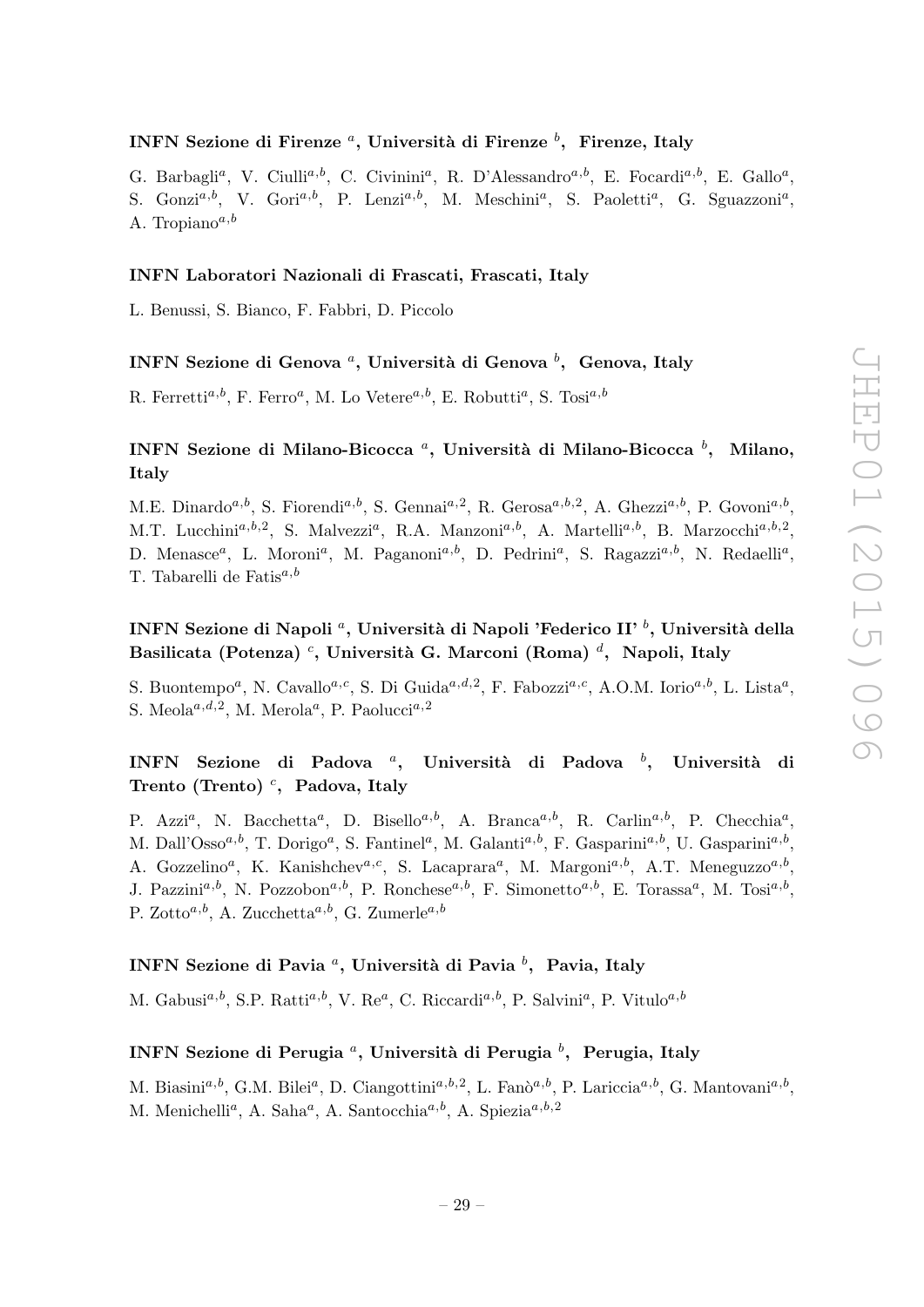# INFN Sezione di Pisa <sup>a</sup>, Università di Pisa <sup>b</sup>, Scuola Normale Superiore di Pisa<sup>c</sup>, Pisa, Italy

K. Androsov<sup>a, 25</sup>, P. Azzurri<sup>a</sup>, G. Bagliesi<sup>a</sup>, J. Bernardini<sup>a</sup>, T. Boccali<sup>a</sup>, G. Broccolo<sup>a, c</sup>, R. Castaldi<sup>a</sup>, M.A. Ciocci<sup>a, 25</sup>, R. Dell'Orso<sup>a</sup>, S. Donato<sup>a, c, 2</sup>, F. Fiori<sup>a, c</sup>, L. Foà<sup>a, c</sup>, A. Giassi<sup>a</sup>, M.T. Grippo<sup>a, 25</sup>, F. Ligabue<sup>a, c</sup>, T. Lomtadze<sup>a</sup>, L. Martini<sup>a, b</sup>, A. Messineo<sup>a, b</sup>, C.S. Moon<sup>a, 26</sup>, F. Palla<sup>a, 2</sup>, A. Rizzi<sup>a, b</sup>, A. Savoy-Navarro<sup>a, 27</sup>, A.T. Serban<sup>a</sup>, P. Spagnolo<sup>a</sup>, P. Squillacioti<sup>a, 25</sup>, R. Tenchini<sup>a</sup>, G. Tonelli<sup>a, b</sup>, A. Venturi<sup>a</sup>, P.G. Verdini<sup>a</sup>, C. Vernieri<sup>a, c</sup>

# INFN Sezione di Roma  $^a,$  Università di Roma  $^b, \, \,$  Roma, Italy

L. Barone<sup>a,b</sup>, F. Cavallari<sup>a</sup>, G. D'imperio<sup>a,b</sup>, D. Del Re<sup>a,b</sup>, M. Diemoz<sup>a</sup>, C. Jorda<sup>a</sup>, E. Longo<sup>a,b</sup>, F. Margaroli<sup>a,b</sup>, P. Meridiani<sup>a</sup>, F. Micheli<sup>a,b,2</sup>, G. Organtini<sup>a,b</sup>, R. Paramatti<sup>a</sup>, S. Rahatlou<sup>a,b</sup>, C. Rovelli<sup>a</sup>, F. Santanastasio<sup>a,b</sup>, L. Soffi<sup>a,b</sup>, P. Traczyk<sup>a,b,2</sup>

# INFN Sezione di Torino <sup>a</sup>, Università di Torino <sup>b</sup>, Università del Piemonte Orientale (Novara)<sup>c</sup>, Torino, Italy

N. Amapane<sup>a,b</sup>, R. Arcidiacono<sup>a,c</sup>, S. Argiro<sup>a,b</sup>, M. Arneodo<sup>a,c</sup>, R. Bellan<sup>a,b</sup>, C. Biino<sup>a</sup>, N. Cartiglia<sup>a</sup>, S. Casasso<sup>a,b,2</sup>, M. Costa<sup>a,b</sup>, A. Degano<sup>a,b</sup>, N. Demaria<sup>a</sup>, L. Finco<sup>a,b,2</sup>, C. Mariotti<sup>a</sup>, S. Maselli<sup>a</sup>, E. Migliore<sup>a,b</sup>, V. Monaco<sup>a,b</sup>, M. Musich<sup>a</sup>, M.M. Obertino<sup>a,c</sup>, L. Pacher<sup>a,b</sup>, N. Pastrone<sup>a</sup>, M. Pelliccioni<sup>a</sup>, G.L. Pinna Angioni<sup>a,b</sup>, A. Potenza<sup>a,b</sup>, A. Romero<sup>a,b</sup>, M. Ruspa<sup>a,c</sup>, R. Sacchi<sup>a,b</sup>, A. Solano<sup>a,b</sup>, A. Staiano<sup>a</sup>, U. Tamponi<sup>a</sup>

# INFN Sezione di Trieste <sup>a</sup>, Università di Trieste  $^b$ , Trieste, Italy

S. Belforte<sup>a</sup>, V. Candelise<sup>a,b,2</sup>, M. Casarsa<sup>a</sup>, F. Cossutti<sup>a</sup>, G. Della Ricca<sup>a,b</sup>, B. Gobbo<sup>a</sup>, C. La Licata<sup>a,b</sup>, M. Marone<sup>a,b</sup>, A. Schizzi<sup>a,b</sup>, T. Umer<sup>a,b</sup>, A. Zanetti<sup>a</sup>

### Kangwon National University, Chunchon, Korea

S. Chang, A. Kropivnitskaya, S.K. Nam

### Kyungpook National University, Daegu, Korea

D.H. Kim, G.N. Kim, M.S. Kim, D.J. Kong, S. Lee, Y.D. Oh, H. Park, A. Sakharov, D.C. Son

### Chonbuk National University, Jeonju, Korea

T.J. Kim, M.S. Ryu

# Chonnam National University, Institute for Universe and Elementary Particles, Kwangju, Korea

J.Y. Kim, D.H. Moon, S. Song

### Korea University, Seoul, Korea

S. Choi, D. Gyun, B. Hong, M. Jo, H. Kim, Y. Kim, B. Lee, K.S. Lee, S.K. Park, Y. Roh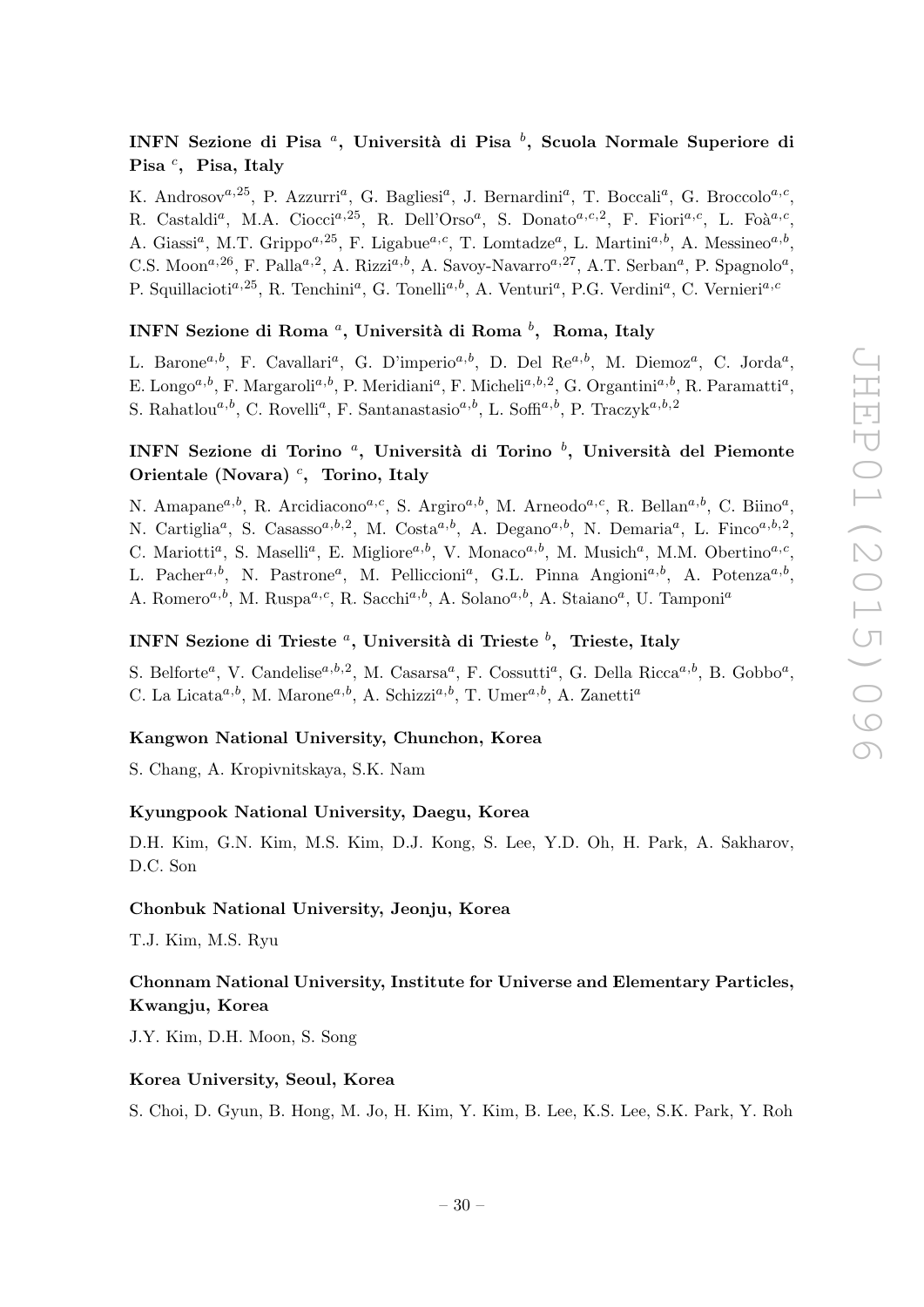### Seoul National University, Seoul, Korea

H.D. Yoo

### University of Seoul, Seoul, Korea

M. Choi, J.H. Kim, I.C. Park, G. Ryu

### Sungkyunkwan University, Suwon, Korea

Y. Choi, Y.K. Choi, J. Goh, D. Kim, E. Kwon, J. Lee, I. Yu

### Vilnius University, Vilnius, Lithuania

A. Juodagalvis

# National Centre for Particle Physics, Universiti Malaya, Kuala Lumpur, Malaysia

J.R. Komaragiri, M.A.B. Md Ali

### Centro de Investigacion y de Estudios Avanzados del IPN, Mexico City, Mexico

E. Casimiro Linares, H. Castilla-Valdez, E. De La Cruz-Burelo, I. Heredia-de La Cruz, A. Hernandez-Almada, R. Lopez-Fernandez, A. Sanchez-Hernandez

### Universidad Iberoamericana, Mexico City, Mexico

S. Carrillo Moreno, F. Vazquez Valencia

### Benemerita Universidad Autonoma de Puebla, Puebla, Mexico

I. Pedraza, H.A. Salazar Ibarguen

### Universidad Autónoma de San Luis Potosí, San Luis Potosí, Mexico

A. Morelos Pineda

### University of Auckland, Auckland, New Zealand

D. Krofcheck

### University of Canterbury, Christchurch, New Zealand

P.H. Butler, S. Reucroft

### National Centre for Physics, Quaid-I-Azam University, Islamabad, Pakistan

A. Ahmad, M. Ahmad, Q. Hassan, H.R. Hoorani, W.A. Khan, T. Khurshid, M. Shoaib

### National Centre for Nuclear Research, Swierk, Poland

H. Bialkowska, M. Bluj, B. Boimska, T. Frueboes, M. G´orski, M. Kazana, K. Nawrocki, K. Romanowska-Rybinska, M. Szleper, P. Zalewski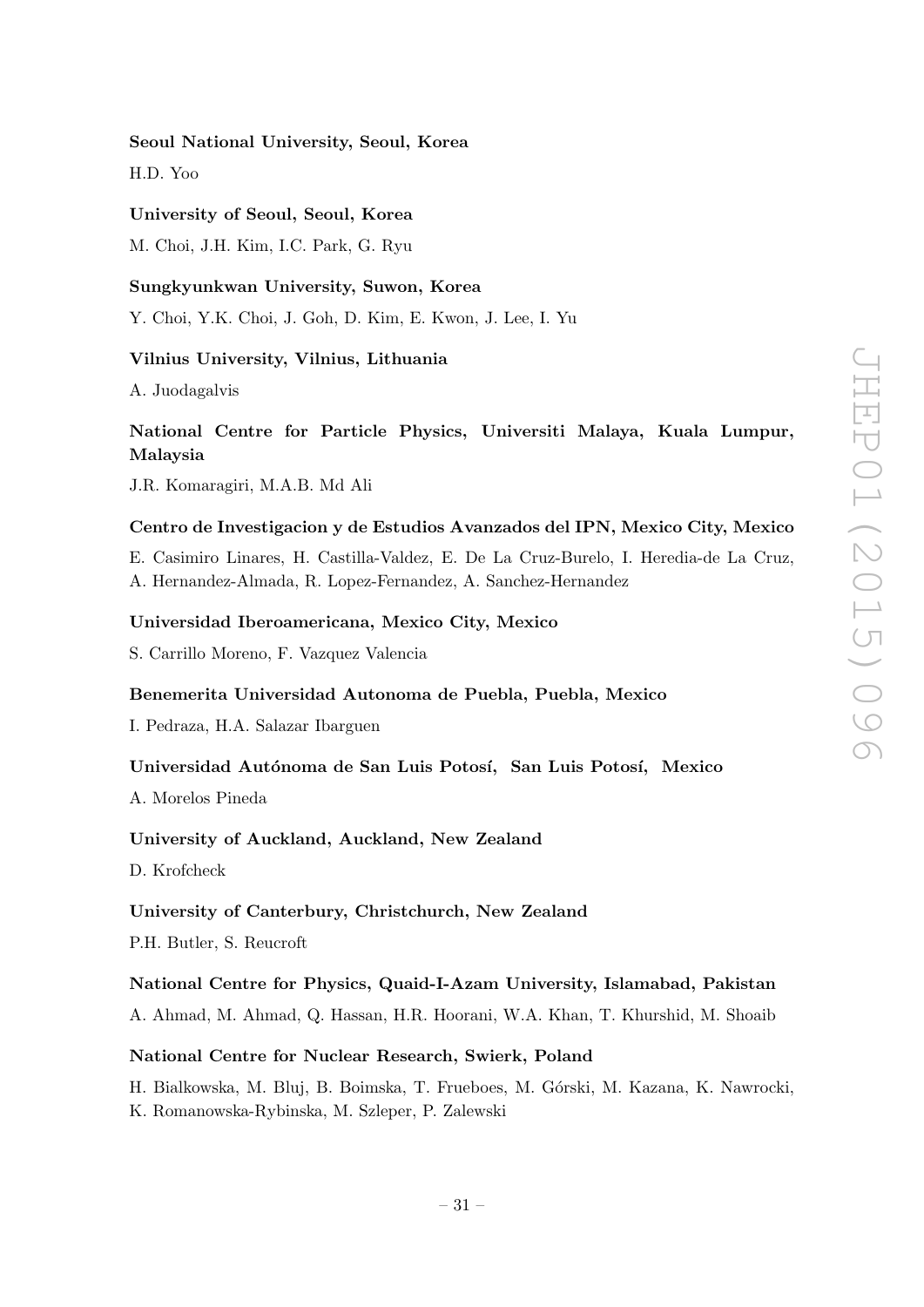# Institute of Experimental Physics, Faculty of Physics, University of Warsaw, Warsaw, Poland

G. Brona, K. Bunkowski, M. Cwiok, W. Dominik, K. Doroba, A. Kalinowski, M. Konecki, J. Krolikowski, M. Misiura, M. Olszewski

# Laboratório de Instrumentação e Física Experimental de Partículas, Lisboa, Portugal

P. Bargassa, C. Beirão Da Cruz E Silva, P. Faccioli, P.G. Ferreira Parracho, M. Gallinaro, L. Lloret Iglesias, F. Nguyen, J. Rodrigues Antunes, J. Seixas, J. Varela, P. Vischia

### Joint Institute for Nuclear Research, Dubna, Russia

S. Afanasiev, P. Bunin, M. Gavrilenko, I. Golutvin, I. Gorbunov, A. Kamenev, V. Karjavin, V. Konoplyanikov, A. Lanev, A. Malakhov, V. Matveev<sup>28</sup>, P. Moisenz, V. Palichik, V. Perelygin, S. Shmatov, N. Skatchkov, V. Smirnov, A. Zarubin

### Petersburg Nuclear Physics Institute, Gatchina (St. Petersburg), Russia

V. Golovtsov, Y. Ivanov, V. Kim29, E. Kuznetsova, P. Levchenko, V. Murzin, V. Oreshkin, I. Smirnov, V. Sulimov, L. Uvarov, S. Vavilov, A. Vorobyev, An. Vorobyev

### Institute for Nuclear Research, Moscow, Russia

Yu. Andreev, A. Dermenev, S. Gninenko, N. Golubev, M. Kirsanov, N. Krasnikov, A. Pashenkov, D. Tlisov, A. Toropin

### Institute for Theoretical and Experimental Physics, Moscow, Russia

V. Epshteyn, V. Gavrilov, N. Lychkovskaya, V. Popov, I. Pozdnyakov, G. Safronov, S. Semenov, A. Spiridonov, V. Stolin, E. Vlasov, A. Zhokin

### P.N. Lebedev Physical Institute, Moscow, Russia

V. Andreev, M. Azarkin<sup>30</sup>, I. Dremin<sup>30</sup>, M. Kirakosyan, A. Leonidov<sup>30</sup>, G. Mesyats, S.V. Rusakov, A. Vinogradov

# Skobeltsyn Institute of Nuclear Physics, Lomonosov Moscow State University, Moscow, Russia

A. Belyaev, E. Boos, M. Dubinin<sup>31</sup>, L. Dudko, A. Ershov, A. Gribushin, V. Klyukhin, O. Kodolova, I. Lokhtin, S. Obraztsov, S. Petrushanko, V. Savrin, A. Snigirev

# State Research Center of Russian Federation, Institute for High Energy Physics, Protvino, Russia

I. Azhgirey, I. Bayshev, S. Bitioukov, V. Kachanov, A. Kalinin, D. Konstantinov,

V. Krychkine, V. Petrov, R. Ryutin, A. Sobol, L. Tourtchanovitch, S. Troshin, N. Tyurin, A. Uzunian, A. Volkov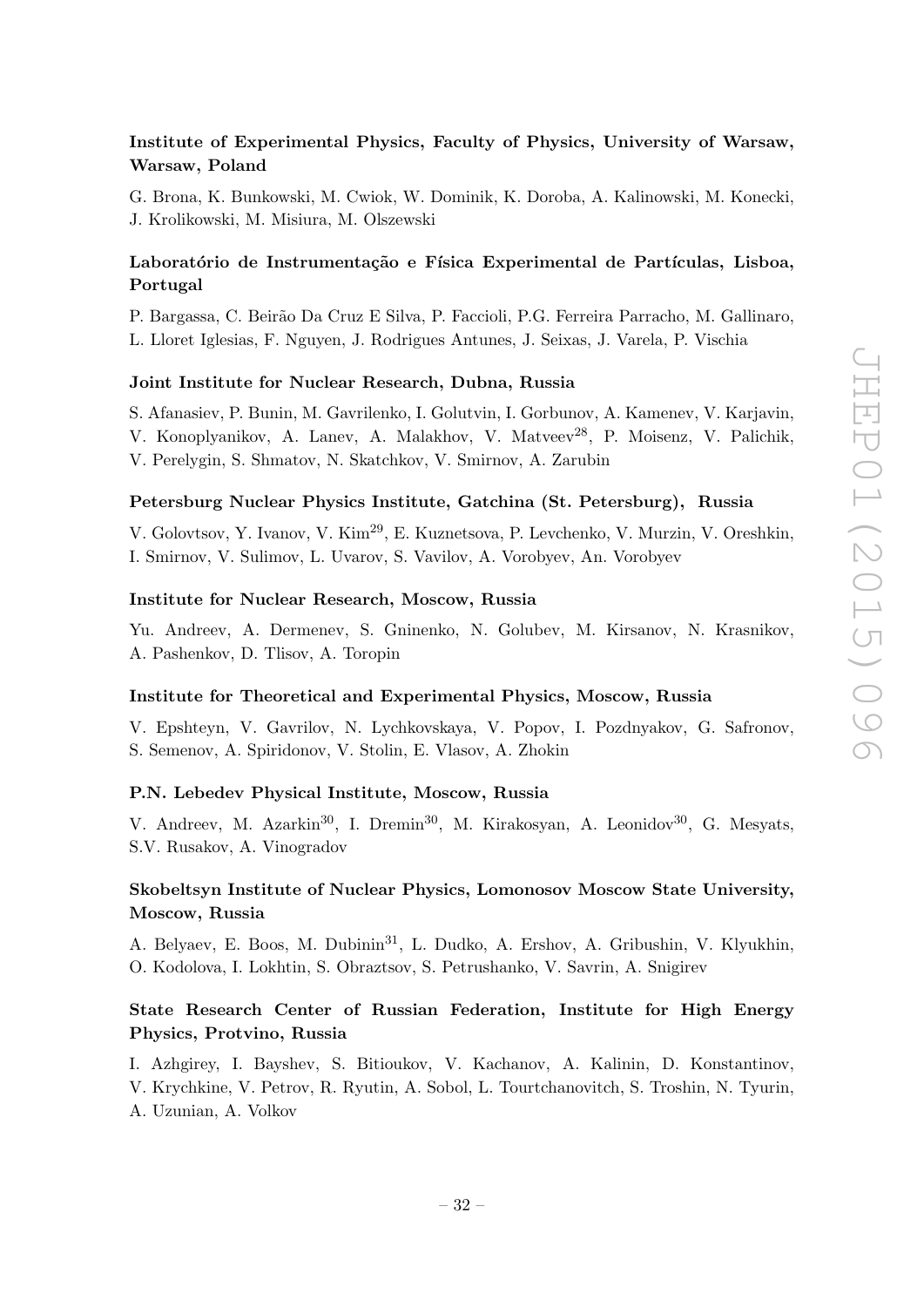# University of Belgrade, Faculty of Physics and Vinca Institute of Nuclear Sciences, Belgrade, Serbia

P. Adzic32, M. Ekmedzic, J. Milosevic, V. Rekovic

# Centro de Investigaciones Energéticas Medioambientales y Tecnológicas (CIEMAT), Madrid, Spain

J. Alcaraz Maestre, C. Battilana, E. Calvo, M. Cerrada, M. Chamizo Llatas, N. Colino, B. De La Cruz, A. Delgado Peris, D. Domínguez Vázquez, A. Escalante Del Valle, C. Fernandez Bedoya, J.P. Fernández Ramos, J. Flix, M.C. Fouz, P. Garcia-Abia, O. Gonzalez Lopez, S. Goy Lopez, J.M. Hernandez, M.I. Josa, E. Navarro De Martino, A. Pérez-Calero Yzquierdo, J. Puerta Pelayo, A. Quintario Olmeda, I. Redondo, L. Romero, M.S. Soares

### Universidad Autónoma de Madrid, Madrid, Spain

C. Albajar, J.F. de Trocóniz, M. Missiroli, D. Moran

### Universidad de Oviedo, Oviedo, Spain

H. Brun, J. Cuevas, J. Fernandez Menendez, S. Folgueras, I. Gonzalez Caballero

# Instituto de Física de Cantabria (IFCA), CSIC-Universidad de Cantabria, Santander, Spain

J.A. Brochero Cifuentes, I.J. Cabrillo, A. Calderon, J. Duarte Campderros, M. Fernandez, G. Gomez, A. Graziano, A. Lopez Virto, J. Marco, R. Marco, C. Martinez Rivero, F. Matorras, F.J. Munoz Sanchez, J. Piedra Gomez, T. Rodrigo, A.Y. Rodríguez-Marrero, A. Ruiz-Jimeno, L. Scodellaro, I. Vila, R. Vilar Cortabitarte

### CERN, European Organization for Nuclear Research, Geneva, Switzerland

D. Abbaneo, E. Auffray, G. Auzinger, M. Bachtis, P. Baillon, A.H. Ball, D. Barney, A. Benaglia, J. Bendavid, L. Benhabib, J.F. Benitez, P. Bloch, A. Bocci, A. Bonato, O. Bondu, C. Botta, H. Breuker, T. Camporesi, G. Cerminara, S. Colafranceschi<sup>33</sup>, M. D'Alfonso, D. d'Enterria, A. Dabrowski, A. David, F. De Guio, A. De Roeck, S. De Visscher, E. Di Marco, M. Dobson, M. Dordevic, B. Dorney, N. Dupont-Sagorin, A. Elliott-Peisert, G. Franzoni, W. Funk, D. Gigi, K. Gill, D. Giordano, M. Girone, F. Glege, R. Guida, S. Gundacker, M. Guthoff, J. Hammer, M. Hansen, P. Harris, J. Hegeman, V. Innocente, P. Janot, K. Kousouris, K. Krajczar, P. Lecoq, C. Lourenço, N. Magini, L. Malgeri, M. Mannelli, J. Marrouche, L. Masetti, F. Meijers, S. Mersi, E. Meschi, F. Moortgat, S. Morovic, M. Mulders, L. Orsini, L. Pape, E. Perez, A. Petrilli, G. Petrucciani, A. Pfeiffer, M. Pimiä, D. Piparo, M. Plagge, A. Racz, G. Rolandi<sup>34</sup>, M. Rovere, H. Sakulin, C. Schäfer, C. Schwick, A. Sharma, P. Siegrist, P. Silva, M. Simon, P. Sphicas<sup>35</sup>, D. Spiga, J. Steggemann, B. Stieger, M. Stoye, Y. Takahashi, D. Treille, A. Tsirou, G.I. Veres<sup>17</sup>, N. Wardle, H.K. Wöhri, H. Wollny, W.D. Zeuner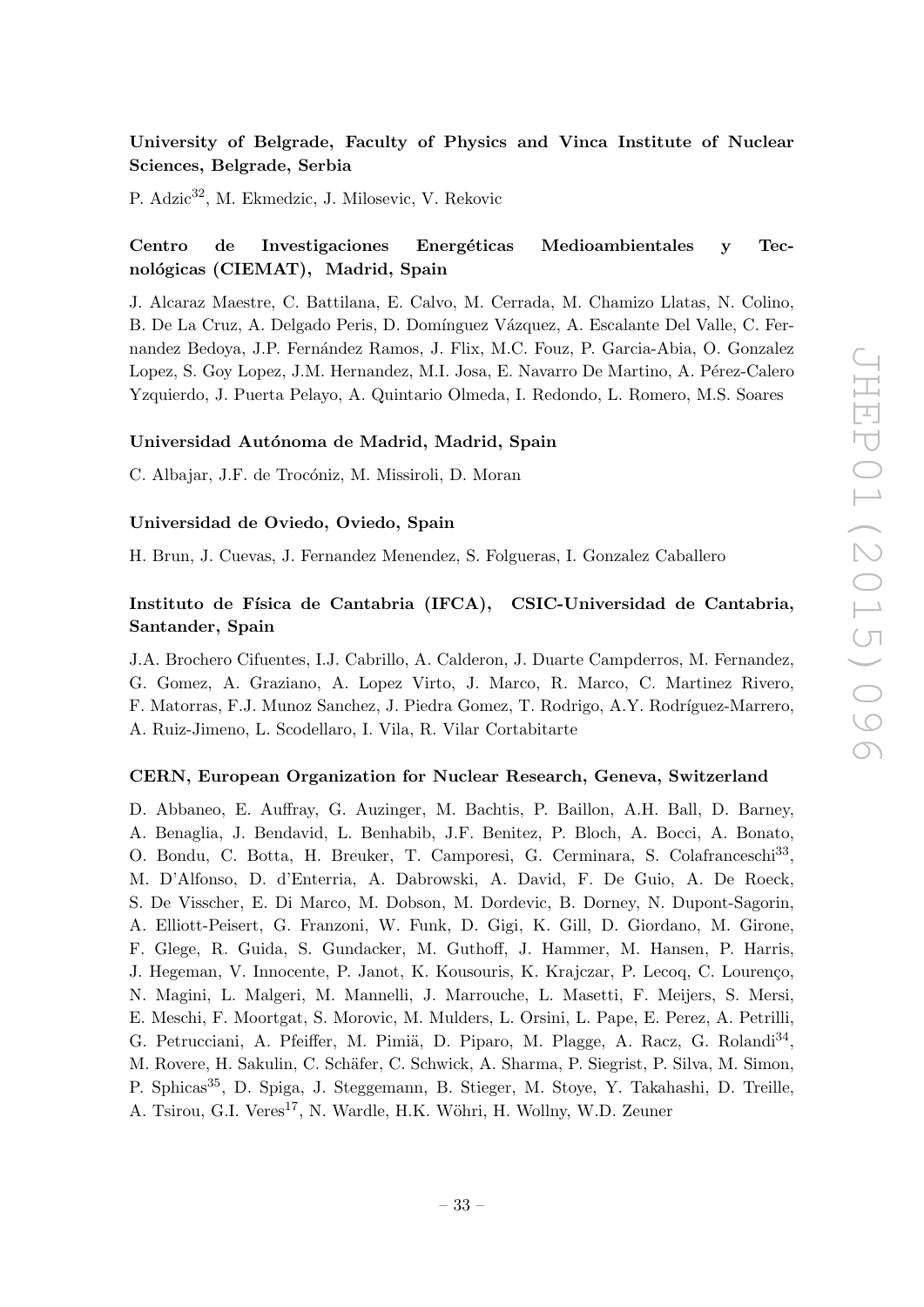# Paul Scherrer Institut, Villigen, Switzerland

W. Bertl, K. Deiters, W. Erdmann, R. Horisberger, Q. Ingram, H.C. Kaestli, D. Kotlinski, U. Langenegger, D. Renker, T. Rohe

### Institute for Particle Physics, ETH Zurich, Zurich, Switzerland

F. Bachmair, L. Bäni, L. Bianchini, M.A. Buchmann, B. Casal, N. Chanon, G. Dissertori, M. Dittmar, M. Donegà, M. Dünser, P. Eller, C. Grab, D. Hits, J. Hoss, W. Lustermann, B. Mangano, A.C. Marini, M. Marionneau, P. Martinez Ruiz del Arbol, M. Masciovecchio, D. Meister, N. Mohr, P. Musella, C. Nägeli<sup>36</sup>, F. Nessi-Tedaldi, F. Pandolfi, F. Pauss, L. Perrozzi, M. Peruzzi, M. Quittnat, L. Rebane, M. Rossini, A. Starodumov<sup>37</sup>, M. Takahashi, K. Theofilatos, R. Wallny, H.A. Weber

### Universität Zürich, Zurich, Switzerland

C. Amsler38, M.F. Canelli, V. Chiochia, A. De Cosa, A. Hinzmann, T. Hreus, B. Kilminster, C. Lange, B. Millan Mejias, J. Ngadiuba, D. Pinna, P. Robmann, F.J. Ronga, S. Taroni, M. Verzetti, Y. Yang

### National Central University, Chung-Li, Taiwan

M. Cardaci, K.H. Chen, C. Ferro, C.M. Kuo, W. Lin, Y.J. Lu, R. Volpe, S.S. Yu

### National Taiwan University (NTU), Taipei, Taiwan

P. Chang, Y.H. Chang, Y. Chao, K.F. Chen, P.H. Chen, C. Dietz, U. Grundler, W.-S. Hou, Y.F. Liu, R.-S. Lu, E. Petrakou, Y.M. Tzeng, R. Wilken

# Chulalongkorn University, Faculty of Science, Department of Physics, Bangkok, Thailand

B. Asavapibhop, G. Singh, N. Srimanobhas, N. Suwonjandee

# Cukurova University, Adana, Turkey

A. Adiguzel, M.N. Bakirci<sup>39</sup>, S. Cerci<sup>40</sup>, C. Dozen, I. Dumanoglu, E. Eskut, S. Girgis, G. Gokbulut, Y. Guler, E. Gurpinar, I. Hos, E.E. Kangal, A. Kayis Topaksu, G. Onengut<sup>41</sup>, K. Ozdemir, S. Ozturk<sup>39</sup>, A. Polatoz, D. Sunar Cerci<sup>40</sup>, B. Tali<sup>40</sup>, H. Topakli<sup>39</sup>, M. Vergili, C. Zorbilmez

### Middle East Technical University, Physics Department, Ankara, Turkey

I.V. Akin, B. Bilin, S. Bilmis, H. Gamsizkan<sup>42</sup>, B. Isildak<sup>43</sup>, G. Karapinar<sup>44</sup>, K. Ocalan<sup>45</sup>, S. Sekmen, U.E. Surat, M. Yalvac, M. Zeyrek

### Bogazici University, Istanbul, Turkey

E.A. Albayrak<sup>46</sup>, E. Gülmez, M. Kaya<sup>47</sup>, O. Kaya<sup>48</sup>, T. Yetkin<sup>49</sup>

### Istanbul Technical University, Istanbul, Turkey

K. Cankocak, F.I. Vardarlı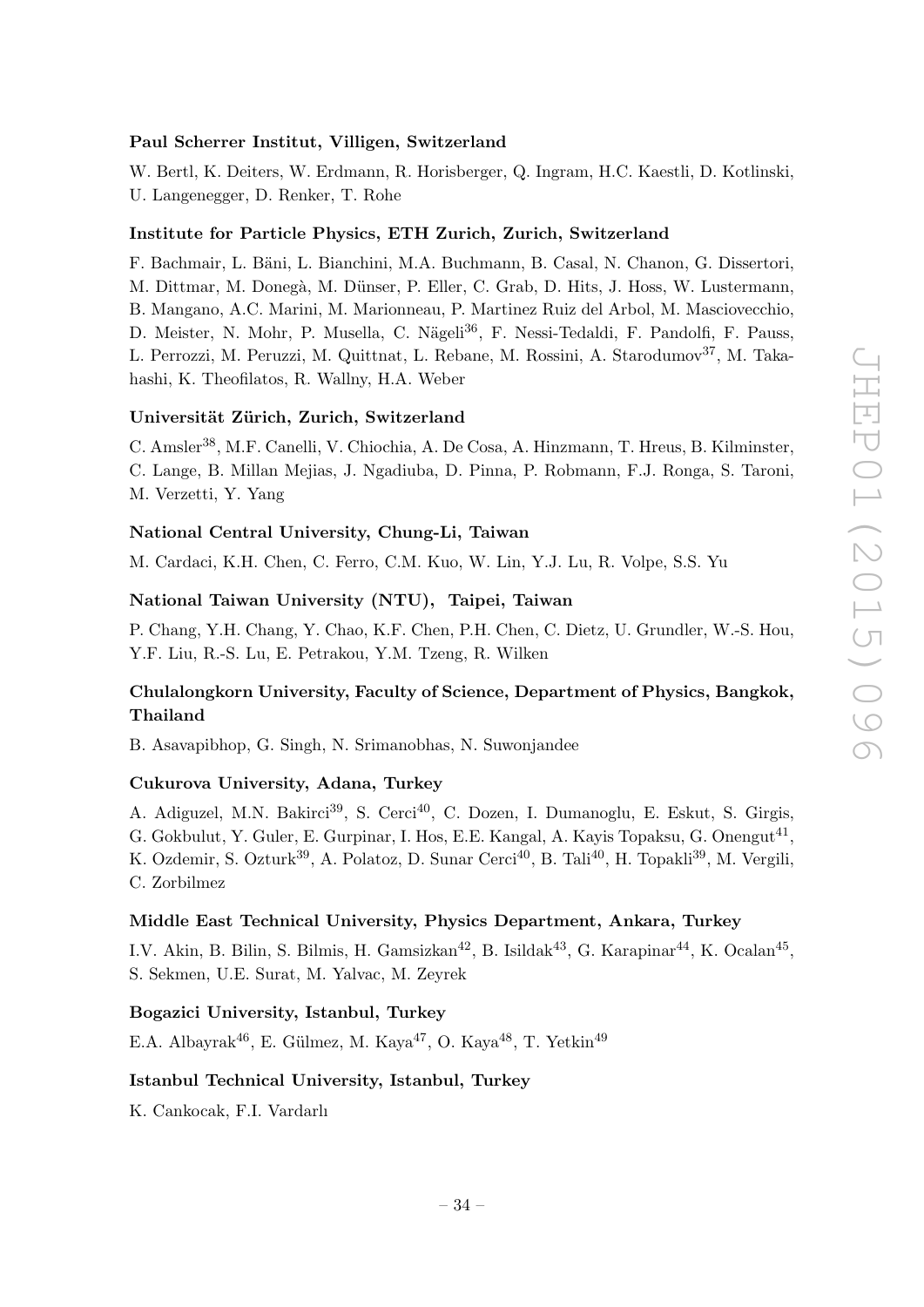# National Scientific Center, Kharkov Institute of Physics and Technology, Kharkov, Ukraine

L. Levchuk, P. Sorokin

### University of Bristol, Bristol, United Kingdom

J.J. Brooke, E. Clement, D. Cussans, H. Flacher, J. Goldstein, M. Grimes, G.P. Heath, H.F. Heath, J. Jacob, L. Kreczko, C. Lucas, Z. Meng, D.M. Newbold<sup>50</sup>, S. Paramesvaran, A. Poll, T. Sakuma, S. Seif El Nasr-storey, S. Senkin, V.J. Smith

### Rutherford Appleton Laboratory, Didcot, United Kingdom

K.W. Bell, A. Belyaev<sup>51</sup>, C. Brew, R.M. Brown, D.J.A. Cockerill, J.A. Coughlan, K. Harder, S. Harper, E. Olaiya, D. Petyt, C.H. Shepherd-Themistocleous, A. Thea, I.R. Tomalin, T. Williams, W.J. Womersley, S.D. Worm

### Imperial College, London, United Kingdom

M. Baber, R. Bainbridge, O. Buchmuller, D. Burton, D. Colling, N. Cripps, P. Dauncey, G. Davies, M. Della Negra, P. Dunne, W. Ferguson, J. Fulcher, D. Futyan, G. Hall, G. Iles, M. Jarvis, G. Karapostoli, M. Kenzie, R. Lane, R. Lucas<sup>50</sup>, L. Lyons, A.-M. Magnan, S. Malik, B. Mathias, J. Nash, A. Nikitenko<sup>37</sup>, J. Pela, M. Pesaresi, K. Petridis, D.M. Raymond, S. Rogerson, A. Rose, C. Seez, P. Sharp† , A. Tapper, M. Vazquez Acosta, T. Virdee, S.C. Zenz

### Brunel University, Uxbridge, United Kingdom

J.E. Cole, P.R. Hobson, A. Khan, P. Kyberd, D. Leggat, D. Leslie, I.D. Reid, P. Symonds, L. Teodorescu, M. Turner

### Baylor University, Waco, U.S.A.

J. Dittmann, K. Hatakeyama, A. Kasmi, H. Liu, T. Scarborough, Z. Wu

### The University of Alabama, Tuscaloosa, U.S.A.

O. Charaf, S.I. Cooper, C. Henderson, P. Rumerio

### Boston University, Boston, U.S.A.

A. Avetisyan, T. Bose, C. Fantasia, P. Lawson, C. Richardson, J. Rohlf, J. St. John, L. Sulak

### Brown University, Providence, U.S.A.

J. Alimena, E. Berry, S. Bhattacharya, G. Christopher, D. Cutts, Z. Demiragli, N. Dhingra, A. Ferapontov, A. Garabedian, U. Heintz, G. Kukartsev, E. Laird, G. Landsberg, M. Luk, M. Narain, M. Segala, T. Sinthuprasith, T. Speer, J. Swanson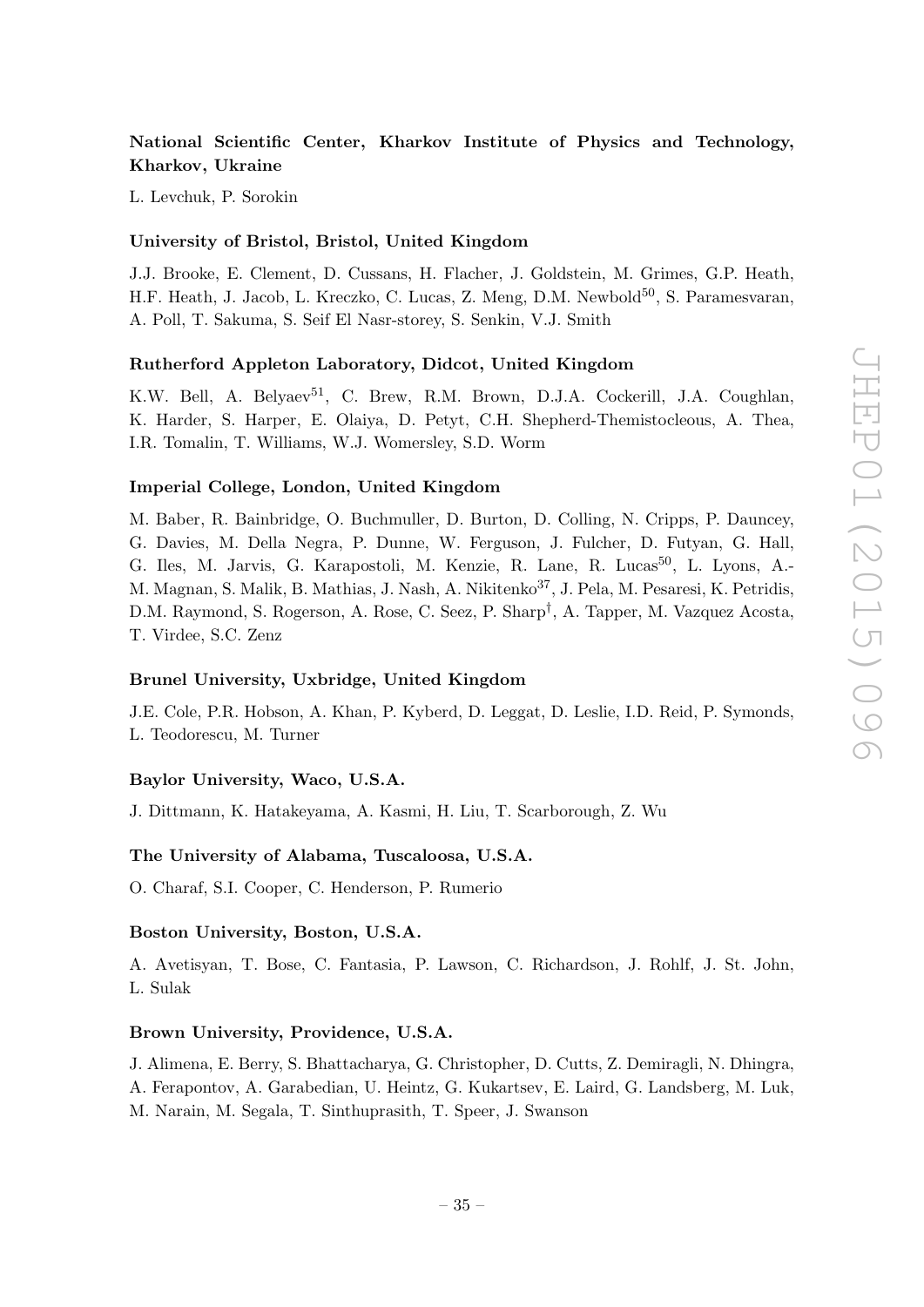### University of California, Davis, Davis, U.S.A.

R. Breedon, G. Breto, M. Calderon De La Barca Sanchez, S. Chauhan, M. Chertok, J. Conway, R. Conway, P.T. Cox, R. Erbacher, M. Gardner, W. Ko, R. Lander, M. Mulhearn, D. Pellett, J. Pilot, F. Ricci-Tam, S. Shalhout, J. Smith, M. Squires, D. Stolp, M. Tripathi, S. Wilbur, R. Yohay

### University of California, Los Angeles, U.S.A.

R. Cousins, P. Everaerts, C. Farrell, J. Hauser, M. Ignatenko, G. Rakness, E. Takasugi, V. Valuev, M. Weber

### University of California, Riverside, Riverside, U.S.A.

K. Burt, R. Clare, J. Ellison, J.W. Gary, G. Hanson, J. Heilman, M. Ivova Rikova, P. Jandir, E. Kennedy, F. Lacroix, O.R. Long, A. Luthra, M. Malberti, M. Olmedo Negrete, A. Shrinivas, S. Sumowidagdo, S. Wimpenny

### University of California, San Diego, La Jolla, U.S.A.

J.G. Branson, G.B. Cerati, S. Cittolin, R.T. D'Agnolo, A. Holzner, R. Kelley, D. Klein, J. Letts, I. Macneill, D. Olivito, S. Padhi, C. Palmer, M. Pieri, M. Sani, V. Sharma, S. Simon, M. Tadel, Y. Tu, A. Vartak, C. Welke, F. Würthwein, A. Yagil

### University of California, Santa Barbara, Santa Barbara, U.S.A.

D. Barge, J. Bradmiller-Feld, C. Campagnari, T. Danielson, A. Dishaw, V. Dutta, K. Flowers, M. Franco Sevilla, P. Geffert, C. George, F. Golf, L. Gouskos, J. Incandela, C. Justus, N. Mccoll, J. Richman, D. Stuart, W. To, C. West, J. Yoo

### California Institute of Technology, Pasadena, U.S.A.

A. Apresyan, A. Bornheim, J. Bunn, Y. Chen, J. Duarte, A. Mott, H.B. Newman, C. Pena, M. Pierini, M. Spiropulu, J.R. Vlimant, R. Wilkinson, S. Xie, R.Y. Zhu

### Carnegie Mellon University, Pittsburgh, U.S.A.

V. Azzolini, A. Calamba, B. Carlson, T. Ferguson, Y. Iiyama, M. Paulini, J. Russ, H. Vogel, I. Vorobiev

### University of Colorado at Boulder, Boulder, U.S.A.

J.P. Cumalat, W.T. Ford, A. Gaz, M. Krohn, E. Luiggi Lopez, U. Nauenberg, J.G. Smith, K. Stenson, S.R. Wagner

### Cornell University, Ithaca, U.S.A.

J. Alexander, A. Chatterjee, J. Chaves, J. Chu, S. Dittmer, N. Eggert, N. Mirman, G. Nicolas Kaufman, J.R. Patterson, A. Ryd, E. Salvati, L. Skinnari, W. Sun, W.D. Teo, J. Thom, J. Thompson, J. Tucker, Y. Weng, L. Winstrom, P. Wittich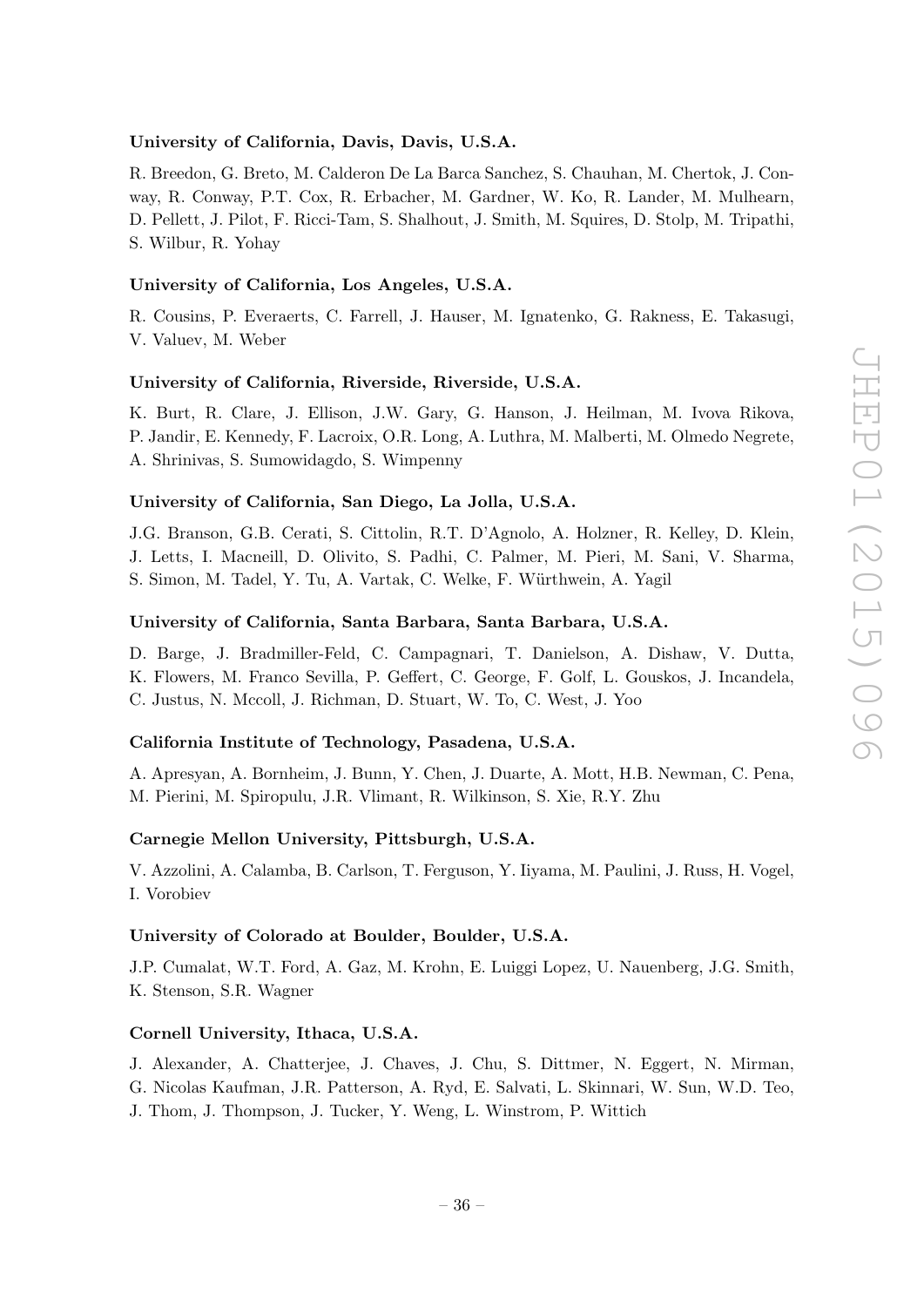### Fairfield University, Fairfield, U.S.A.

D. Winn

### Fermi National Accelerator Laboratory, Batavia, U.S.A.

S. Abdullin, M. Albrow, J. Anderson, G. Apollinari, L.A.T. Bauerdick, A. Beretvas, J. Berryhill, P.C. Bhat, G. Bolla, K. Burkett, J.N. Butler, H.W.K. Cheung, F. Chlebana, S. Cihangir, V.D. Elvira, I. Fisk, J. Freeman, E. Gottschalk, L. Gray, D. Green, S. Grünendahl, O. Gutsche, J. Hanlon, D. Hare, R.M. Harris, J. Hirschauer, B. Hooberman, S. Jindariani, M. Johnson, U. Joshi, B. Klima, B. Kreis, S. Kwan† , J. Linacre, D. Lincoln, R. Lipton, T. Liu, J. Lykken, K. Maeshima, J.M. Marraffino, V.I. Martinez Outschoorn, S. Maruyama, D. Mason, P. McBride, P. Merkel, K. Mishra, S. Mrenna, S. Nahn, C. Newman-Holmes, V. O'Dell, O. Prokofyev, E. Sexton-Kennedy, S. Sharma, A. Soha, W.J. Spalding, L. Spiegel, L. Taylor, S. Tkaczyk, N.V. Tran, L. Uplegger, E.W. Vaandering, R. Vidal, A. Whitbeck, J. Whitmore, F. Yang

### University of Florida, Gainesville, U.S.A.

D. Acosta, P. Avery, P. Bortignon, D. Bourilkov, M. Carver, D. Curry, S. Das, M. De Gruttola, G.P. Di Giovanni, R.D. Field, M. Fisher, I.K. Furic, J. Hugon, J. Konigsberg, A. Korytov, T. Kypreos, J.F. Low, K. Matchev, H. Mei, P. Milenovic<sup>52</sup>, G. Mitselmakher, L. Muniz, A. Rinkevicius, L. Shchutska, M. Snowball, D. Sperka, J. Yelton, M. Zakaria

### Florida International University, Miami, U.S.A.

S. Hewamanage, S. Linn, P. Markowitz, G. Martinez, J.L. Rodriguez

### Florida State University, Tallahassee, U.S.A.

T. Adams, A. Askew, J. Bochenek, B. Diamond, J. Haas, S. Hagopian, V. Hagopian, K.F. Johnson, H. Prosper, V. Veeraraghavan, M. Weinberg

### Florida Institute of Technology, Melbourne, U.S.A.

M.M. Baarmand, M. Hohlmann, H. Kalakhety, F. Yumiceva

### University of Illinois at Chicago (UIC), Chicago, U.S.A.

M.R. Adams, L. Apanasevich, D. Berry, R.R. Betts, I. Bucinskaite, R. Cavanaugh, O. Evdokimov, L. Gauthier, C.E. Gerber, D.J. Hofman, P. Kurt, C. O'Brien, I.D. Sandoval Gonzalez, C. Silkworth, P. Turner, N. Varelas

### The University of Iowa, Iowa City, U.S.A.

B. Bilki<sup>53</sup>, W. Clarida, K. Dilsiz, M. Haytmyradov, J.-P. Merlo, H. Mermerkaya<sup>54</sup>, A. Mestvirishvili, A. Moeller, J. Nachtman, H. Ogul, Y. Onel, F. Ozok<sup>46</sup>, A. Penzo, R. Rahmat, S. Sen, P. Tan, E. Tiras, J. Wetzel, K. Yi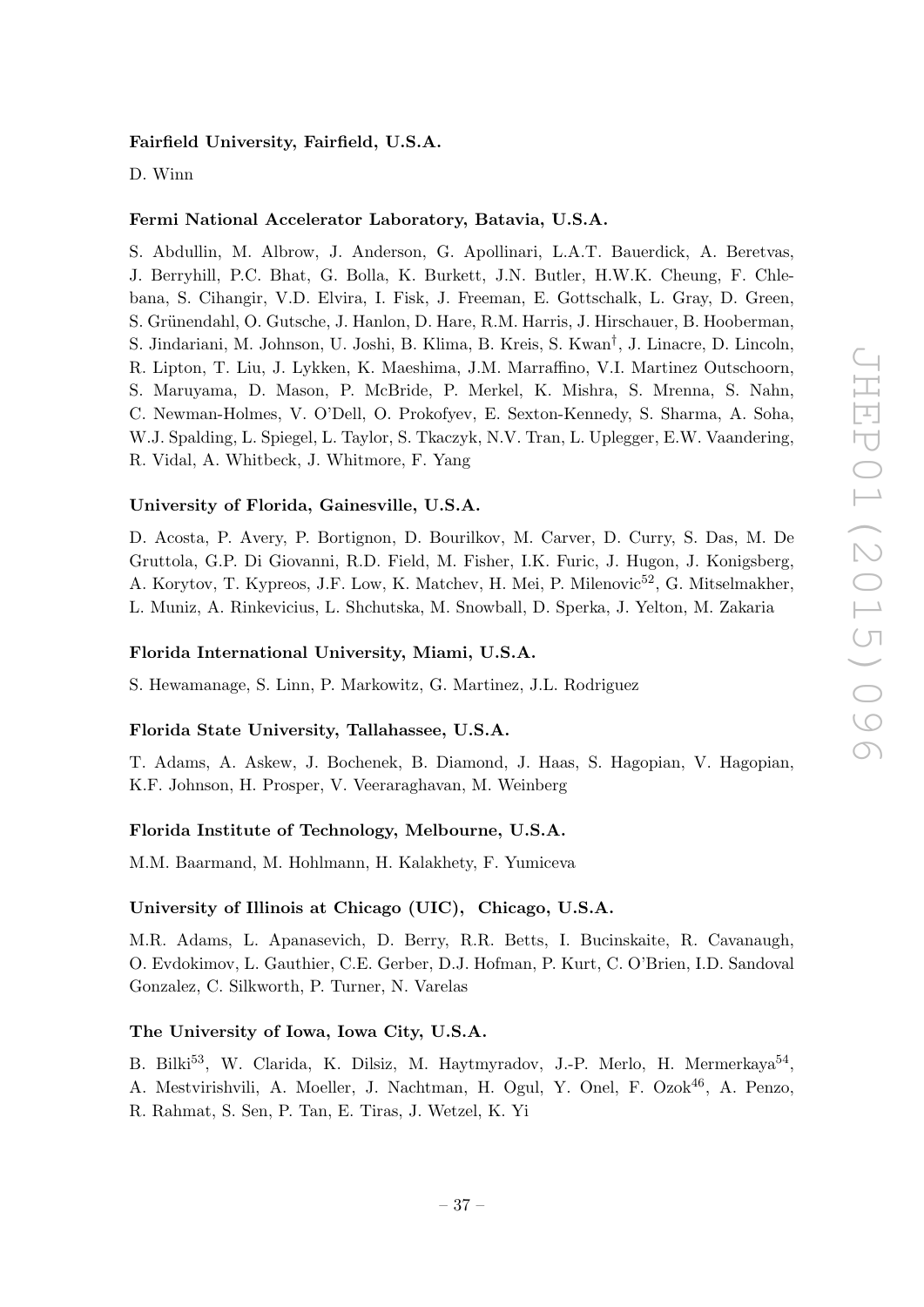### Johns Hopkins University, Baltimore, U.S.A.

I. Anderson, B.A. Barnett, B. Blumenfeld, S. Bolognesi, D. Fehling, A.V. Gritsan, P. Maksimovic, C. Martin, M. Swartz

### The University of Kansas, Lawrence, U.S.A.

P. Baringer, A. Bean, G. Benelli, C. Bruner, J. Gray, R.P. Kenny III, D. Majumder, M. Malek, M. Murray, D. Noonan, S. Sanders, J. Sekaric, R. Stringer, Q. Wang, J.S. Wood

### Kansas State University, Manhattan, U.S.A.

I. Chakaberia, A. Ivanov, K. Kaadze, S. Khalil, M. Makouski, Y. Maravin, L.K. Saini, N. Skhirtladze, I. Svintradze

### Lawrence Livermore National Laboratory, Livermore, U.S.A.

J. Gronberg, D. Lange, F. Rebassoo, D. Wright

### University of Maryland, College Park, U.S.A.

A. Baden, A. Belloni, B. Calvert, S.C. Eno, J.A. Gomez, N.J. Hadley, R.G. Kellogg, T. Kolberg, Y. Lu, A.C. Mignerey, K. Pedro, A. Skuja, M.B. Tonjes, S.C. Tonwar

### Massachusetts Institute of Technology, Cambridge, U.S.A.

A. Apyan, R. Barbieri, W. Busza, I.A. Cali, M. Chan, L. Di Matteo, G. Gomez Ceballos, M. Goncharov, D. Gulhan, M. Klute, Y.S. Lai, Y.-J. Lee, A. Levin, P.D. Luckey, C. Paus, D. Ralph, C. Roland, G. Roland, G.S.F. Stephans, K. Sumorok, D. Velicanu, J. Veverka, B. Wyslouch, M. Yang, M. Zanetti, V. Zhukova

### University of Minnesota, Minneapolis, U.S.A.

B. Dahmes, A. Gude, S.C. Kao, K. Klapoetke, Y. Kubota, J. Mans, S. Nourbakhsh, N. Pastika, R. Rusack, A. Singovsky, N. Tambe, J. Turkewitz

### University of Mississippi, Oxford, U.S.A.

J.G. Acosta, S. Oliveros

### University of Nebraska-Lincoln, Lincoln, U.S.A.

E. Avdeeva, K. Bloom, S. Bose, D.R. Claes, A. Dominguez, R. Gonzalez Suarez, J. Keller, D. Knowlton, I. Kravchenko, J. Lazo-Flores, F. Meier, F. Ratnikov, G.R. Snow, M. Zvada

### State University of New York at Buffalo, Buffalo, U.S.A.

J. Dolen, A. Godshalk, I. Iashvili, A. Kharchilava, A. Kumar, S. Rappoccio

### Northeastern University, Boston, U.S.A.

G. Alverson, E. Barberis, D. Baumgartel, M. Chasco, A. Massironi, D.M. Morse, D. Nash,

T. Orimoto, D. Trocino, R.-J. Wang, D. Wood, J. Zhang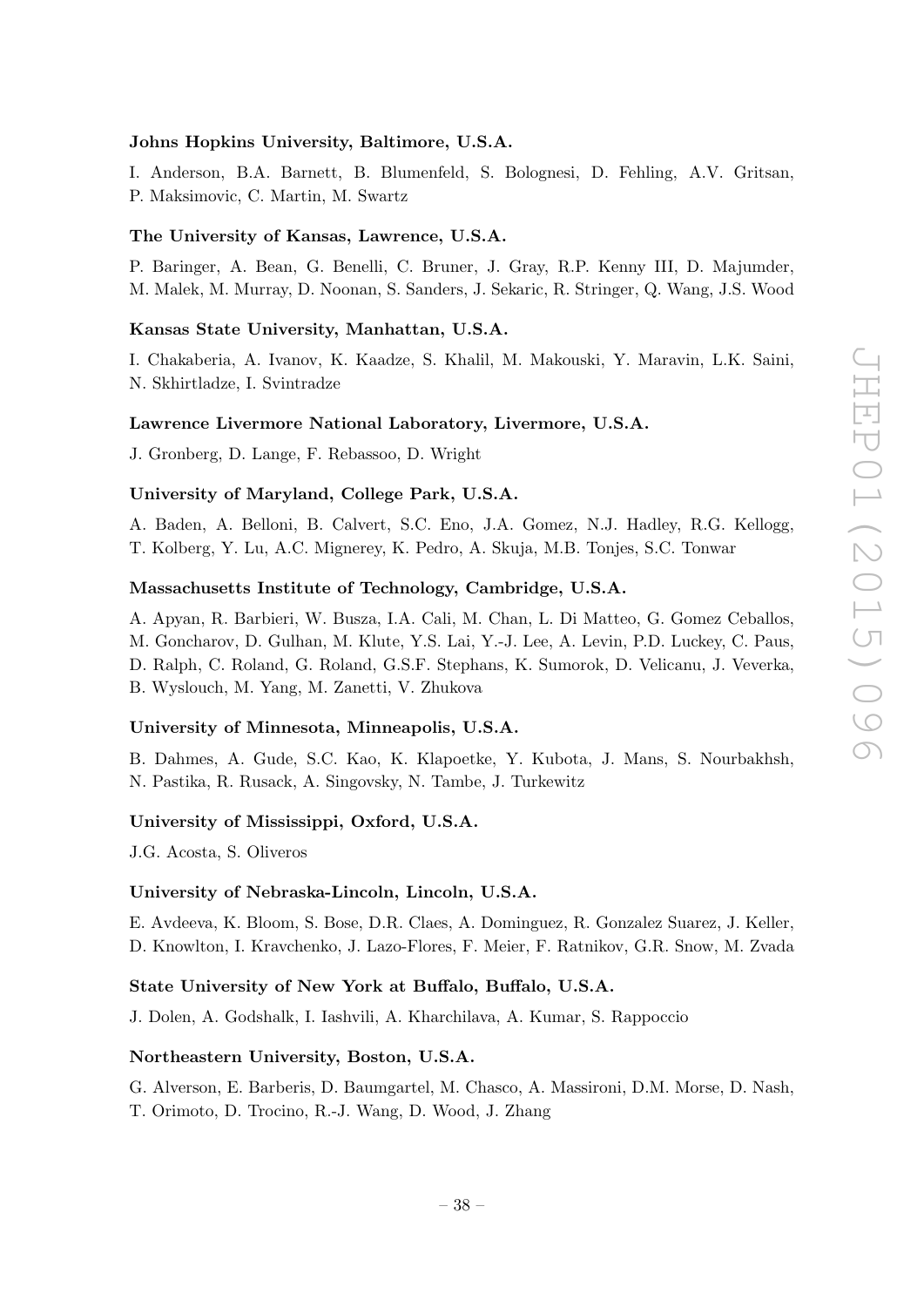### Northwestern University, Evanston, U.S.A.

K.A. Hahn, A. Kubik, N. Mucia, N. Odell, B. Pollack, A. Pozdnyakov, M. Schmitt, S. Stoynev, K. Sung, M. Velasco, S. Won

### University of Notre Dame, Notre Dame, U.S.A.

A. Brinkerhoff, K.M. Chan, A. Drozdetskiy, M. Hildreth, C. Jessop, D.J. Karmgard, N. Kellams, K. Lannon, S. Lynch, N. Marinelli, Y. Musienko<sup>28</sup>, T. Pearson, M. Planer, R. Ruchti, G. Smith, N. Valls, M. Wayne, M. Wolf, A. Woodard

### The Ohio State University, Columbus, U.S.A.

L. Antonelli, J. Brinson, B. Bylsma, L.S. Durkin, S. Flowers, A. Hart, C. Hill, R. Hughes, K. Kotov, T.Y. Ling, W. Luo, D. Puigh, M. Rodenburg, B.L. Winer, H. Wolfe, H.W. Wulsin

### Princeton University, Princeton, U.S.A.

O. Driga, P. Elmer, J. Hardenbrook, P. Hebda, S.A. Koay, P. Lujan, D. Marlow, T. Medvedeva, M. Mooney, J. Olsen, P. Piroué, X. Quan, H. Saka, D. Stickland<sup>2</sup>, C. Tully, J.S. Werner, A. Zuranski

### University of Puerto Rico, Mayaguez, U.S.A.

E. Brownson, S. Malik, H. Mendez, J.E. Ramirez Vargas

### Purdue University, West Lafayette, U.S.A.

V.E. Barnes, D. Benedetti, D. Bortoletto, M. De Mattia, L. Gutay, Z. Hu, M.K. Jha, M. Jones, K. Jung, M. Kress, N. Leonardo, D.H. Miller, N. Neumeister, B.C. Radburn-Smith, X. Shi, I. Shipsey, D. Silvers, A. Svyatkovskiy, F. Wang, W. Xie, L. Xu, J. Zablocki

### Purdue University Calumet, Hammond, U.S.A.

N. Parashar, J. Stupak

### Rice University, Houston, U.S.A.

A. Adair, B. Akgun, K.M. Ecklund, F.J.M. Geurts, W. Li, B. Michlin, B.P. Padley, R. Redjimi, J. Roberts, J. Zabel

### University of Rochester, Rochester, U.S.A.

B. Betchart, A. Bodek, R. Covarelli, P. de Barbaro, R. Demina, Y. Eshaq, T. Ferbel, A. Garcia-Bellido, P. Goldenzweig, J. Han, A. Harel, O. Hindrichs, A. Khukhunaishvili, S. Korjenevski, G. Petrillo, D. Vishnevskiy

### The Rockefeller University, New York, U.S.A.

R. Ciesielski, L. Demortier, K. Goulianos, C. Mesropian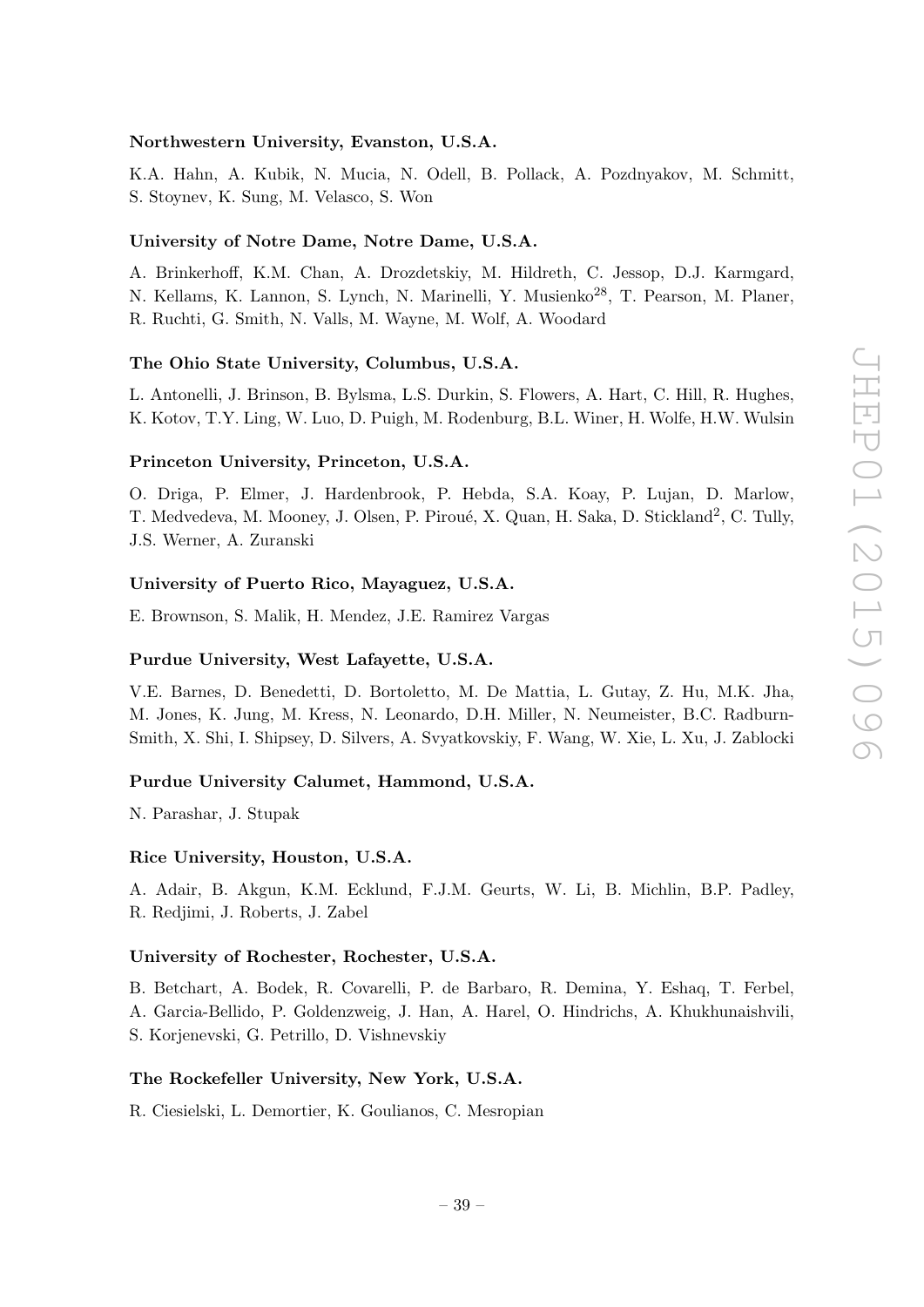### Rutgers, The State University of New Jersey, Piscataway, U.S.A.

S. Arora, A. Barker, J.P. Chou, C. Contreras-Campana, E. Contreras-Campana, D. Duggan, D. Ferencek, Y. Gershtein, R. Gray, E. Halkiadakis, D. Hidas, S. Kaplan, A. Lath, S. Panwalkar, M. Park, R. Patel, S. Salur, S. Schnetzer, D. Sheffield, S. Somalwar, R. Stone, S. Thomas, P. Thomassen, M. Walker

### University of Tennessee, Knoxville, U.S.A.

K. Rose, S. Spanier, A. York

### Texas A&M University, College Station, U.S.A.

O. Bouhali<sup>55</sup>, A. Castaneda Hernandez, R. Eusebi, W. Flanagan, J. Gilmore, T. Kamon<sup>56</sup>, V. Khotilovich, V. Krutelyov, R. Montalvo, I. Osipenkov, Y. Pakhotin, A. Perloff, J. Roe, A. Rose, A. Safonov, I. Suarez, A. Tatarinov, K.A. Ulmer

### Texas Tech University, Lubbock, U.S.A.

N. Akchurin, C. Cowden, J. Damgov, C. Dragoiu, P.R. Dudero, J. Faulkner, K. Kovitanggoon, S. Kunori, S.W. Lee, T. Libeiro, I. Volobouev

### Vanderbilt University, Nashville, U.S.A.

E. Appelt, A.G. Delannoy, S. Greene, A. Gurrola, W. Johns, C. Maguire, Y. Mao, A. Melo, M. Sharma, P. Sheldon, B. Snook, S. Tuo, J. Velkovska

### University of Virginia, Charlottesville, U.S.A.

M.W. Arenton, S. Boutle, B. Cox, B. Francis, J. Goodell, R. Hirosky, A. Ledovskoy, H. Li, C. Lin, C. Neu, J. Wood

### Wayne State University, Detroit, U.S.A.

C. Clarke, R. Harr, P.E. Karchin, C. Kottachchi Kankanamge Don, P. Lamichhane, J. Sturdy

### University of Wisconsin, Madison, U.S.A.

D.A. Belknap, D. Carlsmith, M. Cepeda, S. Dasu, L. Dodd, S. Duric, E. Friis, R. Hall-Wilton, M. Herndon, A. Hervé, P. Klabbers, A. Lanaro, C. Lazaridis, A. Levine, R. Loveless, A. Mohapatra, I. Ojalvo, T. Perry, G.A. Pierro, G. Polese, I. Ross, T. Sarangi, A. Savin, W.H. Smith, D. Taylor, C. Vuosalo, N. Woods

- †: Deceased
- 1: Also at Vienna University of Technology, Vienna, Austria
- 2: Also at CERN, European Organization for Nuclear Research, Geneva, Switzerland
- 3: Also at Institut Pluridisciplinaire Hubert Curien, Université de Strasbourg, Université de Haute Alsace Mulhouse, CNRS/IN2P3, Strasbourg, France
- 4: Also at National Institute of Chemical Physics and Biophysics, Tallinn, Estonia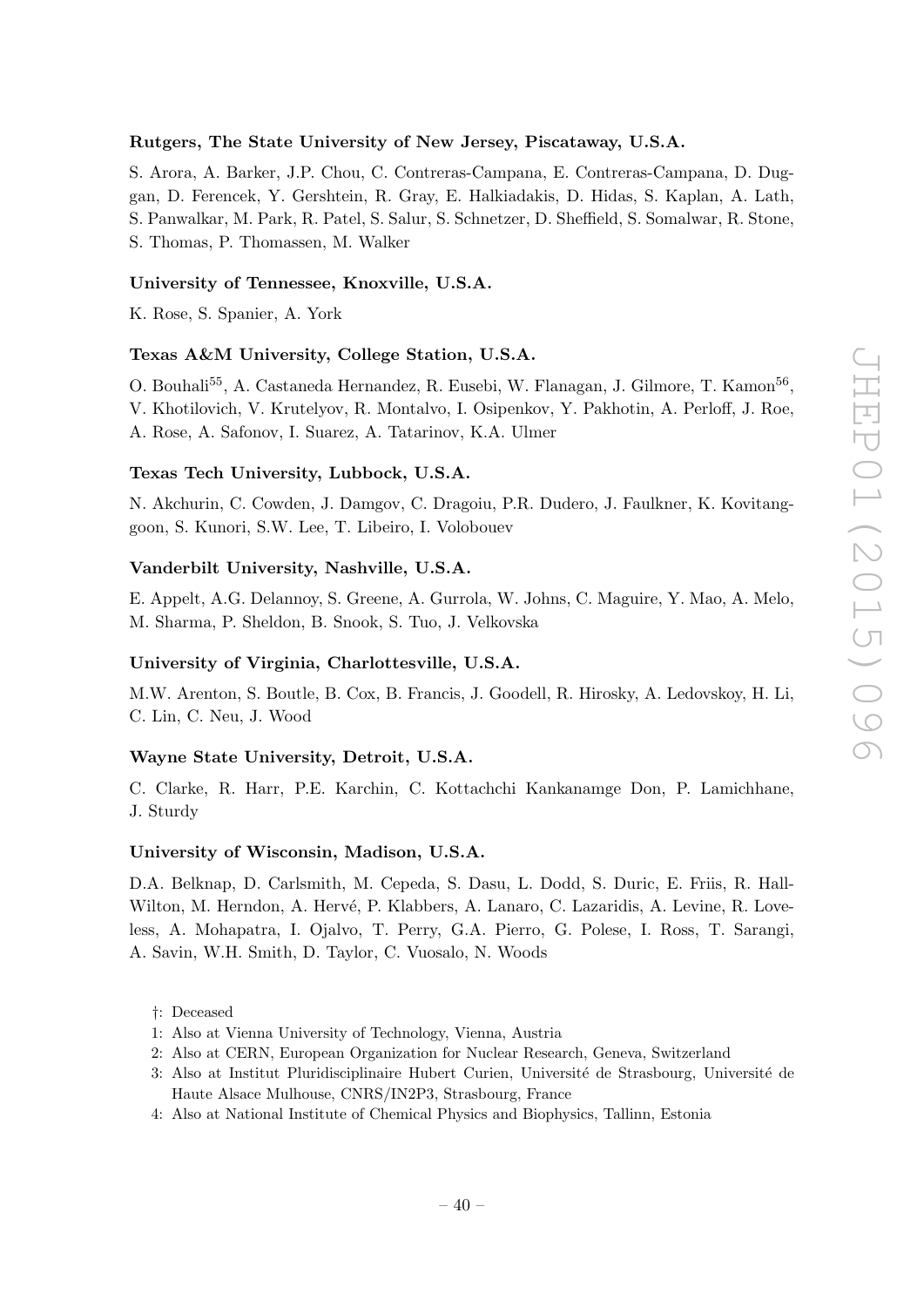- 5: Also at Skobeltsyn Institute of Nuclear Physics, Lomonosov Moscow State University, Moscow, Russia
- 6: Also at Universidade Estadual de Campinas, Campinas, Brazil
- 7: Also at Laboratoire Leprince-Ringuet, Ecole Polytechnique, IN2P3-CNRS, Palaiseau, France
- 8: Also at Joint Institute for Nuclear Research, Dubna, Russia
- 9: Also at Suez University, Suez, Egypt
- 10: Also at British University in Egypt, Cairo, Egypt
- 11: Also at Cairo University, Cairo, Egypt
- 12: Also at Ain Shams University, Cairo, Egypt
- 13: Now at Sultan Qaboos University, Muscat, Oman
- 14: Also at Université de Haute Alsace, Mulhouse, France
- 15: Also at Brandenburg University of Technology, Cottbus, Germany
- 16: Also at Institute of Nuclear Research ATOMKI, Debrecen, Hungary
- 17: Also at Eötvös Loránd University, Budapest, Hungary
- 18: Also at University of Debrecen, Debrecen, Hungary
- 19: Also at University of Visva-Bharati, Santiniketan, India
- 20: Now at King Abdulaziz University, Jeddah, Saudi Arabia
- 21: Also at University of Ruhuna, Matara, Sri Lanka
- 22: Also at Isfahan University of Technology, Isfahan, Iran
- 23: Also at University of Tehran, Department of Engineering Science, Tehran, Iran
- 24: Also at Plasma Physics Research Center, Science and Research Branch, Islamic Azad University, Tehran, Iran
- 25: Also at Universit`a degli Studi di Siena, Siena, Italy
- 26: Also at Centre National de la Recherche Scientifique (CNRS) IN2P3, Paris, France
- 27: Also at Purdue University, West Lafayette, U.S.A.
- 28: Also at Institute for Nuclear Research, Moscow, Russia
- 29: Also at St. Petersburg State Polytechnical University, St. Petersburg, Russia
- 30: Also at National Research Nuclear University " Moscow Engineering Physics Institute & quot; (MEPhI), Moscow, Russia
- 31: Also at California Institute of Technology, Pasadena, U.S.A.
- 32: Also at Faculty of Physics, University of Belgrade, Belgrade, Serbia
- 33: Also at Facoltà Ingegneria, Università di Roma, Roma, Italy
- 34: Also at Scuola Normale e Sezione dell'INFN, Pisa, Italy
- 35: Also at University of Athens, Athens, Greece
- 36: Also at Paul Scherrer Institut, Villigen, Switzerland
- 37: Also at Institute for Theoretical and Experimental Physics, Moscow, Russia
- 38: Also at Albert Einstein Center for Fundamental Physics, Bern, Switzerland
- 39: Also at Gaziosmanpasa University, Tokat, Turkey
- 40: Also at Adiyaman University, Adiyaman, Turkey
- 41: Also at Cag University, Mersin, Turkey
- 42: Also at Anadolu University, Eskisehir, Turkey
- 43: Also at Ozyegin University, Istanbul, Turkey
- 44: Also at Izmir Institute of Technology, Izmir, Turkey
- 45: Also at Necmettin Erbakan University, Konya, Turkey
- 46: Also at Mimar Sinan University, Istanbul, Istanbul, Turkey
- 47: Also at Marmara University, Istanbul, Turkey
- 48: Also at Kafkas University, Kars, Turkey
- 49: Also at Yildiz Technical University, Istanbul, Turkey